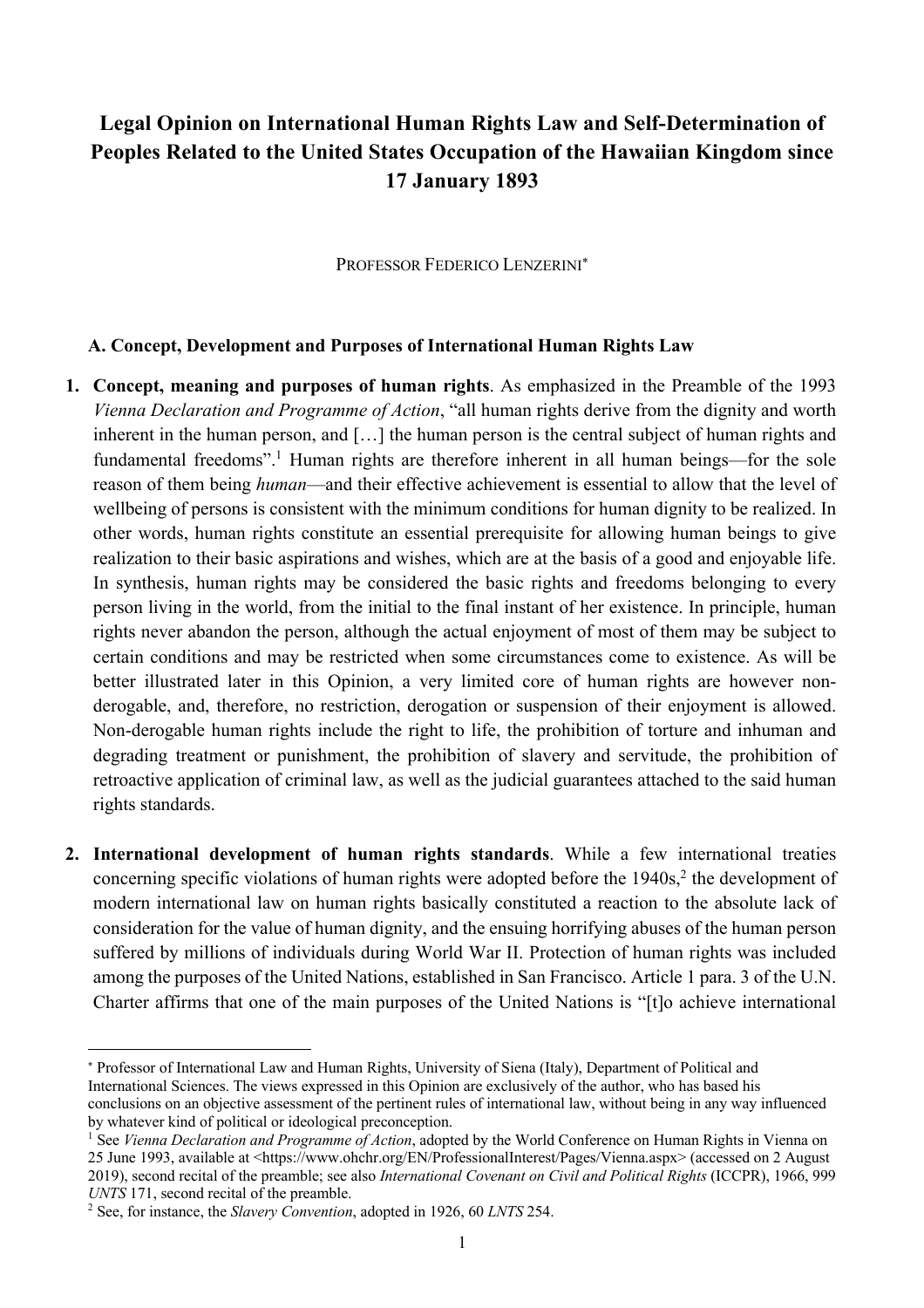cooperation in solving international problems of an economic, social, cultural, or humanitarian character, and in promoting and encouraging respect for human rights and for fundamental freedoms for all without distinction as to race, sex, language, or religion", while Article 55 specifies that the Organization shall promote "universal respect for, and observance of, human rights and fundamental freedoms for all without distinction as to race, sex, language, or religion". In 1948—when the wounds determined by the conflict were still wide and deep—the U.N. General Assembly adopted the *Convention on the Prevention and Punishment of the Crime of Genocide*<sup>3</sup> and, on 10 December, the *Universal Declaration on Human Rights* (UDHR). <sup>4</sup> The latter emphasizes in its preamble how "disregard and contempt for human rights have resulted in barbarous acts which have outraged the conscience of mankind",<sup>5</sup> while "recognition of the inherent dignity and of the equal and inalienable rights of all members of the human family is the foundation of freedom, justice and peace in the world".<sup>6</sup> It therefore notes that "the advent of a world in which human beings shall enjoy freedom of speech and belief and freedom from fear and want has been proclaimed as the highest aspiration of the common people".7

The UDHR includes 30 articles, which start from the assumption that "[a]ll human beings are born free and equal in dignity and rights. They are endowed with reason and conscience and should act towards one another in a spirit of brotherhood". <sup>8</sup> The UDHR recognizes a wide list of human rights ranging from civil and political rights to economic, social and cultural rights. While, as a *declaration*, the UDHR was not binding for States at the time of its adoption, it undoubtedly represented the basis of the subsequent developments of international human rights law, and all the human rights standards enshrined by the Declaration have successively evolved into rules of customary international law, hence binding for all States in the world irrespective of the pertinent international treaties they have ratified.

The development of human rights protection at the U.N. level continued with the adoption, in 1966, of the ICCPR and the *International Covenant on Economic, Social and Cultural Rights* (ICESCR), 9 which at the moment of this writing count, respectively,  $173^{10}$  and  $170^{11}$  States parties. The two UN Covenants represent the main parameters of reference of contemporary international human rights law, although the development of human rights standards at the regional level, as will be specified *infra* in this paragraph, started well before their adoption. In consideration of the different nature of the rights enshrined in the two Covenants, they adopt a different approach in establishing the level of effectiveness of their protection that should be guaranteed by States parties. In fact, while Article 2 ICCPR establishes that "[e]ach State Party to the present Covenant undertakes to respect and to ensure to all individuals within its territory and subject to its jurisdiction the rights recognized in the present Covenant, without distinction of any kind, such as race, colour, sex, language, religion, political or other opinion, national or social origin, property, birth or other status", as well as "to adopt such laws or other measures as may be necessary to give effect to the rights recognized in the

<sup>3</sup> 78 *UNTS* 277.

<sup>4</sup> General Assembly Resolution 217 A (III) of 10 December 1948.

<sup>&</sup>lt;sup>5</sup> See second recital.

<sup>6</sup> See first recital.

<sup>7</sup> See second recital.

<sup>8</sup> See Article 1.

<sup>9</sup> 993 *UNTS* 3.

<sup>&</sup>lt;sup>10</sup> See <http://indicators.ohchr.org/> (accessed on 12 September 2019).

 $11$  Ibid.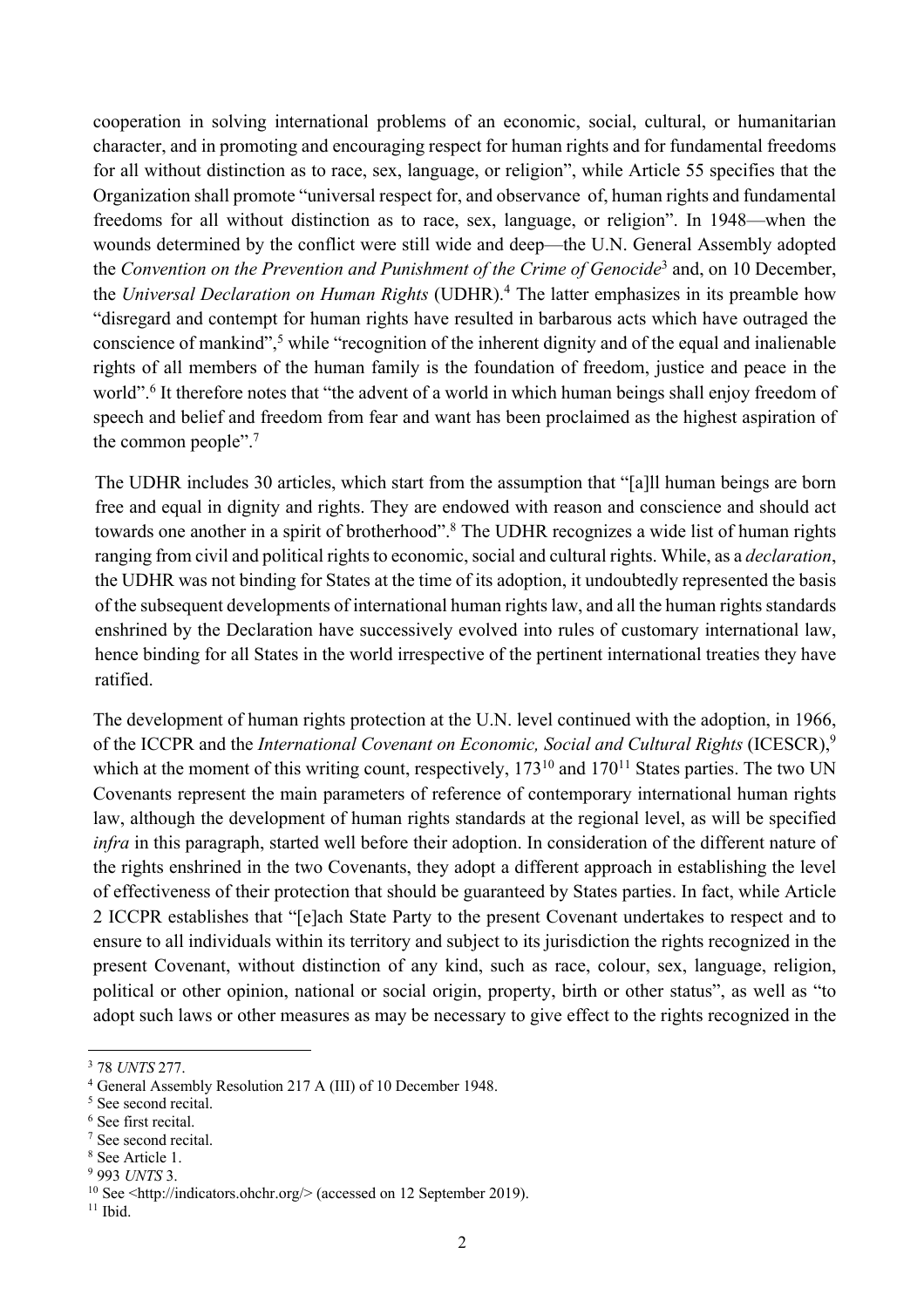present Covenant", Article 2 ICESCR provides for the duty of States parties to undertake "to take steps, individually and through international assistance and co-operation, especially economic and technical, to the maximum of [their] available resources, with a view to achieving progressively the full realization of the rights recognized in the present Covenant by all appropriate means, including particularly the adoption of legislative measures". However, the Committee on Economic, Social and Cultural Rights has clarified that, "while the full realization of the relevant rights may be achieved progressively, steps towards that goal must be taken within a reasonably short time after the Covenant's entry into force for the States concerned. Such steps should be deliberate, concrete and targeted as clearly as possible towards meeting the obligations recognized in the [ICESCR]".12

The two Covenants also established two monitoring bodies—respectively the Human Rights Committee (HRC) and the just mentioned Committee on Economic, Social and Cultural Rights having similar competences. In particular, both Covenants request States parties to regularly submit reports concerning how they implement the obligations established by them; the two committees receive such reports, examine them and address their concerns and recommendations to the State party concerned in the form of "concluding observations". Also, the two committees periodically elaborate documents concerning the interpretation of the provisions of the Covenant of their competence, defined as "general comments". Last but not least, it is notable that the HRC may receive, consider and examine both inter-State complaints and, in particular, individual complaints concerning alleged violations of the ICCPR by one or more States parties; the latter competence, however, may only be exercised with regard to the States parties to the *Optional Protocol to the International Covenant on Civil and Political Rights*, also adopted in 1966,<sup>13</sup> which at the moment of this writing are 116 (not including the United States of America)14.

Similarly, the Committee on Economic, Social and Cultural Rights, in addition to considering inter-State complaints, has the competence to receive communications from individuals claiming violations of their rights as established by the ICESCR, but only with respect to the States which are parties to the *Optional Protocol to the International Covenant on Economic, Social and Cultural Rights* of 2008,<sup>15</sup> entered into force in 2013, which at present counts only 24 States parties (not including the United States of America).<sup>16</sup> In any event, even in the context of individual communications the two Committee do *not* possess the competence of enacting any measure of binding character for the State(s) part(ies) concerned.

The U.N. action in the field of human rights protection is also characterized by the existence of a number of important sectorial conventions, which include the *International Convention on the* 

<sup>&</sup>lt;sup>12</sup> See General comment No. 3: The nature of States parties' obligations (art. 2, para. 1, of the Covenant), 1990, available at

<sup>&</sup>lt;https://tbinternet.ohchr.org/\_layouts/15/treatybodyexternal/TBSearch.aspx?Lang=en&TreatyID=9&DocTypeID=11> (accessed on 12 September 2019), para. 2.

<sup>13</sup> 999 *UNTS* 171.

<sup>&</sup>lt;sup>14</sup> See <https://treaties.un.org/Pages/ViewDetails.aspx?src=TREATY&mtdsg\_no=IV-5&chapter=4&clang=\_en> (accessed on 12 September 2019).

<sup>15</sup> Available at <https://www.ohchr.org/EN/ProfessionalInterest/Pages/OPCESCR.aspx> (accessed on 12 September 2019).

<sup>16</sup> See <https://treaties.un.org/Pages/ViewDetails.aspx?src=TREATY&mtdsg\_no=IV-3-a&chapter=4&clang=\_en> (accessed on 12 September 2019).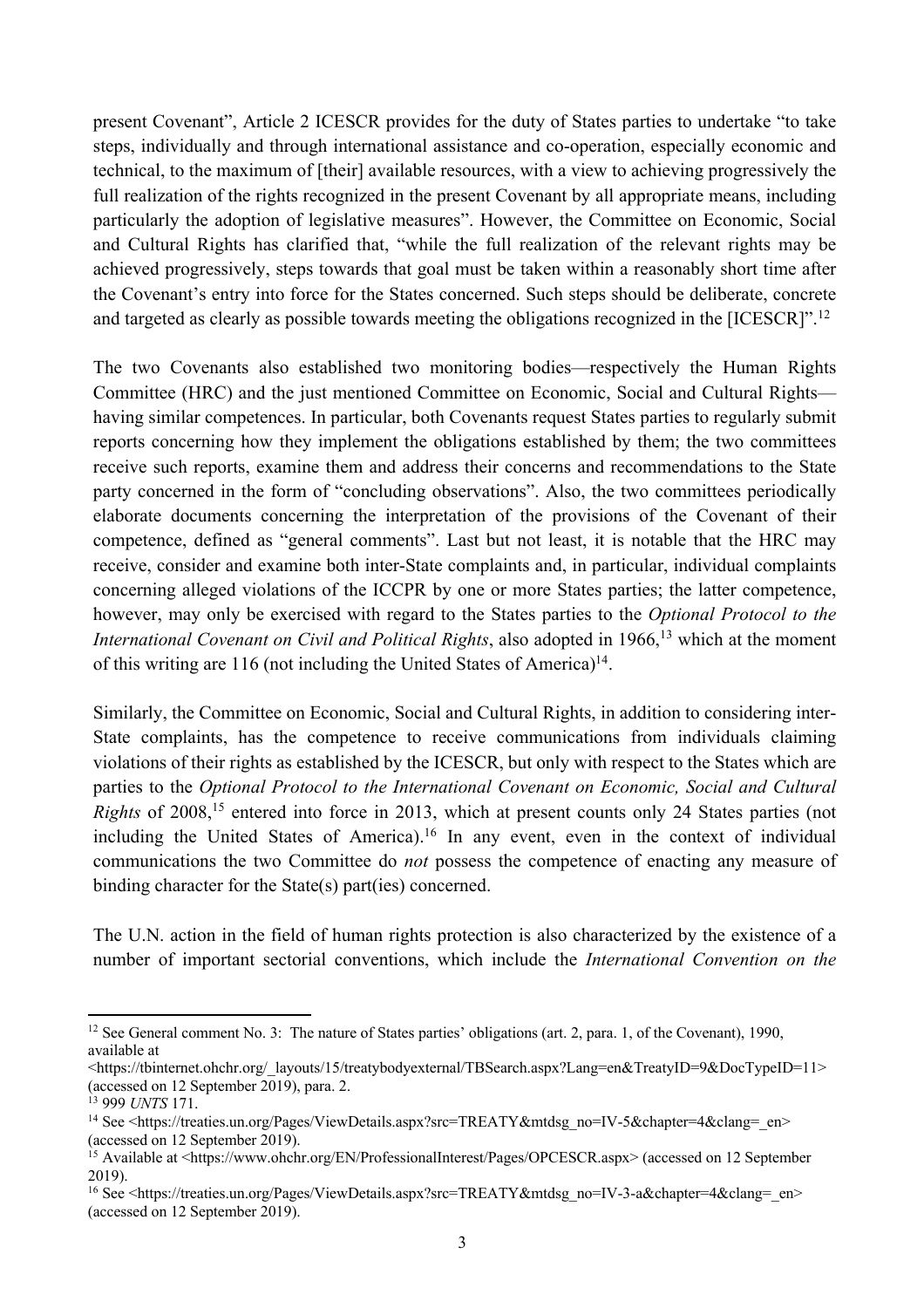*Elimination of All Forms of Racial Discrimination* of 1965,<sup>17</sup> the *Convention on the Elimination of All Forms of Discrimination against Women* of 1979,18 the *Convention against Torture and Other Cruel, Inhuman or Degrading Treatment or Punishment* of 1984,<sup>19</sup> the *Convention on the Rights of the Child* of 1989,<sup>20</sup> the *International Convention on the Protection of the Rights of All Migrant Workers and Members of their Families* of 1990,<sup>21</sup> the *International Convention for the Protection of all Persons from Enforced Disappearance* of 2006,<sup>22</sup> as well as the *Convention on the Rights of Persons with Disabilities*, also adopted in 2006.<sup>23</sup> Most of these conventions are also complemented by optional protocols aimed at improving the level and effectiveness of protection granted by the instruments concerned.<sup>24</sup> All the conventions just mentioned establish monitoring bodies with competences similar to those of the Human Rights Committee and the Committee on Economic, Social and Cultural Rights. Most of them are entitled to receive and consider individual complaints presented against those States parties which have explicitly accepted this competence through making an ad-hoc declaration or ratifying an optional protocol to the convention concerned.<sup>25</sup>

Human rights standards have also notably evolved—in a parallel way with the development within the UN—at the regional level. In this respect, the first treaty of general character was adopted already in 1950, which is the *Convention for the Protection of Human Rights and Fundamental Freedoms* (European Convention on Human Rights—ECHR),26 concluded within the framework of the Council of Europe. Since the time of the adoption of the ECHR, the system of protection established by such a treaty has notably evolved, today being characterized by the presence of 16 protocols. More in general, the Council of Europe has so far adopted 225 treaties, most of which concern topics related to human rights protection.27 Still with regard to the European continent, human rights—as defined by the *Charter of Fundamental Rights of the European Union*28—represent a priority of the European Union. According to Article 6 of the *EU Treaty*<sup>29</sup>, "[t]he Union recognises the rights, freedoms and principles set out in the Charter of Fundamental Rights of the European Union of 7 December 2000, as adapted at Strasbourg, on 12 December 2007, which shall have the same legal value as the [EU] Treaties",<sup>30</sup> while "[f]undamental rights, as guaranteed by the [ECHR] and as they result from the constitutional traditions common to the Member States, shall constitute general principles of the Union's  $law$ ".<sup>31</sup>

<sup>19</sup> 1465 *UNTS* 85.

<sup>26</sup> *CETS* No. 005.

<sup>17</sup> 660 *UNTS* 195.

<sup>18</sup> 1249 *UNTS* 13.

<sup>20</sup> 1577 *UNTS* 3.

<sup>21</sup> 2220 *UNTS* 3.

<sup>22</sup> 2716 *UNTS* 3.

<sup>23</sup> 2515 *UNTS* 3.

<sup>&</sup>lt;sup>24</sup> For the full list of such protocols and the status of ratification of all relevant treaties see  $\text{~http://indicator.s.}$ ohchr.org/> (accessed on 12 September 2019).

 $^{25}$  For the list and explanation of the competences of such monitoring bodies see

<sup>&</sup>lt;https://www.ohchr.org/EN/HRBodies/Pages/Overview.aspx> (accessed on 12 September 2019).

<sup>&</sup>lt;sup>27</sup> See <https://www.coe.int/en/web/conventions/full-list> (last visited on 12 September 2019).

<sup>28</sup> *Official Journal of the European Union* C 326 of 26 October 2012, p. 391.

<sup>29</sup> *Official Journal of the European Union* C 326 of 26 October 2012, p. 13.

 $30$  See para. 1.

<sup>&</sup>lt;sup>31</sup> See para. 3.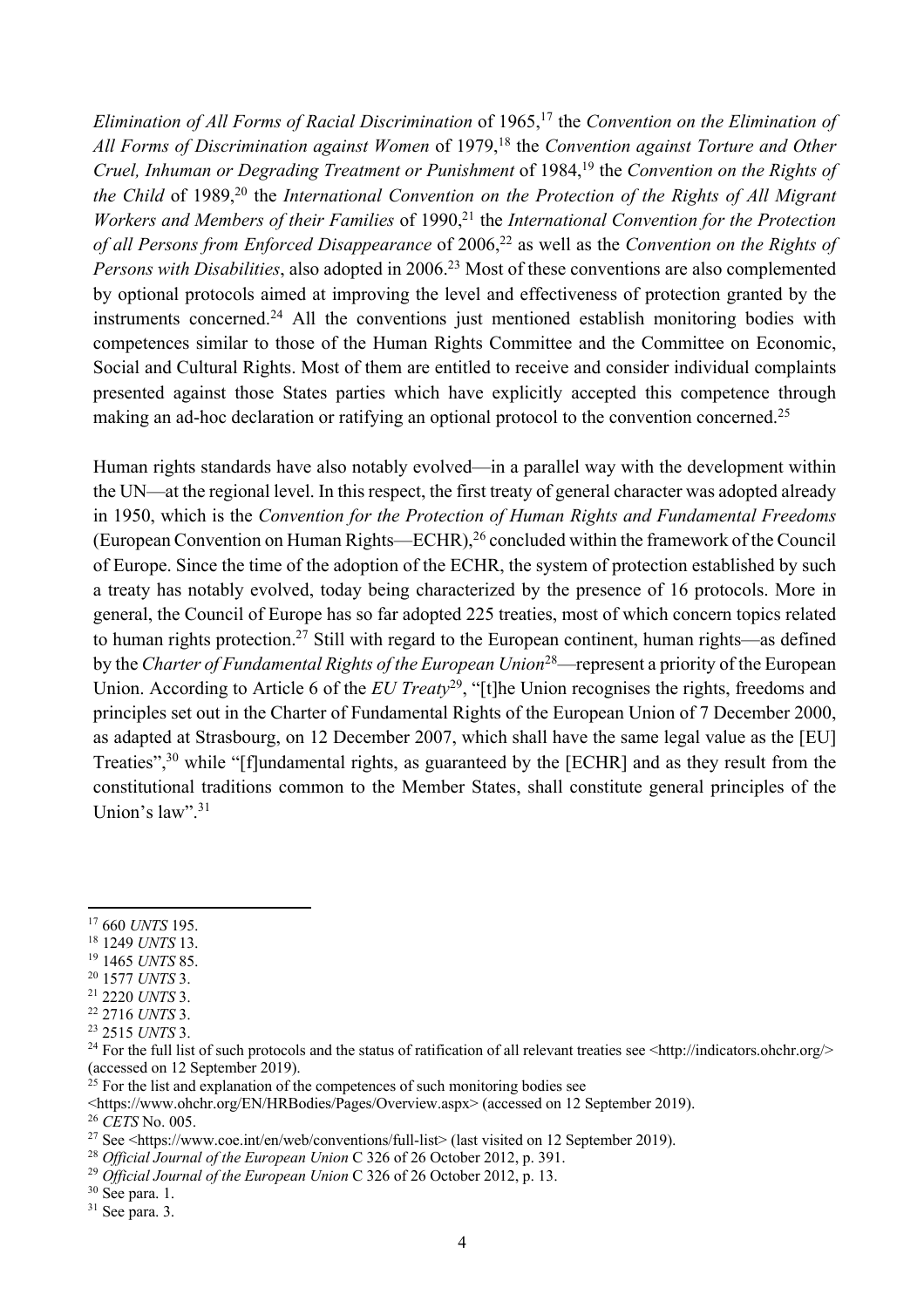As far as the American continent is concerned, the main regional system of human rights protection is the one which has developed in the context of the Organization of American States, and its structure is characterized by the *American Declaration of the Rights and Duties of Man*, adopted in 1948, <sup>32</sup> plus 12 treaties,33 the most important of which is undoubtedly the *American Convention on Human Rights* (ACHR), concluded in 1969.<sup>34</sup> The ACHR, however, has not been ratified by Canada and the United States. 35

In Africa 12 treaties on human rights exist at present,  $36$  adopted in the framework of the African Union (previously Organization of African Unity). The main treaty is the *African Charter on Human and Peoples' Rights*, adopted in 1981, <sup>37</sup> which is characterized by the fact of including in the list of protected rights not only rights of individual nature—consistent with the approach prevailing in the U.N. and within the other regional treaties—but also of *collective* character,<sup>38</sup> as well as a list of duties,39 consistent with the African tradition and understanding of rights and social relations, based on the value of solidarity.

The regional systems of human rights protection established by the treaties just listed present at least two clear advantages in comparison with the conventions adopted at the U.N. level. The first is represented by the fact that, to a certain extent, they include specific provisions aimed at addressing the specific characters and needs of the regional realities in which they are incorporated, therefore being more responsive to the concrete necessities of the people to whom they apply. Secondly—and particularly important—they are much more effective in allowing the actual enjoyment of protected rights by human beings, thanks to the presence of regional courts with the competence (according to relatively different conditions and procedures established by the relevant treaties) of receiving individual claims against States and of deciding on such claims through releasing *proper* judgments of binding character, which the States concerned have an international obligation to comply with. These courts are the European Court of Human Rights (ECtHR), the Inter-American Court of Human Rights (IACtHR), and the African Court on Human and Peoples' Rights (ACtHPR). An important role is also played by the Inter-American Commission on Human Rights and the African Commission on Human and Peoples' Rights, which in their respective areas of competence may adopt decisions concerning the violation of protected rights by the States which are not subjected to the jurisdiction of the corresponding courts; these decisions, however, are not binding for the States concerned, although they undoubtedly have a strong moral force and legal significance. For a number of reasons, in present times the regional human rights system characterized by the highest level of effectiveness is the European one, in light of the higher rate of compliance by States with the judgments of the ECtHR in comparison with the other two regional systems; however, prolonged non-implementation of the said judgments continues to be a concern in a number of European

<sup>&</sup>lt;sup>32</sup> Available at <http://www.oas.org/en/iachr/mandate/Basics/declaration.asp> (accessed on 12 September 2019).

<sup>&</sup>lt;sup>33</sup> For the full list and links to all such treaties see <http://www.oas.org/dil/treaties\_subject.htm>

<sup>34</sup> *OAS Treaty Series* No. 36.

<sup>&</sup>lt;sup>35</sup> See <https://www.oas.org/dil/treaties\_B-32\_American\_Convention\_on\_Human\_Rights\_sign.htm> (accessed on 12 September 2019).

<sup>36</sup> See <https://au.int/treaties> (accessed on 12 September 2019).

<sup>37</sup> 21 *ILM* 58 (1982).

<sup>38</sup> See Articles 19-24.

<sup>39</sup> See Articles 27-29.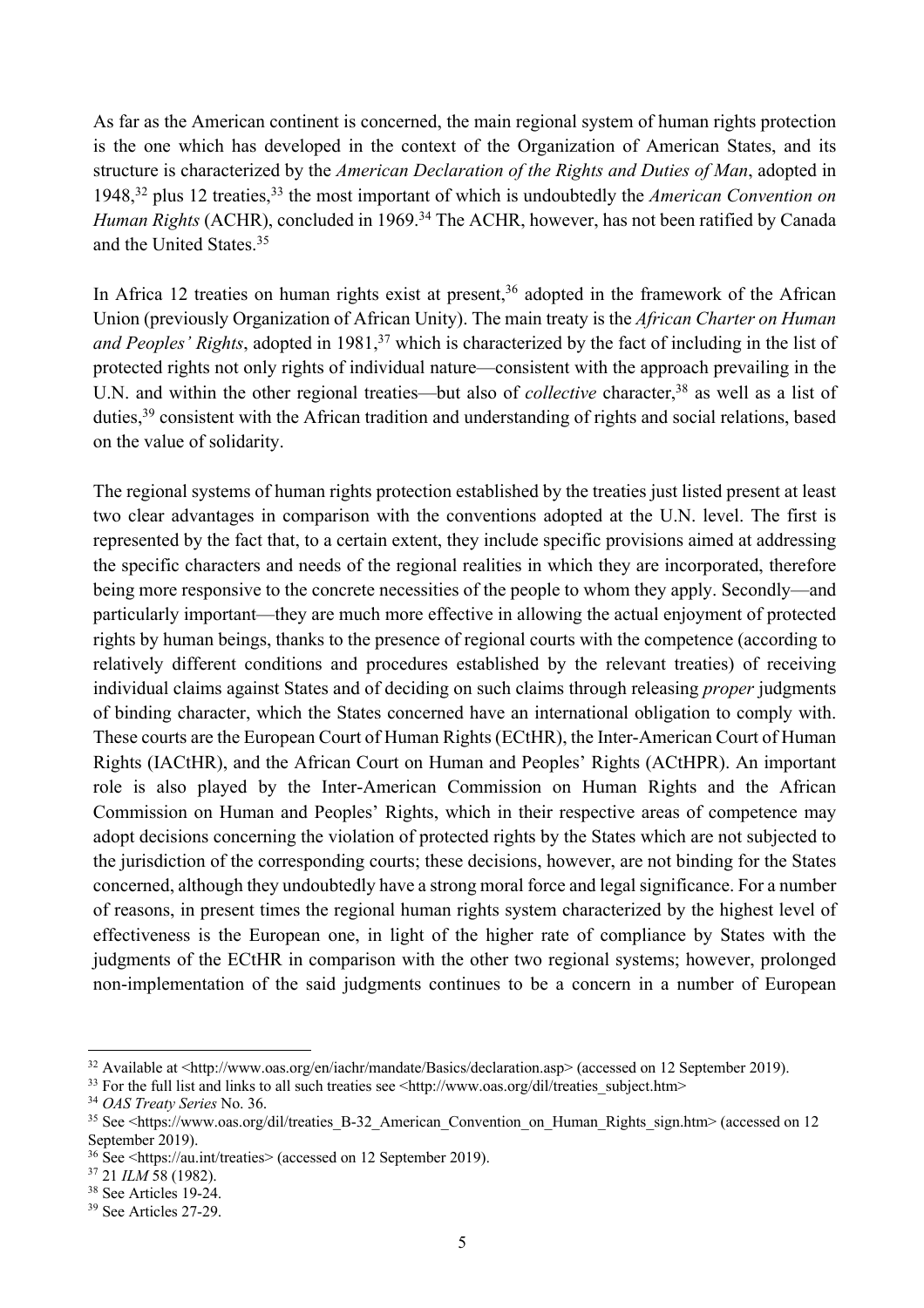countries.40

- **3. Treaty law and customary international law**. Those indicated in the previous paragraph only represent the most significant examples of the many international treaties which compose the very sophisticated and advanced network of human rights protection at the international level. Virtually all countries in the world are subject to treaty obligations in the human rights field, although the number of treaties concluded and/or ratified by each of them, and, particularly, the effective degree of compliance with them, is very heterogeneous. However, ratification of relevant treaties does *not* constitute an indispensable condition for States to be subjected to international legal obligations in the human rights field. In fact, it is universally recognized that all main human rights standards are today enshrined and protected by rules of customary international law, which are in themselves binding for all States in the world, irrespective of whether or not they have ratified any international treaties relating to the same subject. Of course, ratifying the relevant treaties remains important for a number of reasons, including the fact that written rules provide more certainty about the contents and scope of the relevant obligations than provisions of customary international law, which are by their own nature of oral character. More significantly, the circumstance of being party to a human rights treaty exposes the State to the jurisdiction of the monitoring bodies established by the convention, which—as seen in the previous paragraph—in some cases translates into the competence of enacting decisions concerning individual claims of human rights violations, including (at the regional level) proper judgments of binding character for the State concerned. Therefore, in general treaty provisions guarantee more effectiveness of protection than rules of customary international law. Nevertheless, this does not preclude the latter from establishing real international obligations that States are bound to fully comply with them and internationally responsible for their violations.
- **4. Main human rights standards**. The most important human rights standards, as recognized by the UDHR and the relevant treaties at the U.N. and regional levels, are the following:
	- right to life, liberty and security of the person:
	- freedom from slavery, servitude and forced labour;
	- freedom from torture or cruel, inhuman or degrading treatment or punishment;
	- right to recognition as a person before the law;
	- freedom from discrimination based on any ground;
	- right to a fair trial, to an effective remedy for human rights violations and, more generally, to judicial protection;
	- right not to be punished without law (i.e., prohibition of retroactive application of criminal law);
	- right to liberty and freedom from arbitrary arrest or detention; right to private and family life, including the right to the integrity of home, correspondence, personal honour and reputation;
	- right to freedom of movement; right not to be deported to countries where the fundamental rights of the person would be endangered (*non-refoulement*);
	- right to nationality;
	- right to establishment and protection of the family;

<sup>&</sup>lt;sup>40</sup> See Council of Europe, "Non-implementation of the Court's judgments: our shared responsibility", 23 August 2016, available at <https://www.coe.int/it/web/commissioner/-/non-implementation-of-the-court-s-judgments-our-sharedresponsibility> (accessed on 12 September 2019).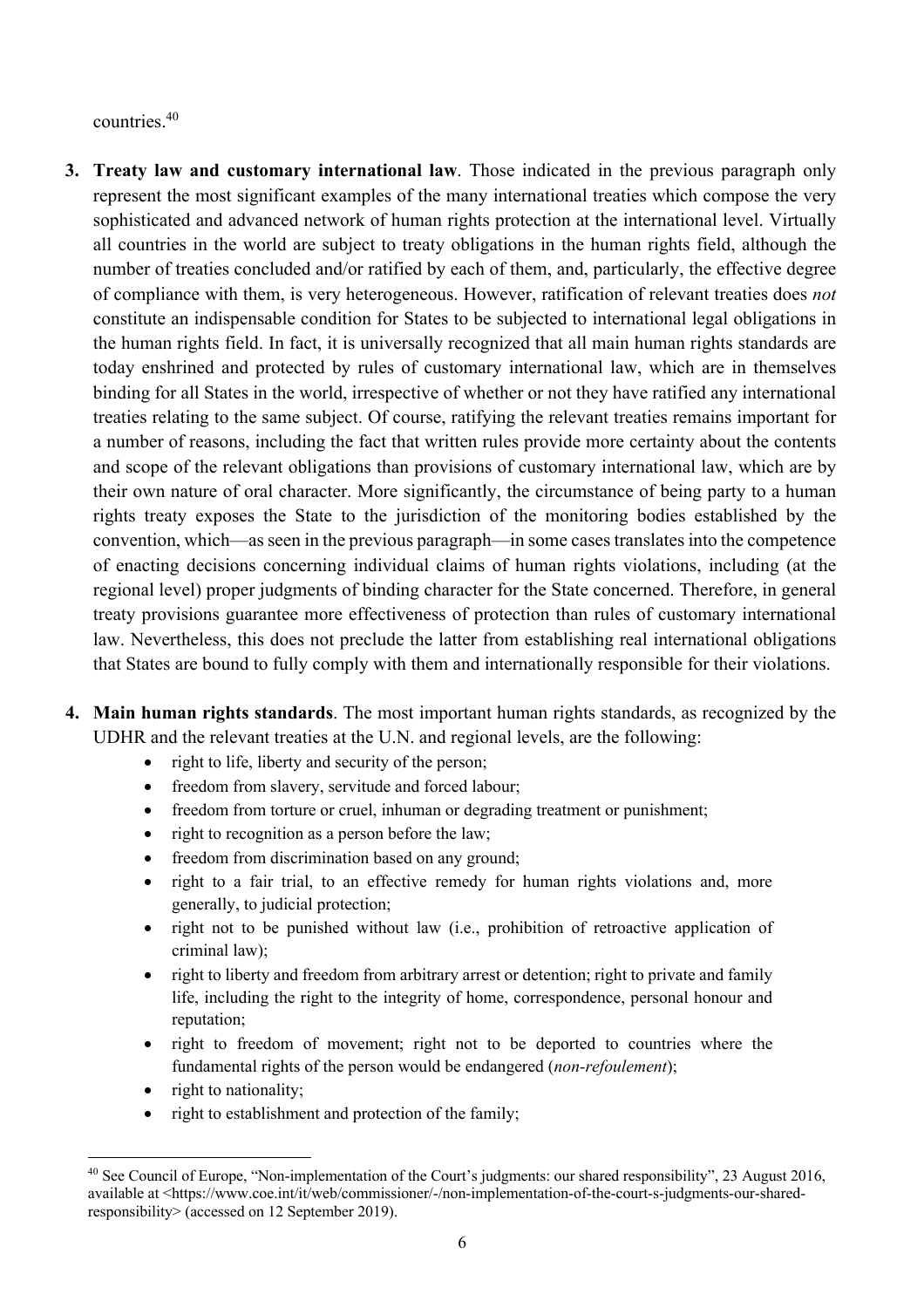- right to property;
- right to education, consistent with one's (or, for children, parents') own convictions;
- right to freedom of thought, conscience and religion;
- right to freedom of opinion and expression;
- right to freedom of peaceful assembly and association;
- right to participation in the national government;
- right to social security;
- right to enjoy one's own culture and to participation in cultural life;
- right to the highest attainable standards of health;
- right to protection of fundamental rights at work, which include the rights to just and favourable conditions of work, to protection against discrimination in respect of employment and occupation, to protection against unemployment, to just and favourable remuneration, to equal pay for equal work, to form and to join trade unions, freedom of association to collective bargaining, as well as freedom from forced or compulsory labour and from child labour.

As may be easily noted, all the rights just listed are of individual character. As far as collective rights are concerned, the only one which is traditionally recognized as a fundamental human right is the right of peoples to self-determination, $41$  although in recent times the international community has agreed on the existence of a number of collective rights in favour of indigenous peoples, enshrined by the *United Nations Declaration on the Rights of Indigenous Peoples* (UNDRIP), adopted in 2007.42

The list just provided includes rights characterized by a heterogeneous degree of "cogency". While some of them are considered absolutely non-derogable in whatever circumstances—particularly right to life, freedom from slavery and servitude, freedom from torture or similar treatment or punishment, right to recognition as a person before the law, freedom from discrimination, right not to be punished without law, and the judicial guarantees attached to such rights—others may be legitimately suspended in time of public emergency.

A third "category" of rights (e.g. right to private and family life, right to freedom of thought, conscience and religion, right to freedom of opinion and expression, and right to freedom of peaceful assembly and association) may be the object of limitations, derogations or restrictions when certain conditions are met, usually consisting in the requirements that the restrictive or derogatory measure is prescribed by (non-discriminatory) law and that it is necessary for the realization of certain values pursued in the interest of the national society, e.g. national security, public safety, prevention of disorder or crime, protection of health or morals, and protection of the rights of others. The rights which cannot be the object of derogation in any circumstances may be defined as *fundamental* (or "basic") human rights, $43$  which, in addition of being non-derogable, cannot be disposed by their

<sup>41</sup> See paragraphs 19-20 below.

<sup>&</sup>lt;sup>42</sup> General Assembly Res. 61/295 of 13 September 2007. For an explanation of the most important rights recognized in favour of indigenous peoples see International Law Association's Resolution No. 5/2012, available at <http://www.ilahq.org/index.php/committees> (accessed on 12 September 2019).

 $43$  It is to be clarified that, in the context of relevant international practice, different meanings may be attributed to the expression "fundamental rights". While the most common tendency reflects the approach described in this legal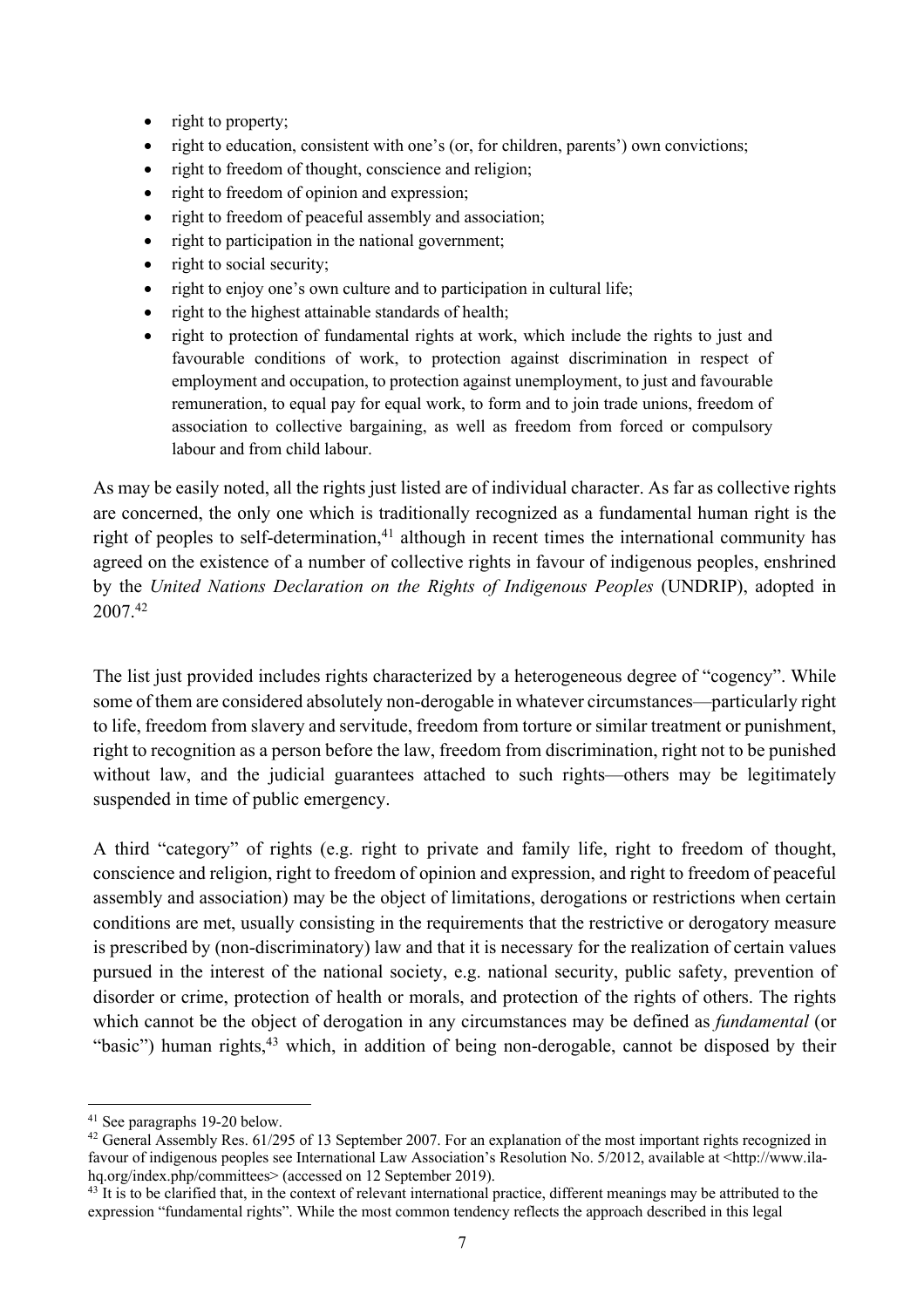holders. The latter aspect implies that the consent possibly given by the victim of a violation of one of the rights in point is not capable of removing the illicit character of the breach, since it is considered as an offence to human dignity which is intolerable for humanity as a whole.

**5.** Fundamental human rights as rules of *jus cogens*. Consistently with the remarks developed at the end of the previous paragraph, it is worth noting that the provisions of customary international law protecting the most fundamental human rights are today uniformly considered as rules of *jus cogens*, i.e. peremptory norms of general international law. According to Article 53 of the 1969 *Vienna Convention on the Law of Treaties* (VCLT)<sup>44</sup>, "a peremptory norm of general international law is a norm accepted and recognized by the international community of States as a whole as a norm from which no derogation is permitted and which can be modified only by a subsequent norm of general international law having the same character". The peremptory nature of fundamental human rights is indirectly confirmed by Article 4, para. 2, ICCPR, Article 15, para. 2, ECHR, and Article 27, para. 2, ACHR, which, as will be better explained in paragraph 13 below, establish that the most fundamental human rights provided for by the relevant treaties cannot be the object of any suspension even in time of war or other public emergency which threatens the integrity or security of the State concerned. It is however to be specified that the exact list of human rights which may be considered of peremptory character remains controversial, as demonstrated by the fact that the number of rights considered as absolutely non-derogable by the above treaty provisions does not exactly correspond.

### **6. Human rights obligations as obligations** *erga omnes* **and** *erga omnes partes*. In its famous 1970 judgment concerning the *Barcelona Traction* case, the ICJ clarified that

"an essential distinction should be drawn between the obligations of a State towards the international community as a whole, and those arising vis-à-vis another State in the field of diplomatic protection. By their very nature the former are the concern of all States. In view of the importance of the rights involved, all States can be held to have a legal interest in their protection; they are obligations *erga omnes*. Such obligations derive, for example, in contemporary international law, from the outlawing of acts of aggression, and of genocide, as also from the principles and rules concerning the basic rights of the human person, including protection from slavery and racial discrimination. Some of the corresponding rights of protection have entered into the body of general international law".45

As defined by the Institut de Droit International, an obligation *erga omnes* is "an obligation under general international law that a State owes in any given case to the international community, in view of its common values and its concern for compliance, so that a breach of that obligation enables all States to take action".46 In this respect, the International Law Commission (ILC) has clarified that "in certain situations, all States may have […] an interest [in invoking responsibility and ensuring

Opinion, others are also followed; for instance, in the context of the European Union, as shown in para. 2 above, the expression in point refers to all human rights standards.

<sup>44</sup> 1155 *UNTS* 331.

<sup>45</sup> See *Barcelona Traction, Light and Power Company, Limited*, judgment of 5 February 1970, *I.C.J. Reports*, 1970, p. 3, paras. 33-34.

<sup>46</sup> See Resolution of 27 August 2005, "Obligations *erga omnes* in international law", available at <http://www.idi-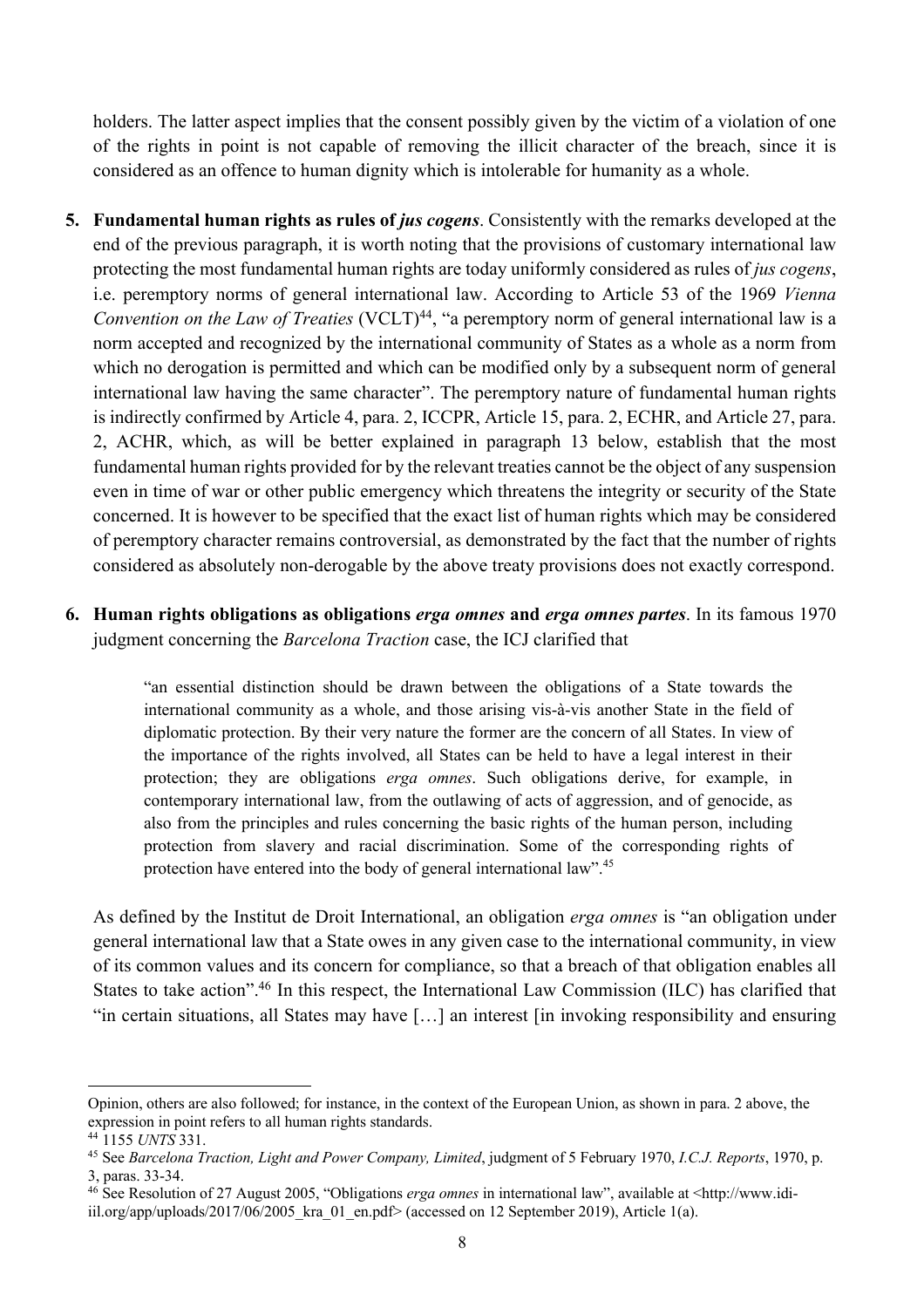compliance with obligations *erga omnes*], even though none of them is individually or specially affected by the breach".47

Consistently, Article 48 of the ILC's *Articles on State Responsibility* provides for the possibility that State responsibility is invoked by a State other than an injured State when "the obligation breached is owed to the international community as a whole".<sup>48</sup> This provision clearly refers to the obligations *erga omnes*, although, as explained by the ILC itself, the use of this expression is avoided because it would convey "less information than the […] reference to the international community as a whole and has sometimes been confused with obligations owed to all the parties to a treaty".<sup>49</sup> In fact "obligations protecting a collective interest […] may derive from multilateral treaties […] Such obligations have sometimes been referred to as 'obligations *erga omnes partes*'", <sup>50</sup> which may be defined as obligations "under a multilateral treaty that a State party to the treaty owes in any given case to all the other States parties to the same treaty, in view of their common values and concern for compliance, so that a breach of that obligation enables all these States to take action".<sup>51</sup> The latter are also particularly relevant to the purposes of the present legal Opinion, because the obligations arising from multilateral human rights treaties are exactly to be considered as obligations *erga omnes partes*. Irrespective of whether human rights obligations derive from customary international law (obligations *erga omnes* in the proper sense of the term) or from a multilateral treaty (obligations *erga omnes partes*), in case of their breach the responsibility of the State concerned may be invoked by States other than the injured State. In the case of obligations *erga omnes partes* this prerogative is reserved to all other States which are parties to the treaty concerned, while, as regards obligations *erga omnes* arising from customary international law, all members of the international community may invoke such a responsibility. In the words of the ILC, "[e]ach State is entitled, as a member of the international community as a whole, to invoke the responsibility of another State for breaches of such obligations".<sup>52</sup>

In the human rights field this is particularly important, because in most cases of human rights violations there is *no* injured State, since breaches are often perpetrated by governments to the prejudice of their own citizens; in all these cases only States other than the injured one may invoke the responsibility of the State author of the violation. All States (or all States parties to a multilateral treaty) are consequently entitled to "claim from the responsible State: *(a)* cessation of the internationally wrongful act, and assurances and guarantees of non-repetition […]; and *(b)* performance of the obligation of reparation".<sup>53</sup> Furthermore, "[s]hould a widely acknowledged grave breach of an *erga omnes* obligation occur, all the States to which the obligation is owed: (a) shall endeavour to bring the breach to an end through lawful means in accordance with the Charter of the United Nations; (b) shall not recognize as lawful a situation created by the breach; [and] (c) are

<sup>47</sup> *Draft articles on Responsibility of States for Internationally Wrongful Acts, with commentaries*, adopted by the International Law Commission at its fifty-third session, in 2001, available at

 $\langle$ http://legal.un.org/ilc/texts/instruments/english/commentaries/9\_6\_2001.pdf> (accessed on 23 August 2019), p. 116. <sup>48</sup> Ibid., Article 48, para. 1*(a)*.

<sup>49</sup> Ibid., p. 127.

<sup>50</sup> Ibid., p. 126.

<sup>51</sup> See Institut de Droit International, Resolution of 27 August 2005, "Obligations *erga omnes* in international law", cit., Article 1(b).

<sup>52</sup> See *Draft articles on Responsibility of States for Internationally Wrongful Acts, with commentaries*, cit., p. 127.

<sup>53</sup> Ibid., Article 48, para. 2.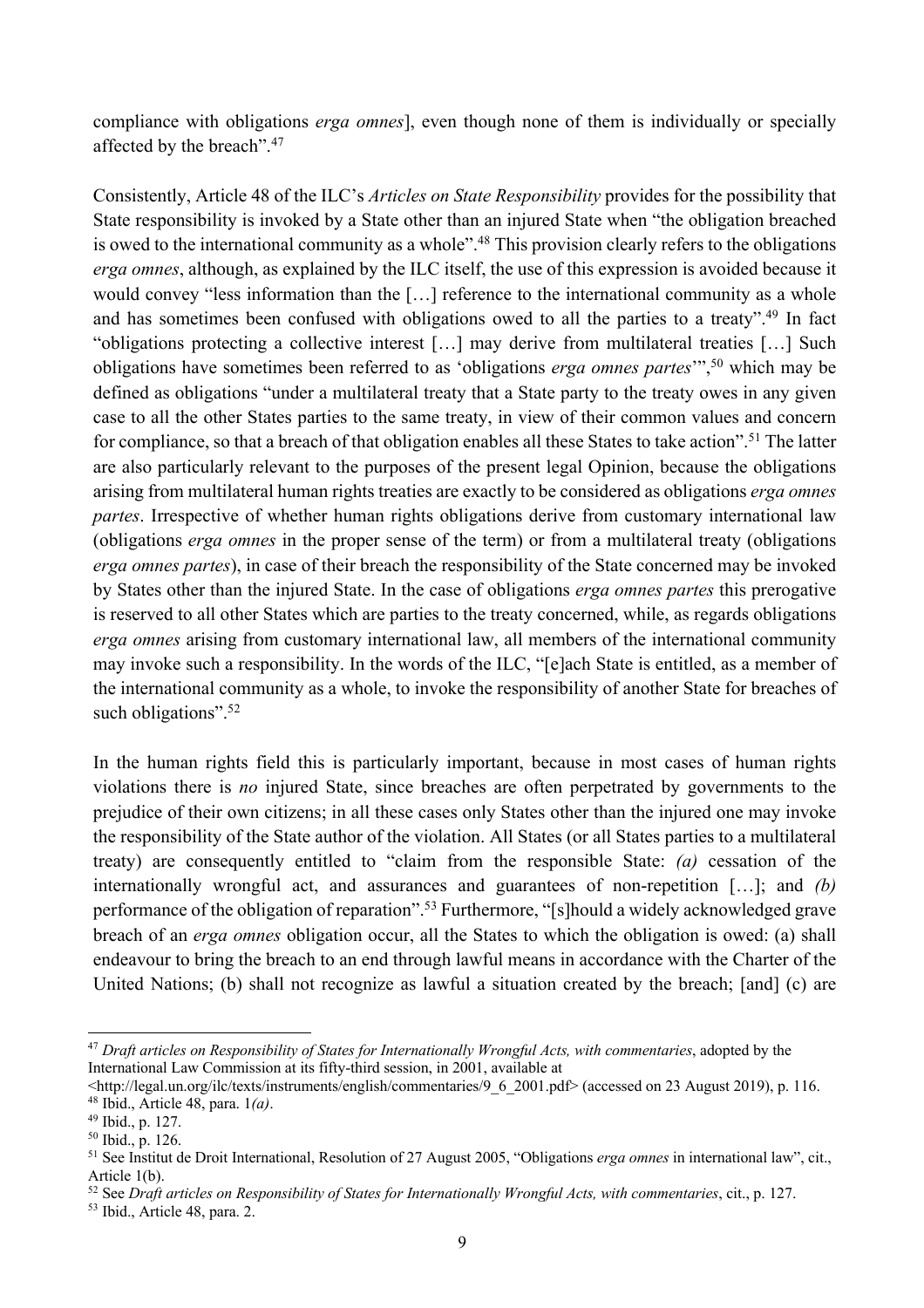entitled to take non-forcible counter-measures under conditions analogous to those applying to a State specially affected by the breach".<sup>54</sup> As previously emphasized, these rules apply in particular to human rights violations; indeed, as noted by the HRC, "the 'rules concerning the basic rights of the human person' are *erga omnes* obligations [which], as indicated in the fourth preambular paragraph of the [ICCPR], [determine] a United Nations Charter obligation to promote universal respect for, and observance of, human rights and fundamental freedoms".<sup>55</sup>

**7. State responsibility in the field of human rights protection**. Human rights obligations imply the existence of a multilayered responsibility for States. In particular, States are required "to respect and to ensure [human] rights to all persons who may be within their territory and to all persons subject to their jurisdiction".<sup>56</sup> In addition, "States [must] take the necessary steps to give effect to [human] rights in the domestic order. It follows that, unless [human] rights are already protected by their domestic laws or practices, States […] are required […] to make such changes to domestic laws and practices as are necessary to ensure their conformity with the [the rights concerned]".57 Furthermore, "States […] must ensure that individuals also have accessible and effective remedies to vindicate [human] rights",<sup>58</sup> and are requested to "make reparation to individuals whose [human] rights have been violated".<sup>59</sup>

The various layers of State obligations in the human rights field have been egregiously categorized by the African Commission on Human and Peoples' Rights, which has affirmed that "[i]nternationally accepted ideas of the various obligations engendered by human rights indicate that all rights—both civil and political rights and social and economic—generate at least four levels of duties for a State that undertakes to adhere to a rights regime, namely the duty to respect, protect, promote, and fulfil these rights. These obligations universally apply to all rights and entail a combination of negative and positive duties".60 The "obligation to respect entails that the State should refrain from interfering in the enjoyment of all fundamental rights; it should respect right-holders, their freedoms, autonomy, resources, and liberty of their action".61 The obligation to protect "requires the State to take measures to protect beneficiaries of the protected rights against political, economic and social interferences. Protection generally entails the creation and maintenance of an atmosphere or framework by an effective interplay of laws and regulations so that individuals will be able to freely realize their rights and freedoms".62 As far as the obligation to promote is concerned, it presupposes a duty of the State to "make sure that individuals are able to exercise their rights and freedoms, for example, by promoting tolerance, raising awareness, and even building

<sup>54</sup> See Institut de Droit International, Resolution of 27 August 2005, "Obligations *erga omnes* in international law", cit., Article 5.

<sup>55</sup> See General Comment No. 31 [80], The Nature of the General Legal Obligation Imposed on States Parties to the Covenant, U.N. Doc. CCPR/C/21/Rev.1/Add. 13 of 26 May 2004, para. 2.

<sup>56</sup> Ibid., para. 10.

<sup>57</sup> Ibid., para. 13.

<sup>58</sup> Ibid., para. 15.

<sup>59</sup> Ibid., para. 16.

<sup>60</sup> See Communication No. 155/96, *The Social and Economic Rights Action Center and the Center for Economic and Social Rights v. Nigeria*, 13-27 October 2001, para. 44.

<sup>61</sup> Ibid., para. 45.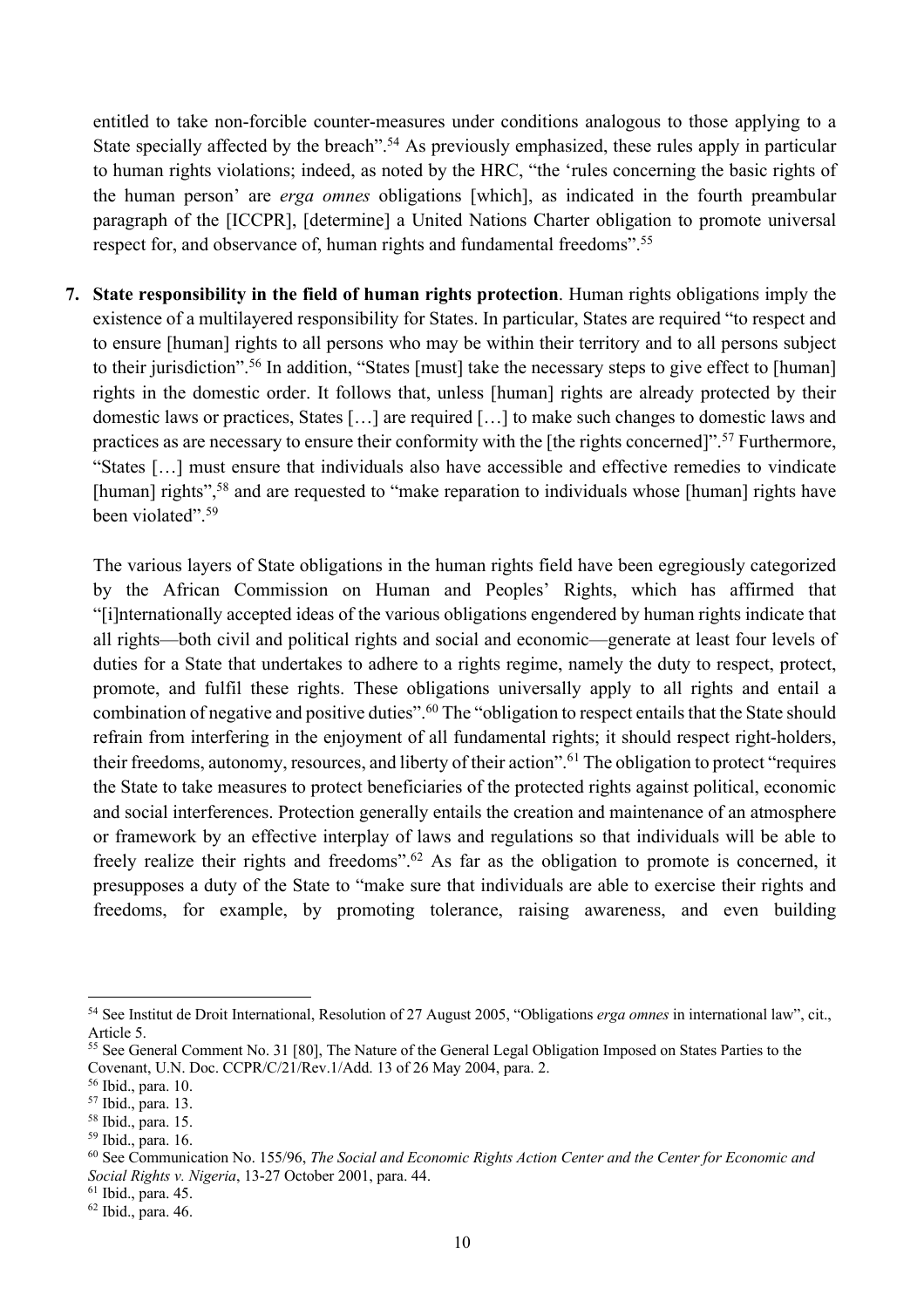infrastructures".63 Finally, the obligation to fulfil consists "more of a positive expectation on the part of the State to move its machinery towards the actual realisation of the rights".<sup>64</sup>

The multilayered characterization of State responsibility in the human rights field just described is generally accepted at the international level. While the existence of an obligation to promote the rights may sometimes not be mentioned in the practice of some human rights monitoring bodies, the existence of a tripartite responsibility by States to guarantee the effective realization of human rights—composed by the obligations to respect, protect and fulfil—is beyond question.

Finally, each time that a human rights violation is committed, the victim is entitled to receive *appropriate redress* for the wrongs suffered; consistently, an additional profile of State responsibility arises, materializing into an obligation to grant adequate and prompt reparation in favour of the victim(s) of human rights breaches. Depending on the circumstances of the case, such reparation may take different forms—particularly restitution, compensation, rehabilitation, satisfaction, other forms of non-monetary redress, or a combination of two or more of such means; what is important, is that the form(s) of reparation chosen is/are actually capable of making the victim(s) feel effectively redressed for the wrongs suffered.<sup>65</sup>

**8. Human rights violations and domestic remedies**. Violations of human rights cannot be considered, under international law, to be definitively finalized when the State allegedly responsible of the violation provides the victim(s) with adequate domestic remedies, until such remedies have been exhausted. The rule of the *prior exhaustion of domestic remedies* applies to all existing international human rights monitoring bodies—either of judicial or non-judicial character—and even according to customary international law a State cannot be considered internationally responsible of a breach of human rights until the alleged victim has not unsuccessfully exhausted—or has done everything that was reasonably possible to exhaust—available domestic remedies, if any. The rationale of this rule is mainly grounded on two reasons. First, it appears fair—and practically advisable—to offer domestic courts the opportunity to decide on claims of human rights breaches before they are brought to an international forum. More generally, a State should be given the opportunity to remove an alleged violation before being considered responsible of an internationally wrongful act. Secondly, international instances of recourse for human rights violations cannot be treated as courts of first instance, for evident practical reasons of sustainability of their work.

However, it is uniformly recognized that, in order for the rule of the prior exhaustion of domestic remedies to be effectively applicable, the relevant remedies must be *available*, *effective* and *sufficient*. "A remedy is considered available if the petitioner can pursue it without [practical]

<sup>63</sup> Ibid.

<sup>64</sup> Ibid., para. 47.

<sup>&</sup>lt;sup>65</sup> See Basic Principles and Guidelines on the Right to a Remedy and Reparation for Victims of Gross Violations of International Human Rights Law and Serious Violations of International Humanitarian Law, UN General Assembly Res. 60/147 of 16 December 2005 (although this document formally refers to "gross violations" of human rights only, its basic principles may be considered as generally applicable to human rights violations). See also Dina Shelton, *Remedies in International Human Rights Law*, Third Edition (Oxford: Oxford University Press 2015). Finally, see Federico Lenzerini, "Reparations for Indigenous Peoples in International and Comparative Law: An Introduction", in Federico Lenzerini (ed.), *Reparations for Indigenous Peoples: International and Comparative Perspectives* (Oxford: Oxford University Press 2008) 3.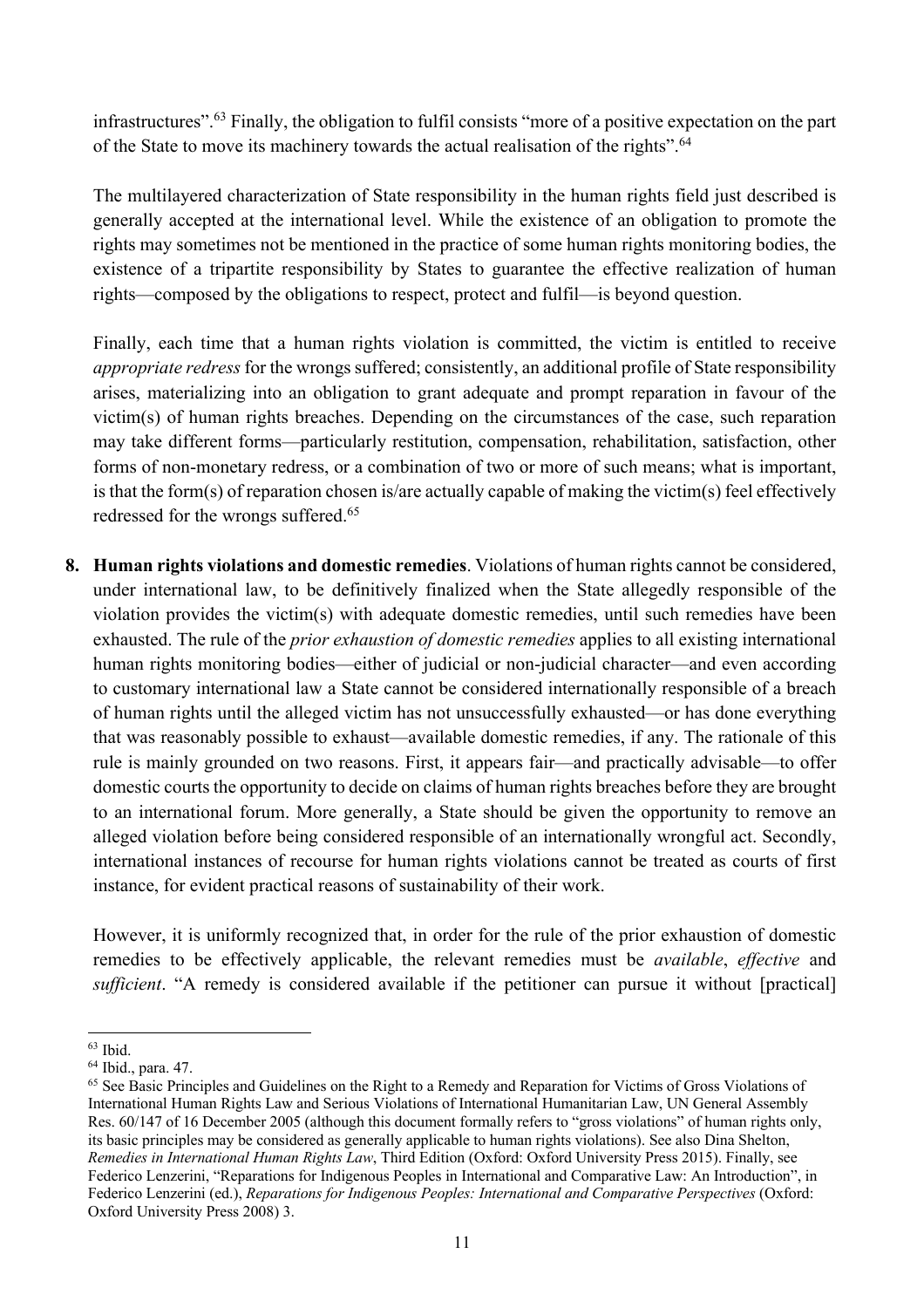impediment, it is deemed effective if it offers a [reasonable] prospect of success, and it is found sufficient if it is capable of redressing the complaint".<sup>66</sup> A remedy must allow the competent domestic authority "to deal with the substance of an 'arguable complaint' […] and to grant appropriate relief",67 and must be "available to the applicant in theory and in practice, that is to say, [...] accessible, [and] capable of providing redress and offered reasonable prospects of success".<sup>68</sup> In the words of the HRC,

"domestic remedies must not only be available but also effective, and […] the term 'domestic remedies' must be understood as referring primarily to judicial remedies. The Committee considers that the effectiveness of a remedy also depends to some extent on the nature of the alleged violation. In other words, if the alleged offence is particularly serious, such as in the case of violations of basic human rights, in particular the right to life, purely administrative and disciplinary remedies cannot be considered adequate and effective. This conclusion applies in particular in situations where […] the victims or their families may not be party to and not even intervene in the proceedings before military jurisdictions, thereby precluding any possibility of obtaining redress before these jurisdictions in consideration of the specific circumstances of the case".<sup>69</sup>

An equivalent approach is followed by the Inter-American Commission and the IACtHR, according to which a remedy must be *adequate*, i.e. "suitable to address an infringement of a legal right",70 and effective, i.e. "capable of producing the result for which it was designed".<sup>71</sup>

It follows that, in addition to the cases when they are completely non-existing, domestic remedies cannot be considered available, adequate or effective, for instance, when one of the following situations occur:

- existing remedies have no reasonable concrete chances of success; $^{72}$
- existing remedies are merely formalistic; existing remedies are unduly prolonged;<sup>73</sup>
- existing remedies are not obligatory but have an extraordinary character;

Views of 26 November 2008, para. 7.2.

<sup>66</sup> See African Commission on Human and Peoples' Rights, *Dawda Jawara v. Gambia*, Communications Nos. 147/95 and 149/96, 11 May 2000, para. 32.

<sup>67</sup> See ECtHR, *M.S.S. v. Belgium and Greece*, Appl. No. 30696/09, judgment of 21 January 2011, para. 288.

<sup>68</sup> See ECtHR, *McFarlane v. Ireland*, Appl. No. 31333/06, judgment of 10 September 2010, para. 114.

<sup>69</sup> See *Jose Vicente and Amado Villafañe Chaparro, Dioselina Torres Crespo, Hermes Enrique Torres Solis and* 

*Vicencio Chaparro Izquierdo v. Colombia*, Communication No. 612/1995, 14 March 1996, para. 5.3.

<sup>70</sup> See *Velasquez Rodriguez v. Honduras*, Series C No. 4, judgment of 29 July 1988 (Merits), para. 64. <sup>71</sup> Ibid., para. 66.

<sup>72</sup> See, e.g., HRC, *Earl Pratt and Ivan Morgan v. Jamaica*, Communications Nos. 210/1986 and 225/1987, Views of 6 April 1989, para. 12.3; Committee on the Elimination of Racial Discrimination, *D.R. v. Australia*, Communication No. 42/2008, Views of 15 September 2009, para. 6.5; Committee on the Rights of Persons with Disabilities, *Noble v. Australia*, Views of 23 August 2016, para. 7.7; ECtHR, *Case of Al-Skeini and Others v. The United Kingdom*, Appl. No. 55721/07, judgment of 7 July 2011, para. 105; Inter-American Commission on Human Rights, Admissibility Report No. 43/10, Petition 242-05, *Mossville Environmental Action Now (United States)*, 17 March 2010, para. 32. <sup>73</sup> See, e.g., HRC, *Rajapakse v. Sri Lanka*, Communication No. 1250/2004, Views of 5 September 2006, para. 6.1; Committee on the Elimination of Racial Discrimination, *Durmic v. Serbia and Montenegro*, Communication No. 29/2003, Views of 6 March 2006, para. 6.5; Committee Against Torture, *Ali v. Tunisia*, Communication No. 291/2006,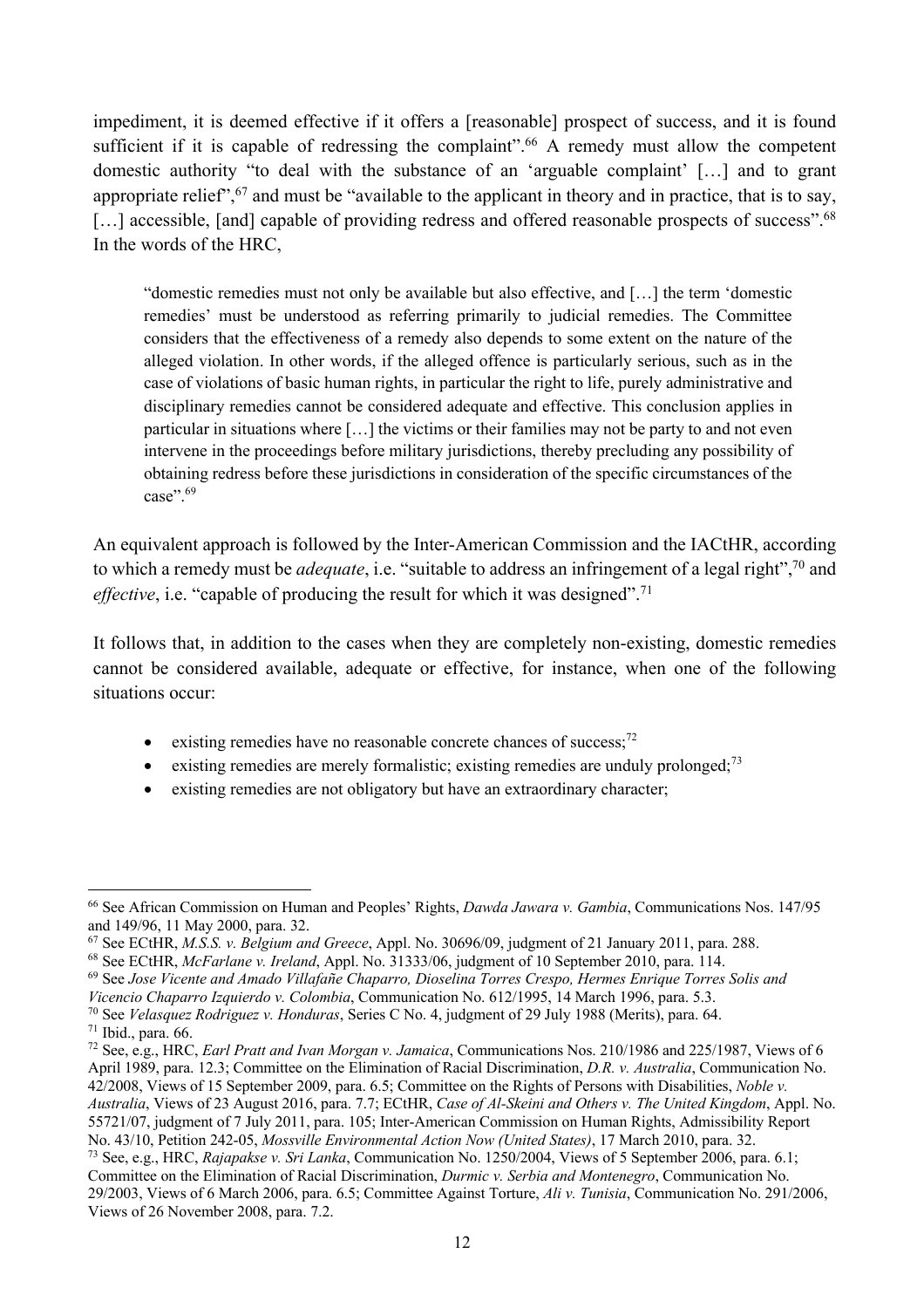- existing remedies are granted at the discretion of a State authority; existing remedies are hindered by financial impediments;<sup>74</sup>
- access to courts is unreasonably arduous;
- procedural rules bar the applicant from pursuing the remedy;
- the reparation granted by the existing remedies is inadequate;
- the case is settled through unreasonable, unbalanced settlements concluded in an unfavorable context; 75
- there is lack of due process; the judicial body entrusted to take care of the existing remedies is not independent or impartial (this is presumed, for instance, where in the organization of the State there is no effective separation of powers);
- or when the activity of a court is hindered by legislative provisions or measures taken by the executive power.

In all these and other equivalent cases, the alleged victim of a human rights breach, as a matter of exception, is no longer obliged to try to exhaust domestic remedies and may directly use the avenues available at the international level in order to obtain justice.

Also, in principle there is no requirement for a victim of a human rights violation to pursue multiple ways to seek a remedy,<sup>76</sup> unless, in the presence of multiple avenues to avail him/herself of a remedy, the applicant has unsuccessfully made recourse to a particular remedy while another exists which has a higher likelihood of success.77

Finally, it is uniformly agreed by human rights monitoring bodies that, when doubts exist on whether or not domestic remedies have been effectively pursued, the burden of proof rests with the State, which must demonstrate that domestic remedies actually existed which were available, adequate and effective, and that the alleged victim of the violation did not make recourse—or made wrong recourse—to them.

**9. Human rights and intertemporal law**. A well-established rule in international law, which also applies to human rights, is that of *intertemporal law*. This rule was famously expressed by Judge Max Huber in the well-known *Island of Palmas* arbitration, stating that "a juridical fact must be appreciated in the light of the law contemporary with it, and not of the law in force at the time when a dispute in regard to it arises or falls to be settled".78 This rule has been subsequently generally accepted and applied in the context of international law. For instance, it was used by the International Court of Justice (ICJ) in the case of *Rights of Nationals of the United States of America in Morocco (France v. United States of America)*, when the Court had to establish the meaning and extent of the

<sup>75</sup> See Inter-American Commission on Human Rights, Admissibility Report No. 134/11, Petition 1190-06,

*Undocumented Workers (United States)*, 20 October 2011, para. 28.

<sup>74</sup> See, e.g., HRC, *Quelch v. Jamaica*, Communication No. 292/1988, Views of 23 October 1992, para. 8.2; ECtHR, *Case of Airey v. Ireland*, Appl. No. 6289/73, judgment of 9 October 1979, para. 24.

<sup>76</sup> See, e.g., Committee Against Torture, *Osmani v. Serbia*, Communication No. 261/2005, Views of 25 May 2009, para. 5.2; Inter-American Commission on Human Rights, Admissibility Report No. 43/10, Petition 242-05, *Mossville Environmental Action Now (United States)*, cit., para. 32.

<sup>77</sup> See Committee on the Elimination of Racial Discrimination, *Sadic v. Denmark*, Communication No. 25/2002, Views of 19 March 2003, paras. 6.2–6.7.

<sup>78</sup> *Island of Palmas case (Netherlands, USA)*, 4 April 1928, *Reports of International Arbitral Awards*, Vol. II, 829, p. 845.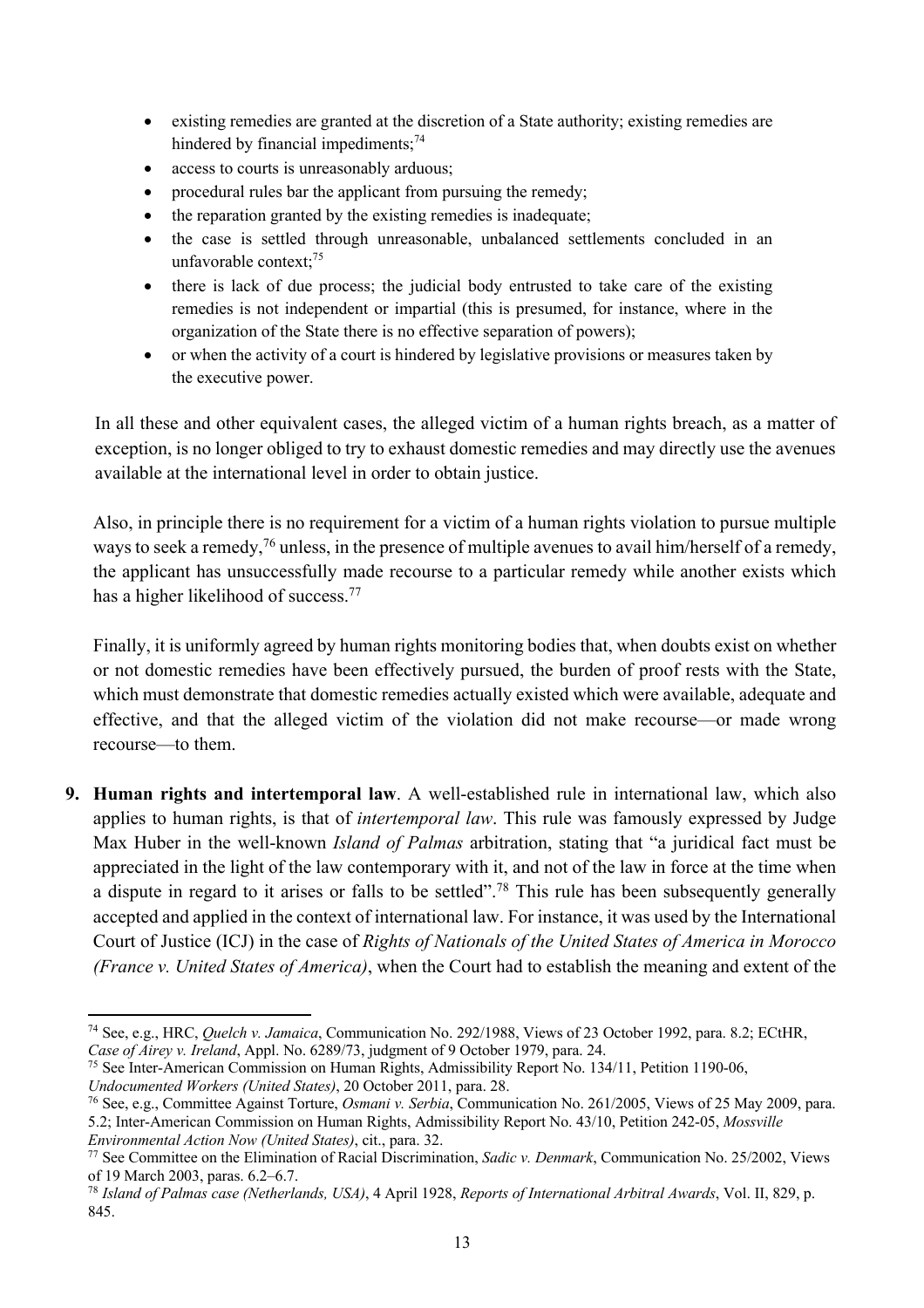consular jurisdiction granted to the United States by two treaties concluded in 1787 and 1836; in that occasion the Court concluded that "[i]t is necessary to take into account the meaning of the word 'dispute' at the times when the two treaties were concluded".79

This rule is expressed for treaties in Article 28 VCLT—stating that, "[u]nless a different intention appears from the treaty or is otherwise established, its provisions do not bind a party in relation to any act or fact which took place or any situation which ceased to exist before the date of the entry into force of the treaty with respect to that party". No doubt, however, that it is equally applicable to obligations existing under customary international law. In principle, therefore, a violation may be considered as having been produced only whether and to the extent that the act, fact or omission from which the supposed breach originated *was prohibited by the law in force at the time when it was held or took place*. It follows—again, in principle—that the application of the rule on *intertemporal law* to human rights implies that the human rights standards concerned cannot be applied *retroactively*; consequently, a State cannot be held responsible of a violation of human rights when the act, fact or omission committed by that State which would potentially give rise to the violation was done at a time when such State was not (yet) bound to respect the right concerned.

### **B. Continuing Violations of Human Rights**

**10. Concept of continuing international wrongful acts**. A very significant expression used by Article 28 VCLT is the one referring to the fact that—for the principle of intertemporal law to apply—it is necessary that the relevant situation "took place or […] *ceased to exist*" before the relevant international obligation came into existence. In this respect, the term *situation* is to be considered as comprising all different elements composing a juridical fact which may translate into a potential violation, from the material fact or act producing it to, particularly, its *legal effects*. A given situation cannot be considered as having *ceased to exist* when it *continues to produce wrongful effects*, irrespective of the time when the "primary" material fact, act or omission from which such effects started to be produced took place. The "precise meaning of [the] retroactivity principle is not as clear as it may seem. Facts or acts can occur once or repeatedly and situations can continue to exist. All of these may be relevant factors in ascertaining whether the retroactivity principle forms a bar against taking them into account".80 It is a general principle of international law on State responsibility the one according to which—as specified by Article 14(2) of the ILC's Articles on State Responsibility—"[t]he breach of an international obligation by an act of a State having a continuing character extends over the entire period during which the act continues and remains not in conformity with the international obligation". As clarified by the ILC Special Rapporteur Sir Humphrey Waldock, in cases of continuing violations, the relevant rule

"does not, strictly speaking, apply to a fact, act or situation falling partly within and partly outside the period during which it is in force; it applies only to the fact, act or situation which occurs or exists after [such a rule has entered] in[to] force. This may have the result that prior facts, acts or situations are brought under consideration for the purpose of the application of the

<sup>79</sup> Judgment of 27 August 1952, *I.C.J. Reports*, 1952, 176, p. 189.

<sup>80</sup> See Antoine Buyse, "A Lifeline in Time – Non-retroactivity and Continuing Violations under the ECHR", 75 *Nordic Journal of International Law*, 2006, 63, p. 65 (footnotes omitted).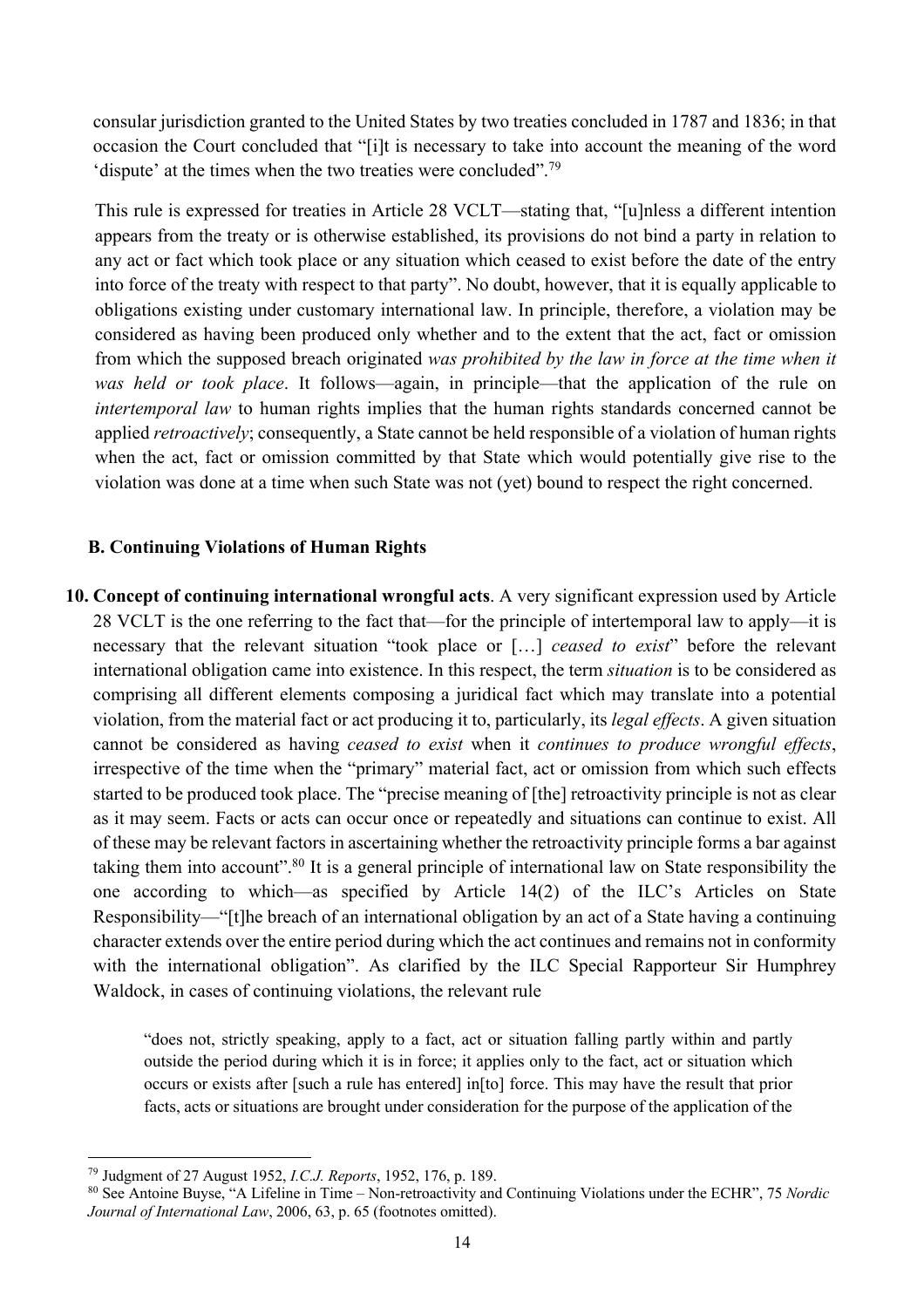[rule]; but it is only because of their causal connexion with the subsequent facts, acts or situations to which alone in law the [rule] applies".<sup>81</sup>

### As examples of "continuing wrongful acts" the ILC mentions

"the maintenance in effect of legislative provisions incompatible with treaty obligations of the enacting State, unlawful detention of a foreign official or unlawful occupation of embassy premises, maintenance by force of colonial domination, unlawful occupation of part of the territory of another State or stationing armed forces in another State without its consent".<sup>82</sup>

It is important to correctly identify the constitutive element of a continuing violation. As noted, again, by the ILC, a violation cannot be considered of having a continuing character merely because its (material) consequences "extend in time […] The pain and suffering caused by earlier acts of torture or the economic effects of the expropriation of property continue even though the torture has ceased or title to the property has passed".<sup>83</sup> Therefore, "[i]t must be the wrongful act as such which continues".84 The reality of the contemporary world, however, is that "many [human rights] abuses continue today and violate existing human rights norms binding on all States".85 Needless to say that, of course,

"[a] continuing wrongful act itself can cease: thus a hostage can be released, or the body of a disappeared person returned to the next of kin. In essence, a continuing wrongful act is one which has been commenced but has not been completed at the relevant time. Where a continuing wrongful act has ceased, for example by the release of hostages or the withdrawal of forces from territory unlawfully occupied, the act is considered for the future as no longer having a continuing character, even though certain effects of the act may continue".<sup>86</sup>

However, even when a wrongful act has ceased, its material "consequences are the subject of the secondary obligations of reparation, including restitution […] The prolongation of such effects will be relevant, for example, in determining the amount of compensation payable, [although] [t]hey do not  $[\dots]$  entail that the breach itself is a continuing one".<sup>87</sup>

**11. Continuing human rights violations**. The concept of "continuing violation" is extensively applied in the human rights field. Many examples may be provided in this respect. The Human Rights Committee (HRC), established by Article 28 of the ICCPR, has clarified in many cases that it is not entitled to consider alleged violations of the Covenant which occurred before the Optional Protocol<sup>88</sup>

<sup>81</sup> See Sir Humphrey Waldock, "Sixth Report on the Law of Treaties", in *Yearbook of the International Law Commission*, 1966, vol. 2, 51, p. 63, para. 3.

<sup>82</sup> See *Draft articles on Responsibility of States for Internationally Wrongful Acts, with commentaries*, cit., p. 60, para. (3).

<sup>83</sup> Ibid., p. 60, para. (6).

 $84$  Ibid.

<sup>85</sup> See Dinah Shelton, "Reparations for Indigenous Peoples. The Present Value of Past Wrongs", in Lenzerini (ed.), *Reparations for Indigenous Peoples. International and Comparative Perspectives*, cit., 47, p. 48.

<sup>86</sup> See *Draft articles on Responsibility of States for Internationally Wrongful Acts, with commentaries*, cit., p. 60, para. (5).

<sup>87</sup> Ibid., p. 60, para. (6).

<sup>&</sup>lt;sup>88</sup> See n. 13 above.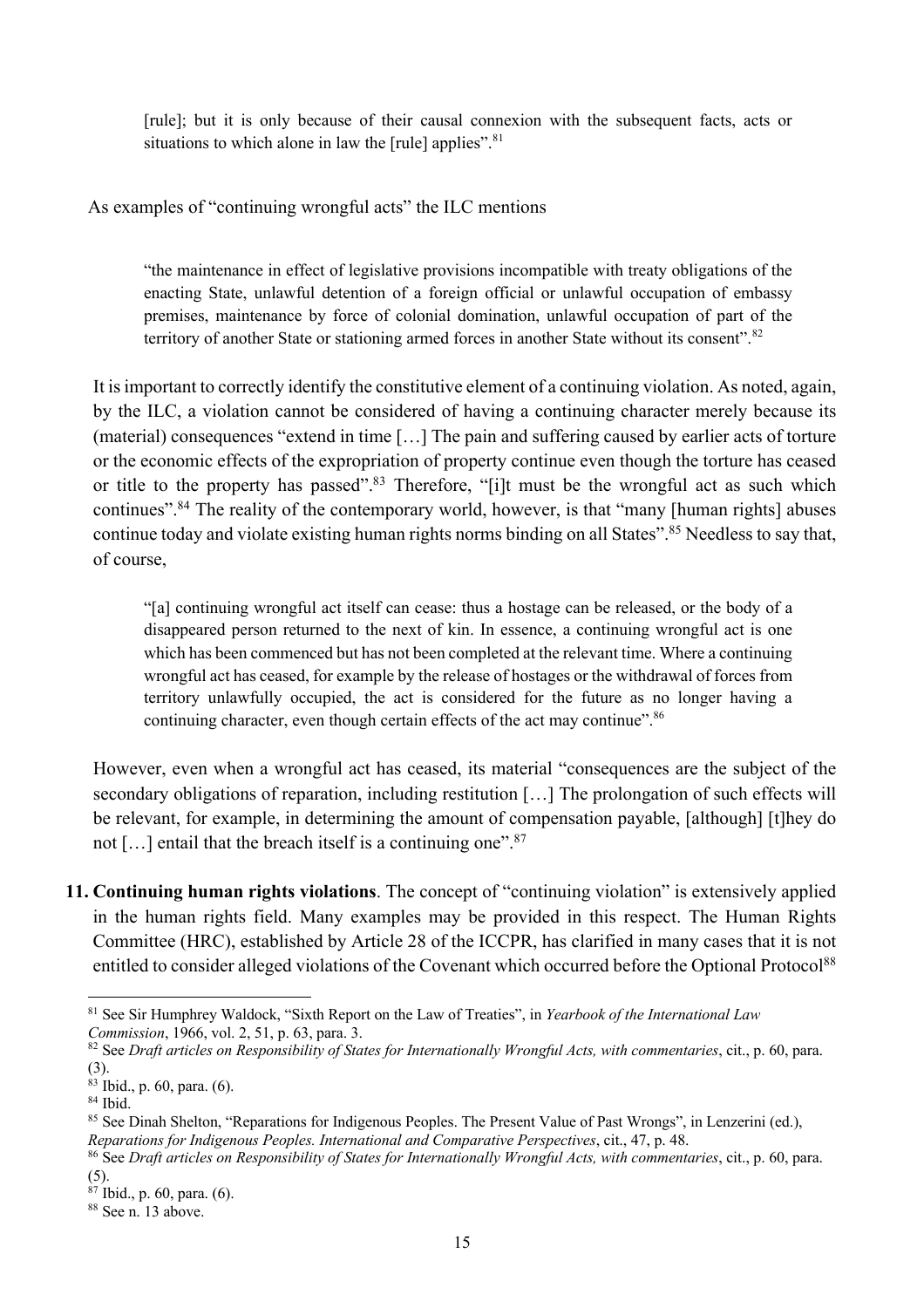through which a State party may accept its competence to receive individual communications has entered into force for the respondent State. This rule, however, is subject to exception in the cases with respect to which "the violations complained of continue after the entry into force of the Optional Protocol. A continuing violation is to be interpreted as an affirmation, after the entry into force of the Optional Protocol, by act or by clear implication, of the previous violations of the State party".89 Hence, the HRC is allowed to consider a communication related to acts, facts or omissions occurred before the entry into force of the Optional Protocol for the State concerned which "continued to have effects which themselves constitute a violation of the Covenant *after* that date".<sup>90</sup> For instance, in *Sandra Lovelace v. Canada*, the HRC considered the situation of a woman who had lost her status of being a member of an Indian tribe in 1970, after marrying a non-Indian, and complained that the Canadian Act which established such a rule was discriminatory on the ground of sex and violated several articles of the ICCPR. The Committee affirmed that it

"must also take into account that the Covenant has entered into force in respect of Canada on 19 August 1976, several years after the marriage of Mrs. Lovelace. She consequently lost her status as an Indian at a time when Canada was not bound by the Covenant. The Human Rights Committee has held that it is empowered to consider a communication when the measures complained of, although they occurred before the entry into force of the Covenant, continued to have effects which themselves constitute a violation of the Covenant after that date".<sup>91</sup>

The HRC accordingly found that, "[s]ince the author of the communication is ethnically an Indian, some persisting effects of her loss of legal status as an Indian may, as from the entry into force of the Covenant for Canada, amount to a violation of rights protected by the Covenant",  $92$  concluding that "to prevent her recognition as belonging to the band is an unjustifiable denial of her rights under article 27 of the Covenant, read in the context of the other provisions referred to".93

Subsequently, in *S.E. v. Argentina*, the HRC warned the respondent government that "it is under an obligation, in respect of violations occurring or continuing after the entry into force of the Covenant, thoroughly to investigate alleged violations and to provide remedies where applicable, for victims or their dependents",<sup>94</sup> although the Committee eventually held that no substantive violations had been committed in the instant case. In *Sarma v. Sri Lanka* the HRC also held that enforced disappearance determined by illegal detention entailed a continuing violation of Article 9 (right to liberty and security of the person) and 7 (freedom from torture or cruel, inhuman or degrading treatment or punishment) ICCPR, the latter with regard to the author's son and the author's family,<sup>95</sup> on account

<sup>89</sup> See *Simunek, Hastings, Tuzilova and Prochazka v. The Czech Republic*, Communication No. 516/1992, U.N. Doc. CCPR/C/54/D/516/1992, 31 July 1995, para. 4.5.

<sup>90</sup> See James A. Sweeney, "The Elusive Right to Truth in Transitional Human Rights Jurisprudence", 67 *International and Comparative Law Quarterly*, 2018, 353, p. 363.

<sup>91</sup> See *Sandra Lovelace v. Canada*, Communication No. R.6/24, U.N. Doc. Supp. No. 40 (A/36/40) at 166 (1981), available at <http://hrlibrary.umn.edu/undocs/session36/6-24.htm> (accessed on 15 August 2019), para. 7.3.

<sup>92</sup> Ibid., para. 7.4.

<sup>93</sup> Ibid., para. 17. Article 27 ICCPR reads as follows: "[i]n those States in which ethnic, religious or linguistic minorities exist, persons belonging to such minorities shall not be denied the right, in community with the other members of their group, to enjoy their own culture, to profess and practise their own religion, or to use their own language".

<sup>&</sup>lt;sup>94</sup> See *S.E. v. Argentina*, Communication No. 275/1988, decision of 26 March 1990, U.N. Doc. CCPR/C/38/D/275/1988 (1990), para. 5.4.

<sup>95</sup> See *Sarma v. Sri Lanka*, Communication No. 950/2000, Views of 16 July 2003, U.N. Doc. CCPR/C/78/D/950/2000 (2003), para. 9.5.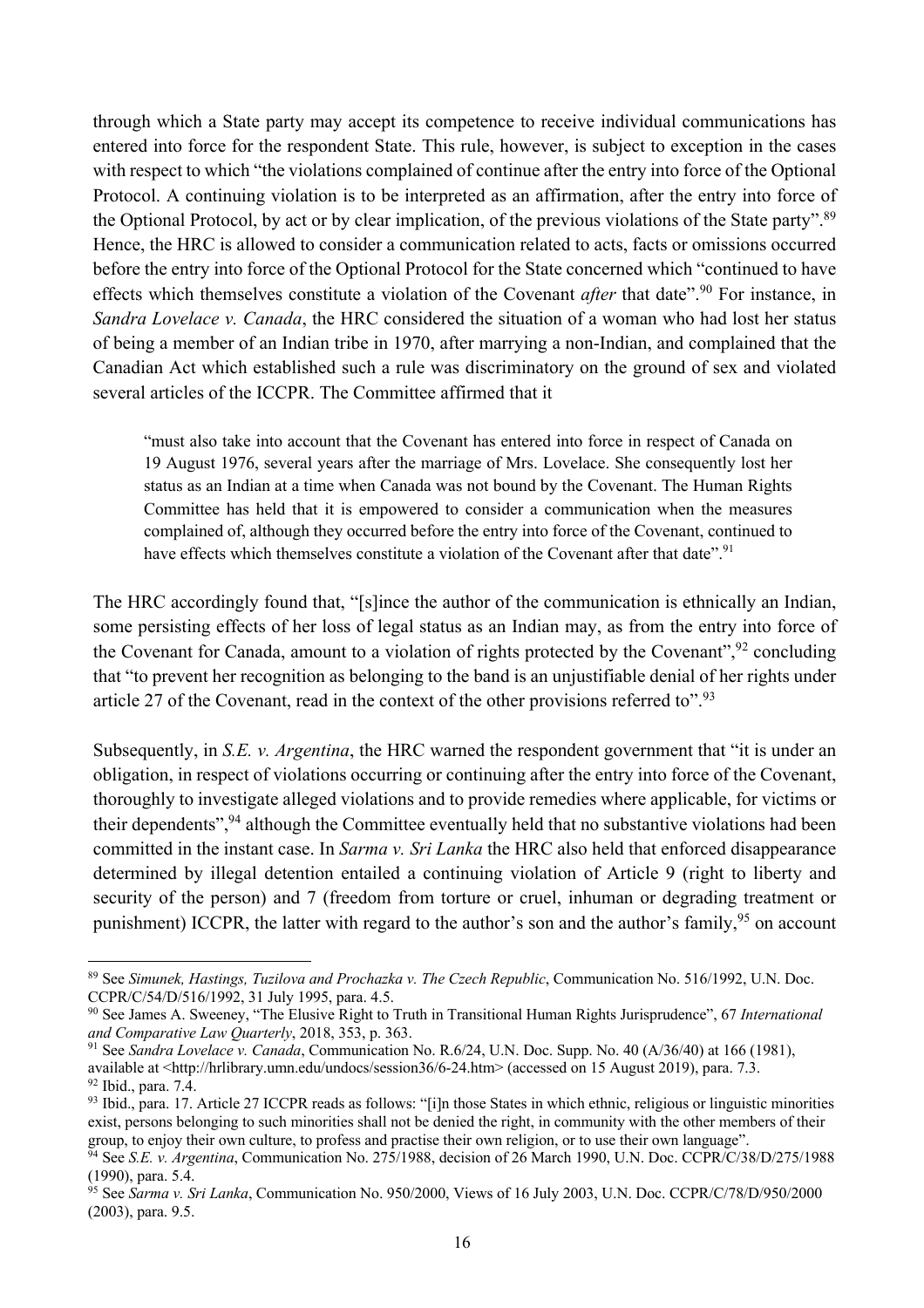of "the anguish and stress caused to the author's family by the disappearance of his son and by the continuing uncertainty concerning his fate and whereabouts".96 Last but not least, in *Mariam Sankara and others v. Burkina Faso*, the HRC found that the assassination in 1987 of Thomas Sankara, president of Burkina Faso, although perpetrated well before the entry into force of the Optional Protocol for the State concerned (1999), determined a violation of Article 7 ICCPR due to

"the anguish and psychological pressure which Ms. Sankara and her sons, the family of a man killed in disputed circumstances, have suffered and continue to suffer because they still do not know the circumstances surrounding the death of Thomas Sankara, or the precise location where his remains were officially buried. Thomas Sankara's family have the right to know the circumstances of his death, and the Committee points out that any complaint relating to acts prohibited under article 7 of the Covenant must be investigated rapidly and impartially by the competent authorities. In addition, the Committee notes, as it did during its deliberations on admissibility, the failure to correct Thomas Sankara's death certificate of 17 January 1988, which records a natural death contrary to the publicly known facts, which have been confirmed by the State party. The Committee considers that the refusal to conduct an investigation into the death of Thomas Sankara, the lack of official recognition of his place of burial and the failure to correct the death certificate constitute inhuman treatment of Ms. Sankara and her sons, in breach of article 7 of the Covenant".<sup>97</sup>

While the competence of the HRC to consider individual communications is limited to the States that have ratified the Optional Protocol, which do not include the United States,<sup>98</sup> all States parties to the ICCPR are obviously bound to respect the rights protected by the Covenant. On its part, the HRC is the body to which the ICCPR attributes the competence to interpret its articles and define the conditions according to which they should be implemented and, *a fortiori*, the situations when a State party is to be considered responsible of their breach. It follows that even the States parties which have not ratified the Optional Protocol—although they cannot be the object of scrutiny by the HRC in the context of individual communications—are anyway to be considered internationally responsible of continuing violations of the ICCPR for situations originating before the date of the entry into force of the Covenant for them which continue to produce wrongful effects *after* such a date. The United States ratified the ICCPR on 8 June 1992.<sup>99</sup> Pursuant to Article 49, para. 2, ICCPR, the Covenant has entered into force for the US "three months after the date of the deposit of its own instrument of ratification or instrument of accession".

The ECtHR has also widely recognized the existence of continuing violations of the rights protected by the ECHR and its protocols. While "[t]he Court's jurisdiction *ratione temporis* covers only the period after the ratification of the Convention or its Protocols by the respondent State[,] [f]rom the ratification date onwards, all the State's alleged acts and omissions must conform to the Convention or its Protocols and subsequent facts fall within the Court's jurisdiction even where they are merely extensions of an already existing situation".100 For example, in the *Case of Papamichalopoulos and* 

<sup>96</sup> Ibid.

<sup>97</sup> See *Mariam Sankara and others v. Burkina Faso*, Communication No. 1159/2003, Views of 28 March 2006, U.N. Doc. CCPR/C/86/D/1159/2003 (2006), para. 12.2.

<sup>98</sup> See <http://indicators.ohchr.org/> (accessed on 12 September 2019).

<sup>99</sup> See <https://treaties.un.org/Pages/ViewDetails.aspx?src=TREATY&mtdsg\_no=IV-4&chapter=4&clang=\_en> (accessed on 16 August 2019).

<sup>100</sup> See *Maria Hutten-Czapska v. Poland*, Appl. No. 35014/97, decision on admissibility, 16 September 2003.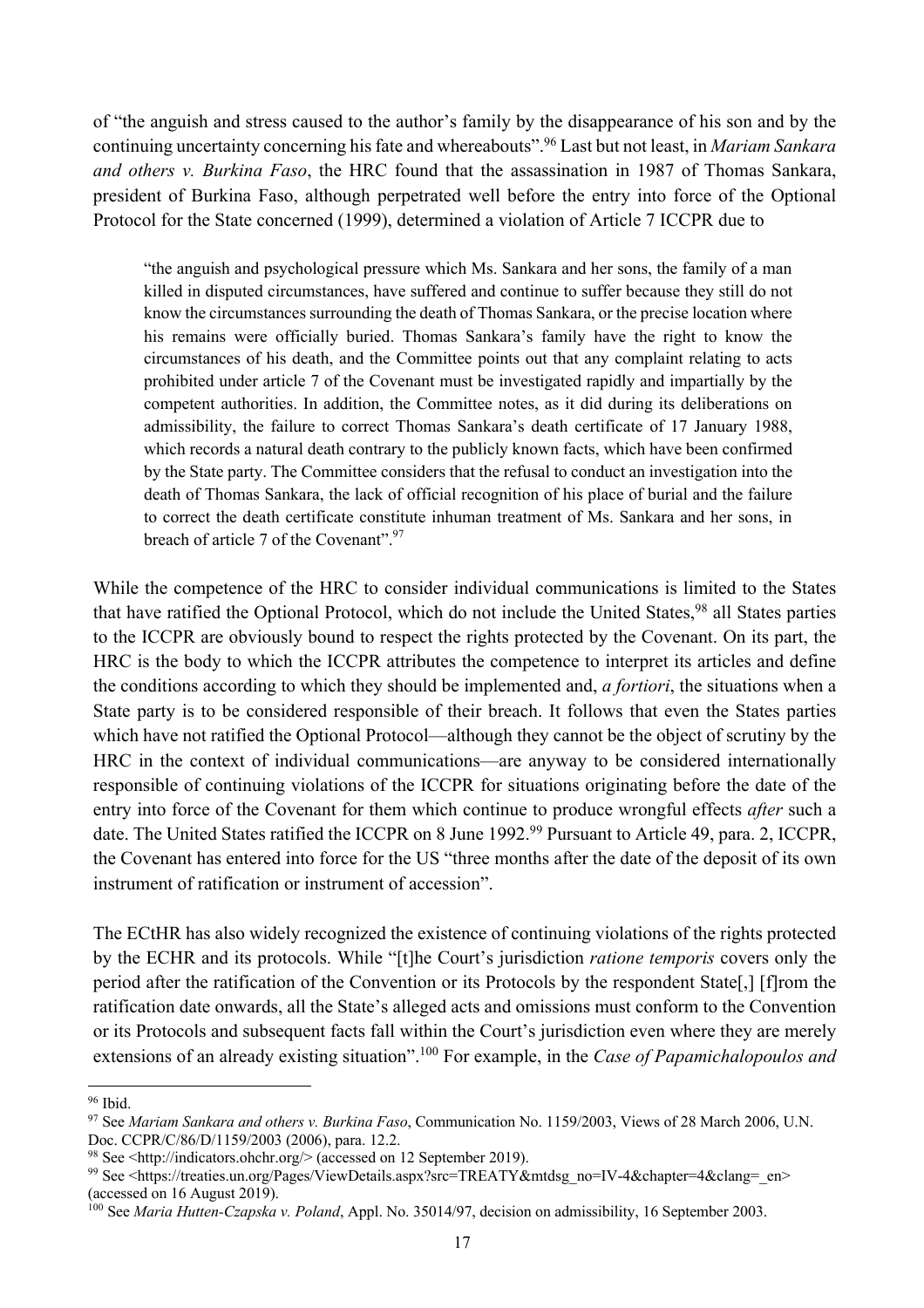*Others v. Greece*, the Court found Greece responsible of the violation of the right to property of the applicant—established by Article 1 of Protocol 1 to the ECHR—on account of seizure of property not resulting in formal expropriation; in fact, "the loss of all ability to dispose of the land in issue, taken together with the failure of the attempts made so far to remedy the situation complained of, entailed sufficiently serious consequences for the applicants de facto to have been expropriated in a manner incompatible with their right to the peaceful enjoyment of their possessions".<sup>101</sup> While the seizure of the property concerned had occurred about eight years before Greece recognized the competence of the Court to receive individual applications, the Court noted that "the applicants' complaints relate to a continuing situation, which still obtains at the present time".<sup>102</sup>

Also, in the *Case of Loizidou v. Turkey*, taking place in the context of the occupation of the Northern part of Cyprus by Turkey (through the puppet government of the Turkish Republic of Northern Cyprus (TRNC)) since 1974, the ECtHR considered that "the Court's jurisdiction extends only to the applicant's allegations of a continuing violation of her property rights subsequent to 22 January 1990", because Turkey had accepted the jurisdiction of the Court on that date.<sup>103</sup> In the examination of the merits, the Court concluded that Turkey had prevented the applicant from accessing her property for sixteen years, "gradually […] affect[ing] the right of the applicant as a property owner and in particular her right to a peaceful enjoyment of her possessions, thus constituting a continuing violation of Article 1 [of Protocol 1]".104 In the interstate case ensuing from the same events, *Cyprus v. Turkey*, the ECtHR found Turkey responsible of *continuing* violations of the following provisions of the ECHR:

- a) Article 2 (right to life), "on account of the failure of the authorities of the respondent State to conduct an effective investigation aimed at clarifying the whereabouts and fate of Greek-Cypriot missing persons who disappeared in life-threatening circumstances";105
- b) Article 5 (right to liberty and security), "by virtue of the failure of the authorities of the respondent State to conduct an effective investigation into the whereabouts and fate of the missing Greek-Cypriot persons in respect of whom there is an arguable claim that they were in custody at the time they disappeared";<sup>106</sup>
- c) Article 3 (prohibition of torture), since "the authorities of the respondent State have failed to undertake any investigation into the circumstances surrounding the disappearance of the missing persons [causing] the relatives of persons who went missing during the events of July and August 1974 [to be] condemned to live in a prolonged state of acute anxiety which cannot be said to have been erased with the passage of time"; $^{107}$
- d) Article 8 (right to private and family life), "by reason of the refusal to allow the return of any Greek-Cypriot displaced persons to their homes in northern Cyprus";<sup>108</sup>

<sup>107</sup> Ibid., para. 157.

<sup>101</sup> See *Case of Papamichalopoulos and Others v. Greece*, Appl. No. 14556/89, judgment of 24 June 1993, para. 45. <sup>102</sup> Ibid., para. 40.

<sup>103</sup> See *Case of Loizidou v. Turkey (Preliminary Objections)*, Appl. 15318/89, judgment of 23 March 1995, para. 102.

<sup>104</sup> See *Case of Loizidou v. Turkey (Merits)*, judgment of 18 December 1996, para. 60.

<sup>105</sup> See *Case of Cyprus v. Turkey*, Appl. No. 25781/94, judgment of 10 May 2001, para. 136. For a more comprehensive assessment of the jurisprudence of the ECtHR on continuing violations see Loukis G. Loucaides, *The European Convention on Human Rights. Collected Essays* (Leiden/Boston: Martinus Nijhoff 2007) p. 25 ff.; Buyse, "A Lifeline in

Time – Non-retroactivity and Continuing Violations under the ECHR", op. cit.

<sup>106</sup> See *Case of Cyprus v. Turkey*, Appl. No. 25781/94, judgment of 10 May 2001, para. 150.

<sup>108</sup> Ibid., para. 175.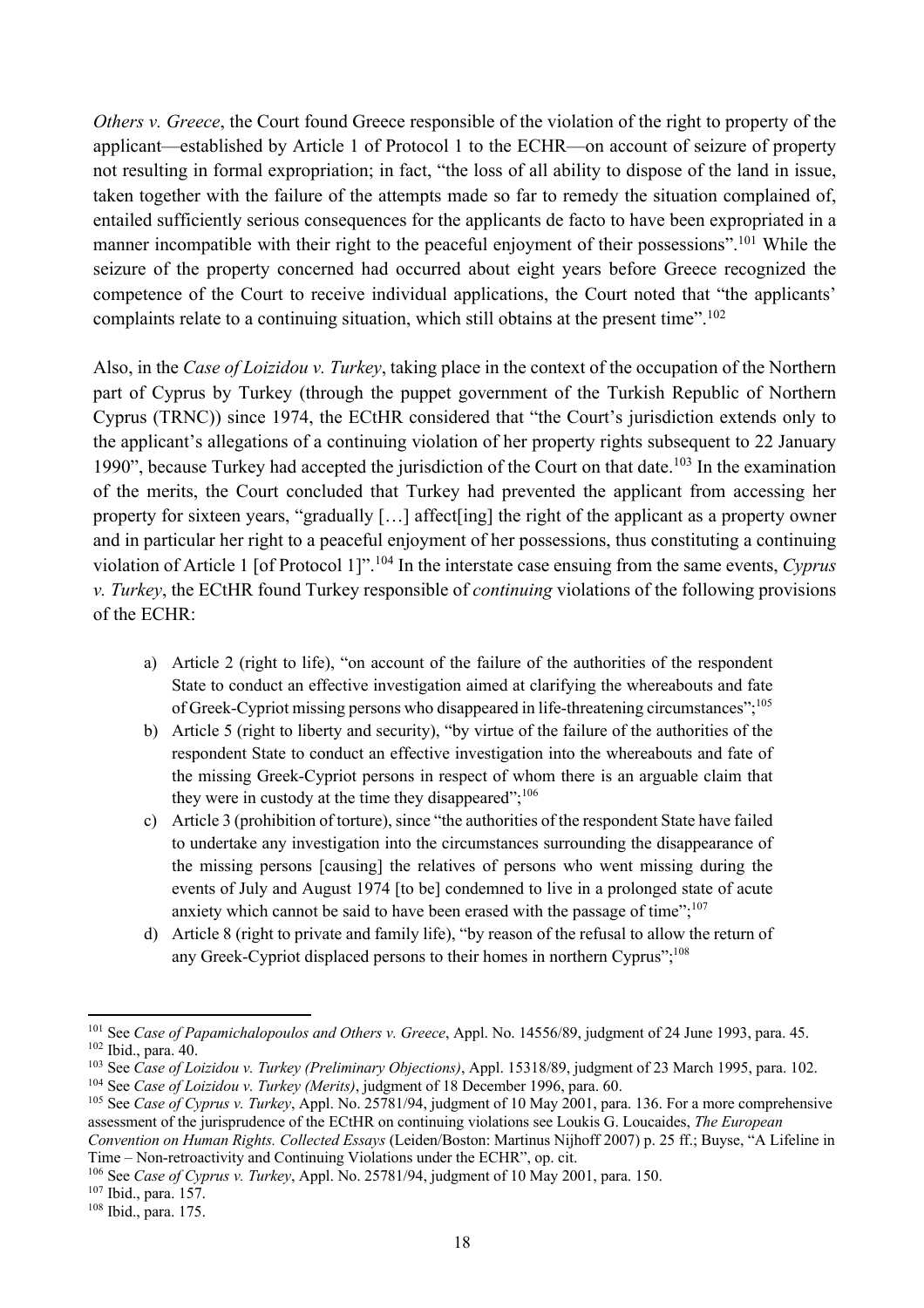e) Article 1 of Protocol 1 (protection of property), "by virtue of the fact that Greek-Cypriot owners of property in northern Cyprus are being denied access to and control, use and enjoyment of their property as well as any compensation for the interference with their property rights".<sup>109</sup>

An analogous approach is followed by the IACtHR. For instance, in the *Case of Blake v. Guatemala* the Court held that forced disappearance of a person is a crime characterized by the fact that its "effects could be deemed to be continuing until such time as the victims' fate or whereabouts were determined".<sup>110</sup> As a consequence, the IACtHR considered "Mr. Nicholas Blake's disappearance as marking the beginning of a continuing situation, and will decide about the actions and effects subsequent to the date on which Guatemala accepted the competence of the Court",<sup>111</sup> finding Guatemala responsible of the violation of Articles 8(1) (right to a fair hearing) and 5 (right to humane treatment) ACHR, both to the detriment of the relatives of Mr. Nicholas Chapman Blake. Later, in the *Case of the Moiwana Community v. Suriname*, concerning a massacre perpetrated by members of the armed forces of Suriname against the N'djuka Maroon village of Moiwana on 29 November 1986, while the respondent State accepted the jurisdiction of the Court on 12 November 1987, the IACtHR confirmed that, "in the case of a continuing or permanent violation, which begins before the acceptance of the Court's jurisdiction and persists even after that acceptance, the Tribunal is competent to examine the actions and omissions occurring subsequent to the recognition of jurisdiction, as well as their respective effects".<sup>112</sup> Relying on this principle, the IACtHR found that Suriname violated Articles 5(1), 22 (right to freedom of movement and residence), 21 (right to property), as well as the rights to judicial guarantees and judicial protection enshrined in Articles 8(1) and 25 ACHR. The same principle was reiterated by the Court more recently, again with respect to forced disappearances.<sup>113</sup>

The Inter-American Commission on Human Rights stands along the same lines of the IACtHR. In all aforementioned and other cases, the Commission has constantly urged the Court to consider the alleged breaches of the ACHR as continuing violations. The position of the Inter-American Commission is relevant for the reason that it has jurisdiction over the violations committed by the United States under the *American Declaration of the Rights and Duties of Man* of 1948.114 While the provisions of this Declaration are not binding in themselves, and, consequently, the reports of the Commission do not entail any literal obligations for the States concerned to comply with them, this does not mean that the State is not subject to an international obligation to respect the relevant human rights and to guarantee their enjoyment to the persons subject to its jurisdiction. This holds true in light of the fact that today virtually all the provisions of the American Declaration (to a similar extent of the UDHR) correspond to obligations existing under customary international law. As a consequence, although the violations of the Declaration committed by a State cannot be sanctioned

<sup>109</sup> Ibid., para. 189.

<sup>110</sup> See *Case of Blake v. Guatemala*, Series C No. 36, judgment of 24 January 1998, para. 54.

<sup>111</sup> Ibid., para. 67.

<sup>112</sup> See *Case of the Moiwana Community v. Suriname*, Series C No. 124, judgment of 15 June 2005, para. 39.

<sup>113</sup> See *Case of Gomes Lund and Others ("Guerrilha do Araguaia") v. Brazil*, Series C No. 219, judgment of 24 November 2010, paras. 17 and 110-111.

<sup>&</sup>lt;sup>114</sup> The text of the American Declaration is available at

<sup>&</sup>lt;https://www.oas.org/dil/access\_to\_information\_human\_right\_American\_Declaration\_of\_the\_Rights\_and\_Duties\_of Man.pdf> (accessed on 16 August 2019).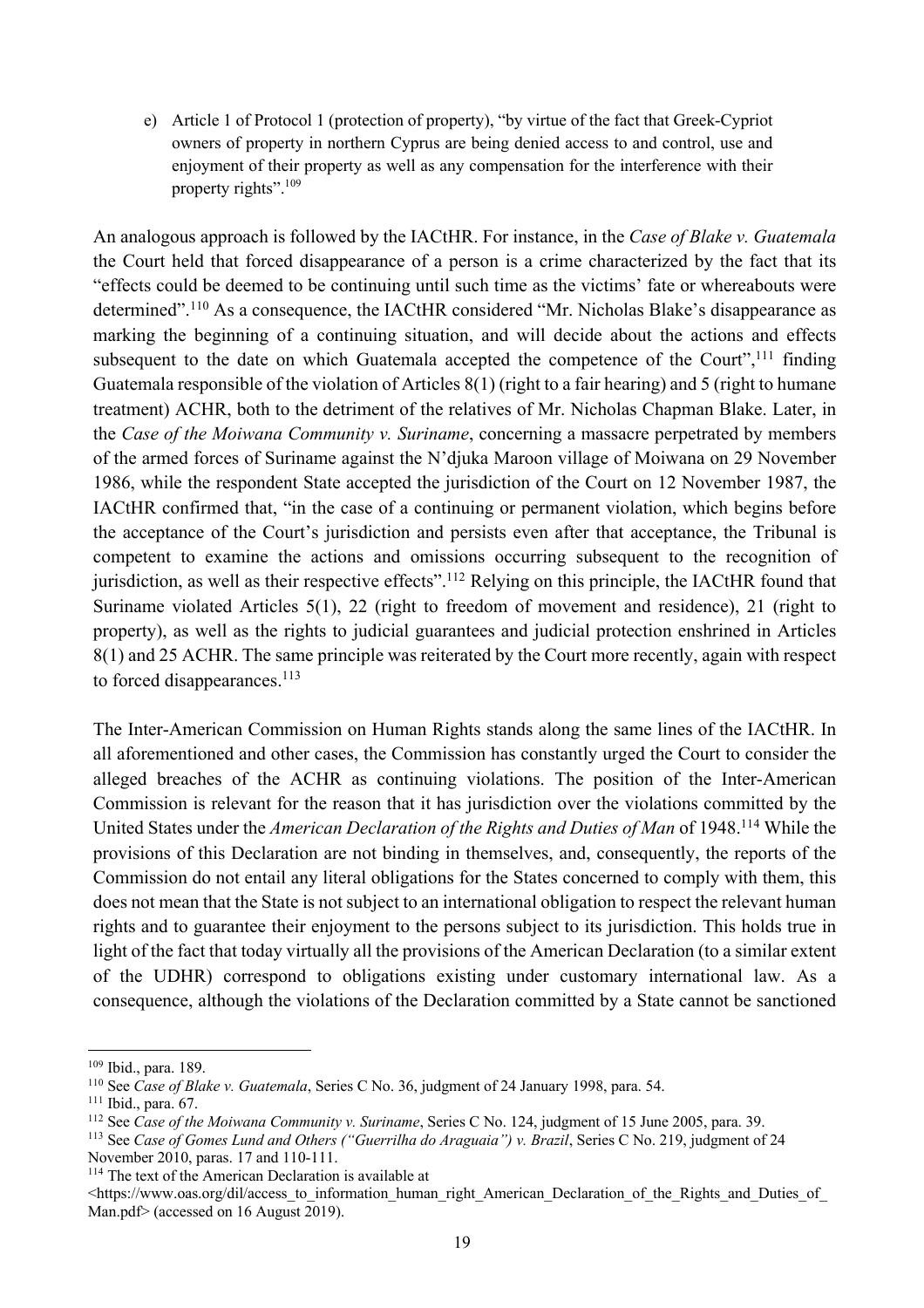by a monitoring body, once the Commission, as the body competent of interpreting the provisions of the Declaration, has ascertained that the latter has been breached, in most cases the State concerned is responsible of a breach of the rules of customary international law corresponding to the relevant provisions of the Declaration.

The ACtHPR has equally affirmed, in several cases, its competence to deal with violations of the ACHPR arising from facts, acts or omissions occurred before the State concerned has accepted its jurisdiction, when such violations are continuing after the date of acceptance.<sup>115</sup>

A case of interest is also provided by the practice of the International Labour Organization (ILO). It is a case of a representation submitted in 2001 against Denmark by an indigenous community living in Greenland, under the *Indigenous and Tribal Peoples Convention No. 169* of 1989,<sup>116</sup> claiming that the relocation of the community concerned from its traditional lands in 1953, a long time before the Convention entered into force for Denmark (22 February 1997), gave rise to a violation of certain articles of the treaty concerned. Facing the argument of the respondent State, according to which the Convention could not be applied retroactively, the Committee observed that

"the relocation of the population of the Uummannaq settlement, which forms the basis of this representation, took place in 1953. […] the Convention only came into force for Denmark on 22 February 1997. The Committee considers that the provisions of the Convention cannot be applied retroactively, particularly with regard to procedural matters, such as whether the appropriate consultations were held in 1953 with the peoples concerned. However, the Committee notes that the effects of the 1953 relocation continue today, in that the relocated persons cannot return to the Uummannaq settlement and that legal claims to those lands remain outstanding. Accordingly, the Committee considers that the consequences of the relocation that persist following the entry into force of Convention No. 169 still need to be considered with regard to [a number of] Articles […] of the Convention […], despite the fact that the relocation was carried out prior to the entry into force of the Convention. These provisions of the Convention are almost invariably invoked concerning displacements of indigenous and tribal peoples which predated the ratification of the Convention by a member State".<sup>117</sup>

In sum, it is evident that the principle of State responsibility for human rights breaches of continuing character corresponds to a crystallized rule of general international law. In this respect, "'the passage of time' does not reduce, but adds to, the severity of continuing violations […] continuing illegalities, such as continuing usurpation of properties […] continuing illegal detention, etc., cannot be subject

<sup>115</sup> See *Beneficiaries of late Norbert Zongo, Abdoulaye Nikiema alias Ablasse, Ernest Zongo and Blaise Ilboudo & The Burkinabe Human and Peoples' Rights Movement v. Burkina Faso*, Appl. No. 013/2011, order of 23 August 2012, paras. 76-77; *Peter Joseph Chacha v. The United Republic of Tanzania*, Appl. No. 003/2012, judgment of 28 March 2014, para. 126; *Wilfred Onyango Nganyi & 9 others v. The United Republic of Tanzania*, Appl. No. 006/2013, judgment of 18 March 2016, para. 66.

<sup>116</sup> Available at <https://www.ilo.org/dyn/normlex/en/f?p=NORMLEXPUB:12100:0::NO::P12100\_ILO\_CODE:C169> (accessed on 14 September 2019).

<sup>117</sup> See *Report of the Committee set up to examine the representation alleging non-observance by Denmark of the Indigenous and Tribal Peoples Convention, 1989 (No. 169), made under article 24 of the ILO Constitution by the National Confederation of Trade Unions of Greenland (Sulinermik Inuussutissarsiuteqartut Kattuffiat-SIK) (SIK)*, Decision, 2001, available at

<sup>&</sup>lt;https://www.ilo.org/dyn/normlex/en/f?p=1000:50012:0::NO:50012:P50012\_COMPLAINT\_PROCEDURE\_ID,P5001 2\_LANG\_CODE:2507219,en:NO> (accessed on 23 August 2019), para. 29.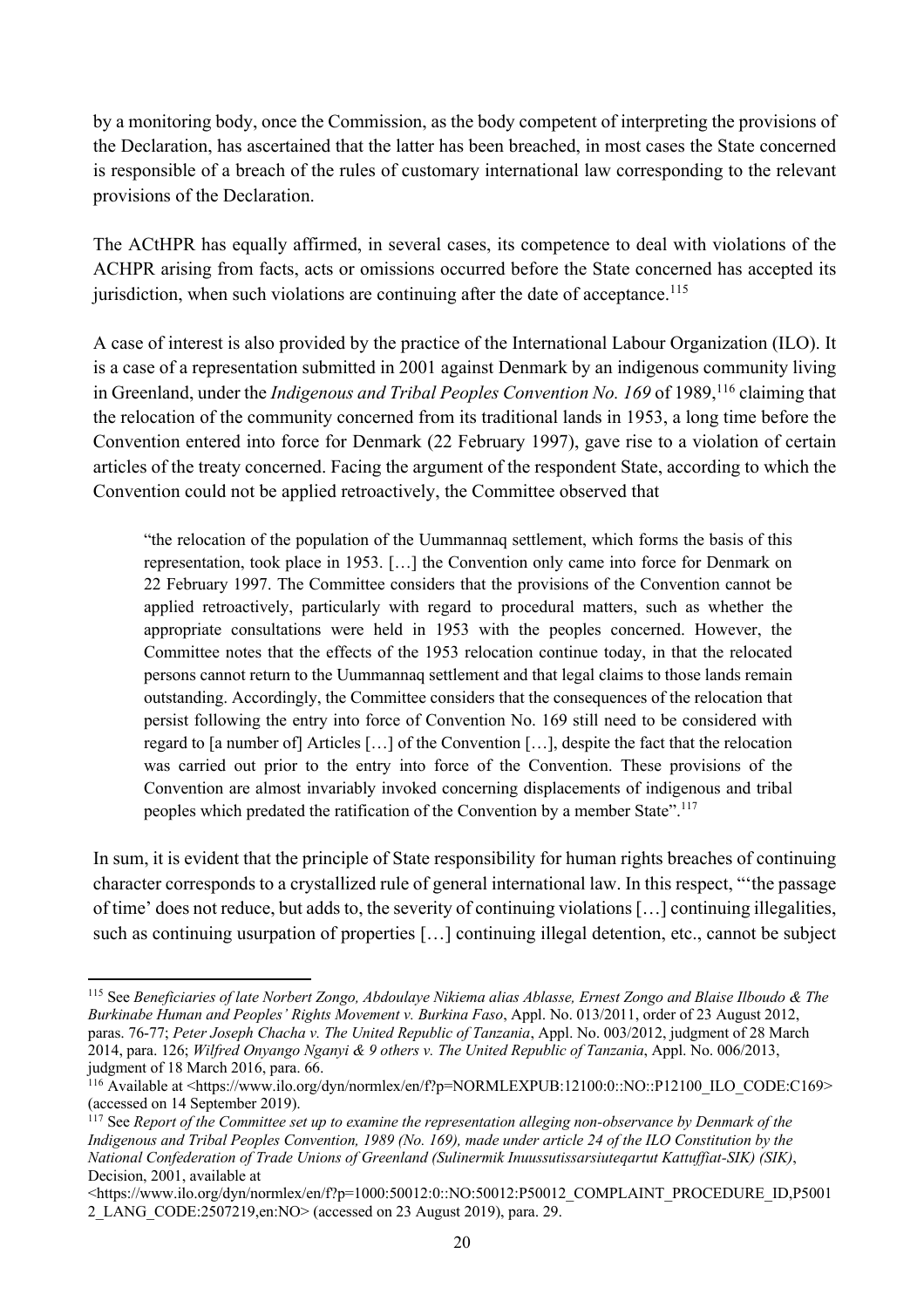to prescription or exculpation through lapse of time, because they call for a remedy for as long as they last".<sup>118</sup> For a continuing violation of human rights to exist – as a matter of treaty law but also of customary international law – it is necessary and sufficient to ascertain that a *situation* determined by an act, fact, or, in some cases, omission (e.g. when a State fails to take the necessary measures to allow a person to effectively enjoy a property to which she is entitled) —i.e. its *legal effects*—was continuing to exist at the moment when the State concerned started to be bound by an international obligation not to produce the effects continuing to be determined by that act, fact or omission. The conduct of the said State began to be wrongful—and to generate its international responsibility exactly from that precise moment.

### **C. Applicability of Human Rights in Situations of Military Occupation**

**12. State jurisdiction and extraterritorial applicability of human rights**. Most human rights treaties of general character establish that States parties are bound to guarantee the enjoyment of those rights to all human beings subject to, or within, their *jurisdiction*. <sup>119</sup> According to traditional international law, the concept of jurisdiction is linked to the State territory; as noted by the Permanent Court of International Justice in the *Lotus* case,

> "the first and foremost restriction imposed by international law upon a State is that – failing the existence of a permissive rule to the contrary – it may not exercise its power in any form in the territory of another State. In this sense jurisdiction is certainly territorial; it cannot be exercised by a State outside its territory except by virtue of a permissive rule derived from international custom or from a convention […] all that can be required of a State is that it should not overstep the limits which international law places upon its jurisdiction ; within these limits, its title to exercise jurisdiction rests in its sovereignty".<sup>120</sup>

However, in more recent times the meaning of *State jurisdiction* has positively evolved, especially in the field of human rights protection, to include all situations with respect to which a State exercises its *effective control*, irrespective of the territory where such a control is exercised. In its advisory opinion on the *Legal Consequences of the Construction of a Wall in the Occupied Palestinian Territory*, the ICJ observed that, "while the jurisdiction of States is primarily territorial, it may sometimes be exercised outside the national territory. Considering the object and purpose of the [ICCPR], it would seem natural that, even when such is the case, States parties to the Covenant should be bound to comply with its provisions"; $^{121}$  hence, the Court concluded that "the [ICCPR] is applicable in respect of acts done by a State in the exercise of its jurisdiction outside its own territory".122

<sup>118</sup> See Loukis G. Loucaides "Is the European Court of Human Rights Still a Principled Court of Human Rights After the Demopoulos Case?", 24 *Leiden Journal of International Law*, 2011, 435, p. 444 f.

<sup>119</sup> See Article 2, para. 1, ICCPR; Article 1 ECHR; Article 1, para. 1, ACHR.

<sup>120</sup> See *The Case of the S.S. "Lotus"*, judgment of 7 September 1927, *Publications of the Permanent Court of International Justice, Collection Of Judgments*, Series A, No. 70, p. 18 f. Generally on this issue see Arthur Lenhoff, "International Law and Rules on International Jurisdiction", 50 *Cornell Law Quarterly*, 1964, p. 5 ff. <sup>121</sup> *I. C. J. Reports*, 2004, p. 136, para. 109.

<sup>122</sup> Ibid., para. 111.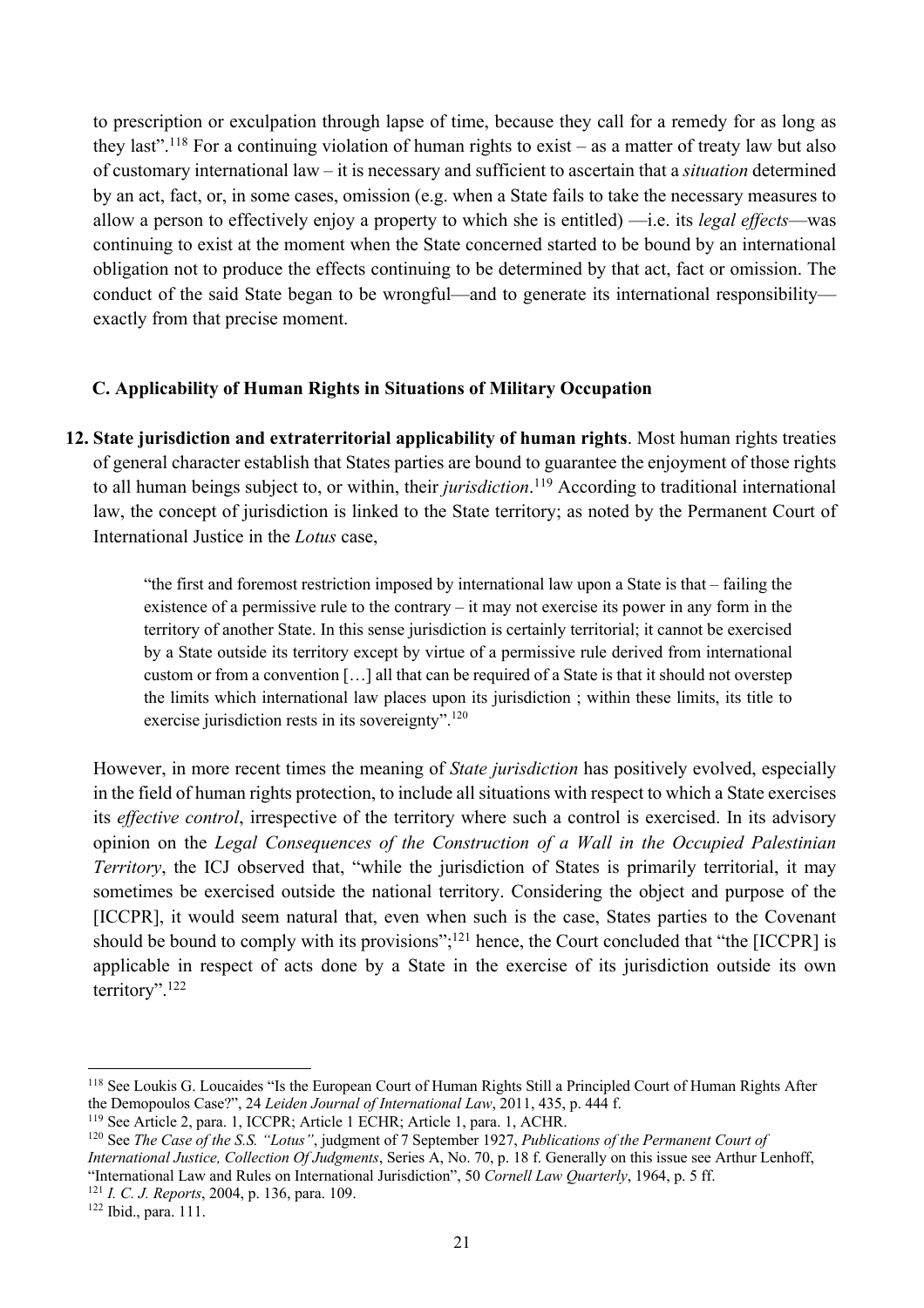Consistently, in its General Comment No. 31[80], the HRC emphasized that "States Parties are required by article 2, paragraph 1 [ICCPR], to respect and to ensure the Covenant rights to all persons who may be within their territory and to all persons subject to their jurisdiction. This means that a State party must respect and ensure the rights laid down in the Covenant to anyone within the power or effective control of that State Party, *even if not situated within the territory of the State Party*".123 In a communication concerning Uruguay, the HRC had previously held that "Article 2 (1) of the Covenant places an obligation upon a State party to respect and to ensure rights 'to all individuals within its territory and subject to its jurisdiction', but it does not imply that the State party concerned cannot be held accountable for violations of rights under the Covenant which its agents commit upon the territory of another State, whether with the acquiescence of the Government of that State or in opposition to it".124 In similar terms, the Committee against Torture, in a communication concerning the United Kingdom, manifested its concern for

"the State party's limited acceptance of the applicability of the [CAT] to the actions of its forces abroad, in particular its explanation that 'those parts of the Convention which are applicable only in respect of territory under the jurisdiction of a State party cannot be applicable in relation to actions of the United Kingdom in Afghanistan and Iraq'; the Committee observes that the [CAT] protections extend to all territories under the jurisdiction of a State party and considers that this principle includes all areas under the *de facto* effective control of the State party's authorities".<sup>125</sup>

Furthermore, in its General Comment No. 4, concerning the principle of *non-refoulement* enshrined in Article 3 CAT, the Committee made it clear that

"[e]ach State party must apply the principle of non-refoulement in any territory under its jurisdiction or any area under its control or authority, or on board a ship or aircraft registered in the State party, to any person, including persons requesting or in need of international protection, without any form of discrimination and regardless of the nationality or statelessness or the legal, administrative or judicial status of the person concerned under ordinary or emergency law. As the Committee noted in its General Comment No. 2, 'the concept of "any territory under its jurisdiction" … includes any territory or facilities and must be applied to protect any person, citizen or non-citizen without discrimination subject to the *de jure* or *de facto* control of the State party"<sup>126</sup>

The approach just described is confirmed by the uniform practice of regional human rights monitoring bodies. The ECtHR, in particular, has developed a jurisprudence in the context of which

<sup>&</sup>lt;sup>123</sup> See General Comment No. 31 [80]. The Nature of the General Legal Obligation Imposed on States Parties to the Covenant, adopted on 29 March 2004, U.N. Doc. CCPR/C/21/Rev.1/Add. 13 of 26 May 2004, para. 10 (emphasis added).

<sup>124</sup> See *Lopez Burgos v. Uruguay, Delia Saldias de Lopez (on behalf of Lopez Burgos) v. Uruguay*, Communication No. 52/1979, U.N. Doc. CCPR/C/OP/1 (1984), para. 12.3. See also *Lilian Celiberti de Casariego v. Uruguay*, Communication No. 56/1979, U.N. Doc. CCPR/C/13/D/56/1979 (1981), para. 10.3.

<sup>&</sup>lt;sup>125</sup> See Conclusions and recommendations of the Committee against Torture: United Kingdom of Great Britain and Northern Ireland – Dependent Territories. 10/12/2004, U.N. Doc. CAT/C/CR/33/3 of 10 December 2004, para. 4(b). See also Consideration of Reports Submitted by States Parties under Article 19 of the Convention. Conclusions and recommendations of the Committee against Torture. United States of America, U.N. Doc. CAT/C/USA/CO/2 of 25 July 2006, para. 15.

<sup>&</sup>lt;sup>126</sup> See General Comment No. 4 (2017) on the implementation of article 3 of the Convention in the context of article 22, available at <https://www.refworld.org/docid/5a903dc84.html> (accessed on 23 August 2019), para. 10.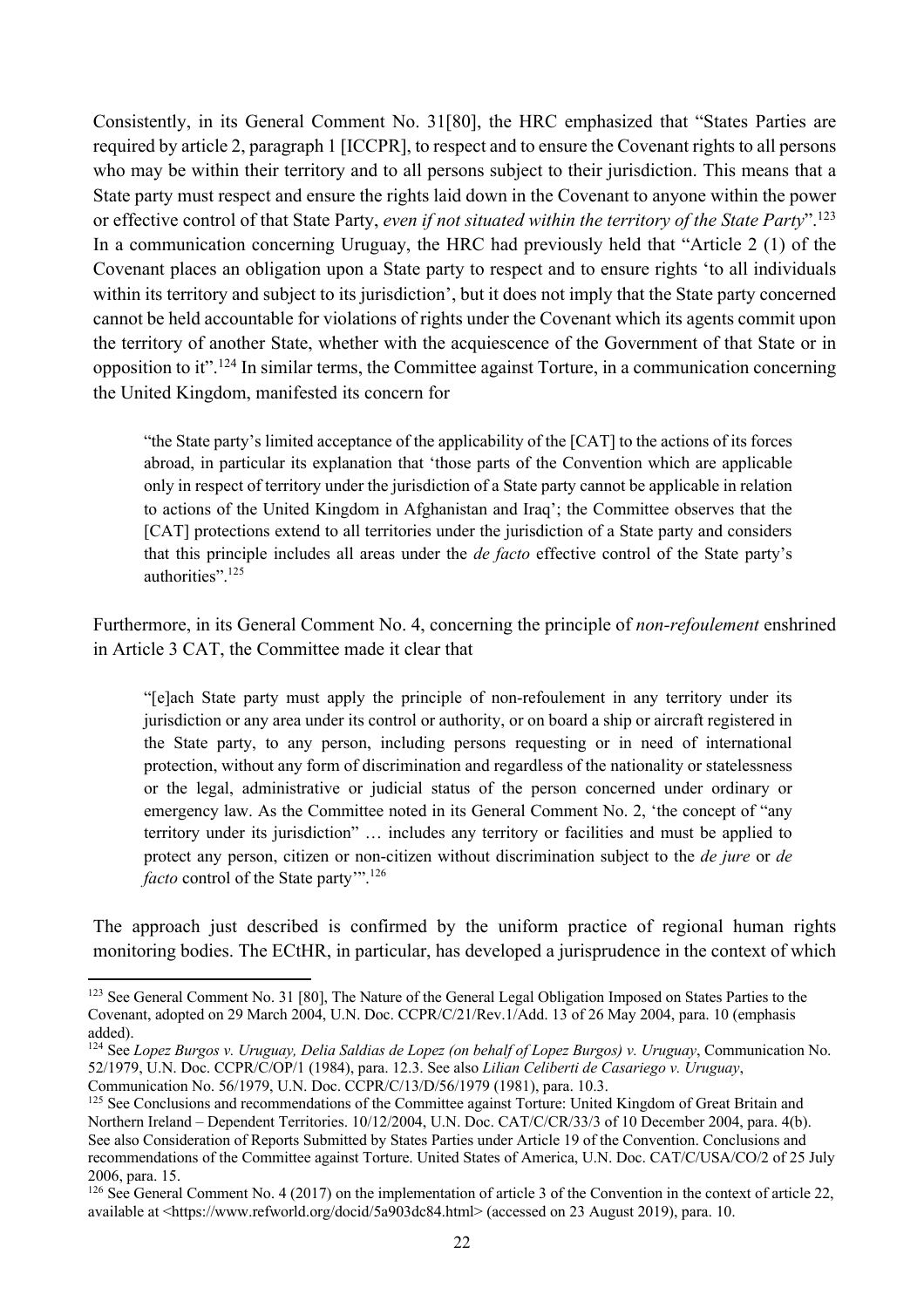the extraterritorial jurisdiction of ECHR's States parties has been affirmed in a number of different circumstances of "acts of their authorities producing effects outside their own territory".127 These situations include the acts of diplomatic and consular agents "abroad and on board craft and vessels registered in, or flying the flag of, that State[, with respect to whom,] […] customary international law and treaty provisions have recognised the extra-territorial exercise of jurisdiction by the relevant State";<sup>128</sup> the acts committed when a State, "through the effective control of the relevant territory and its inhabitants abroad as a consequence of military occupation or through the consent, invitation or acquiescence of the Government of that territory, exercises all or some of the public powers normally to be exercised by that Government";<sup>129</sup> the cases when the use of force by a State's agent operating outside its territory brings an individual under his/her control, for instance where an individual is taken into the custody of State agents abroad; <sup>130</sup> the interception of a foreign boat by a vessel of the State navy, in international waters, and the forcible transfer of its passengers to a foreign country;131 as well as the situations occurring "when, as a consequence of lawful or unlawful military action, a Contracting State exercises effective control of an area outside that national territory".132 With respect to the latter case—which is particularly significant for the situations of military occupation—

"[a]ccording to the relevant principles of international law, a State's responsibility may be engaged where, as a consequence of military action – whether lawful or unlawful – that State in practice exercises effective control of an area situated outside its national territory. The obligation to secure, in such an area, the rights and freedoms set out in the Convention derives from the fact of such control, whether it be exercised directly, through its armed forces, or through a subordinate local administration […] It is not necessary to determine whether a Contracting Party actually exercises detailed control over the policies and actions of the authorities in the area situated outside its national territory, since even overall control of the area may engage the responsibility of the Contracting Party concerned".<sup>133</sup>

The practice of the Inter-American Commission on Human Rights is, finally, especially significant. In particular, in *Saldaño v. Argentina*, the Commission expressed its position on the meaning of the term "jurisdiction" under Article 1, para. 1, ACHR, holding as follows:

"[t]he Commission does not believe […] that the term 'jurisdiction' in the sense of Article 1(1) is limited to or merely coextensive with national territory. Rather, the Commission is of the view that a state party to the American Convention may be responsible under certain circumstances for the acts and omissions of its agents which produce effects or are undertaken outside that state's own territory. This position finds support in the decisions of European Court

<sup>127</sup> See *Case of Drozd and Janousek v. France and Spain*, Appl. No. 12747/87, judgment of 26 June 1992, para. 91. <sup>128</sup> See *Banković and Others v. Belgium and Others*, Appl. No. 52207/99, Grand Chamber decision as to the admissibility, 12 December 2001, para. 73.

<sup>129</sup> Ibid., para. 71.

<sup>130</sup> See *Case of Öcalan v. Turkey*, Appl. No. 46221/99, judgment of 12 May 2005 (Grand Chamber), para. 91.

<sup>131</sup> See *Case of Hirsi Jamaa and Others v. Italy*, Appl. No. 27765/09, judgment of 23 February 2012, para 81.

<sup>132</sup> See, among others, *Case of Chiragov and Others v. Armenia*, Appl. No. 13216/05, judgment of 16 June 2015 (Merits), para. 106.

<sup>133</sup> See *Issa and others v. Turkey*, Appl. No. 31821/96, judgment of 16 November 2004, paras. 69-70.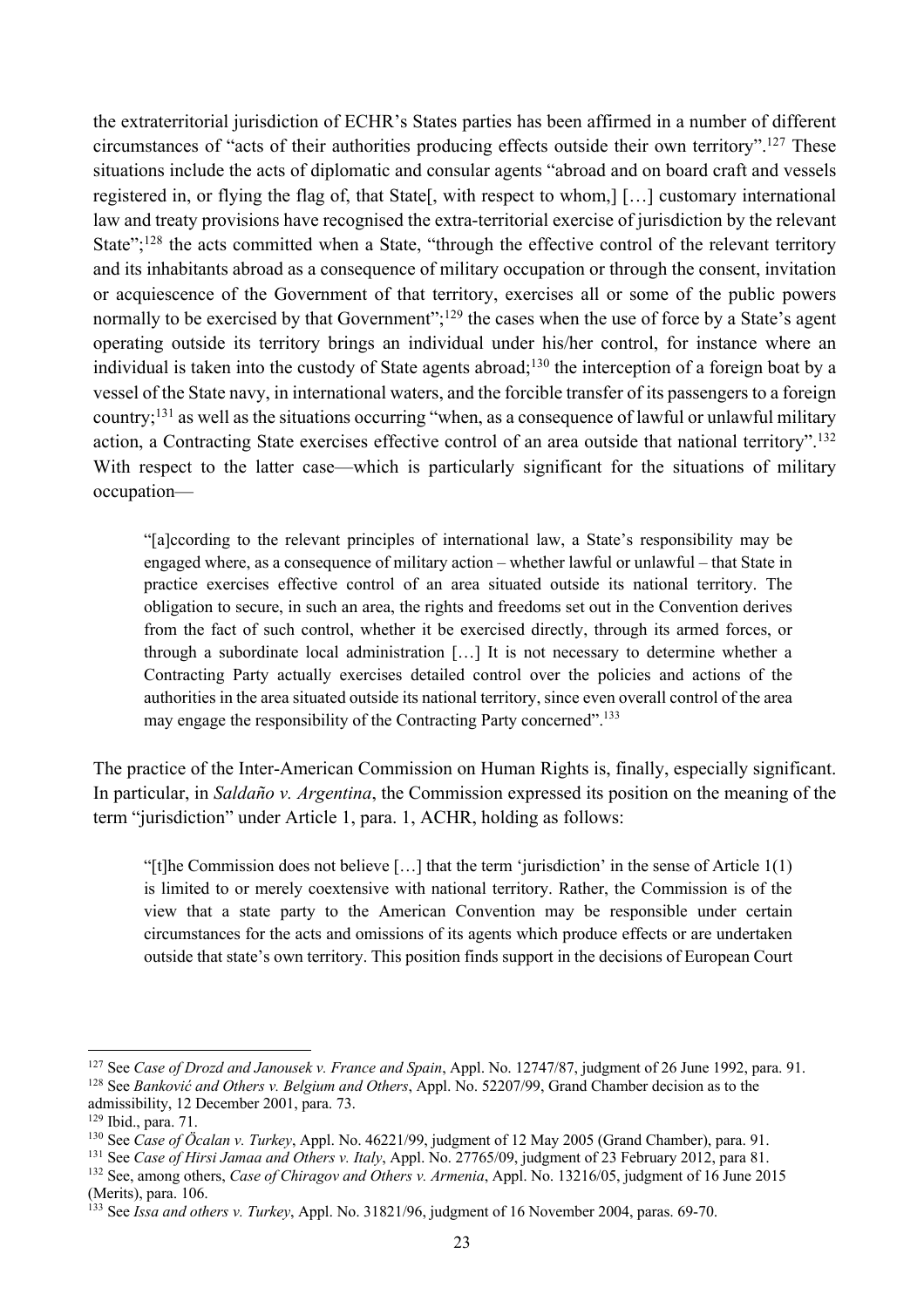and Commission of Human Rights which have interpreted the scope and meaning of Article 1 of the [ECHR]".<sup>134</sup>

In *Coard et Al. v. United States* the Commission went even further, reiterating its position according to which "the American Declaration [of the Rights and Duties of the Man] is a source of international obligation for members states not party to the American Convention, and […] its Statute authorizes [the Commission] to examine complaints under the Declaration and requires it to pay special attention to certain core rights".135 The Commission then concluded that,

"[w]hile the extraterritorial application of the American Declaration has not been placed at issue by the parties, the Commission finds it pertinent to note that, under certain circumstances, the exercise of its jurisdiction over acts with an extraterritorial locus will not only be consistent with but required by the norms which pertain. The fundamental rights of the individual are proclaimed in the Americas on the basis of the principles of equality and non-discrimination— 'without distinction as to race, nationality, creed or sex.' Given that individual rights inhere simply by virtue of a person's humanity, each American State is obliged to uphold the protected rights of any person subject to its jurisdiction. While this most commonly refers to persons within a state's territory, it may, under given circumstances, refer to conduct with an extraterritorial locus where the person concerned is present in the territory of one state, but subject to the control of another state—usually through the acts of the latter's agents abroad. In principle, the inquiry turns not on the presumed victim's nationality or presence within a particular geographic area, but on whether, under the specific circumstances, the State observed the rights of a person subject to its authority and control".<sup>136</sup>

**13. Suspension (derogation) of human rights guarantees in times of public emergency**. Human rights treaties of a general character—with the only exception of the ACHPR—include a derogation clause, applicable in times of public emergency. Article 4, para. 1, ICCPR, establishes that, "[i]n time of public emergency which threatens the life of the nation and the existence of which is officially proclaimed, the States Parties to the present Covenant may take measures derogating from their obligations under the present Covenant to the extent strictly required by the exigencies of the situation, provided that such measures are not inconsistent with their other obligations under international law and do not involve discrimination solely on the ground of race, colour, sex, language, religion or social origin".

Similarly, Article 15, para. 1, ECHR, provides that, "[i]n time of war or other public emergency threatening the life of the nation any High Contracting Party may take measures derogating from its obligations under this Convention to the extent strictly required by the exigencies of the situation, provided that such measures are not inconsistent with its other obligations under international law". To an equivalent extent, Article 27, para. 1, ACHR, states as follows: "[i]n time of war, public

<sup>134</sup> See Report No. 38/99, Petition, *Victor Saldaño v. Argentina*, March 11, 1999, available at

<sup>&</sup>lt;http://cidh.org/annualrep/98eng/Inadmissible/Argentina%20Salda%C3%B1o.htm> (accessed on 12 September 2019), para. 17.

<sup>135</sup> Report No. 109/99, Case 10.951, *Coard et Al. v. United States*, September 29, 1999, available at

<sup>&</sup>lt;https://www.cidh.oas.org/annualrep/99eng/Merits/UnitedStates10.951.htm> (accessed on 12 September 2019), para. 9. <sup>136</sup> Ibid., para. 37.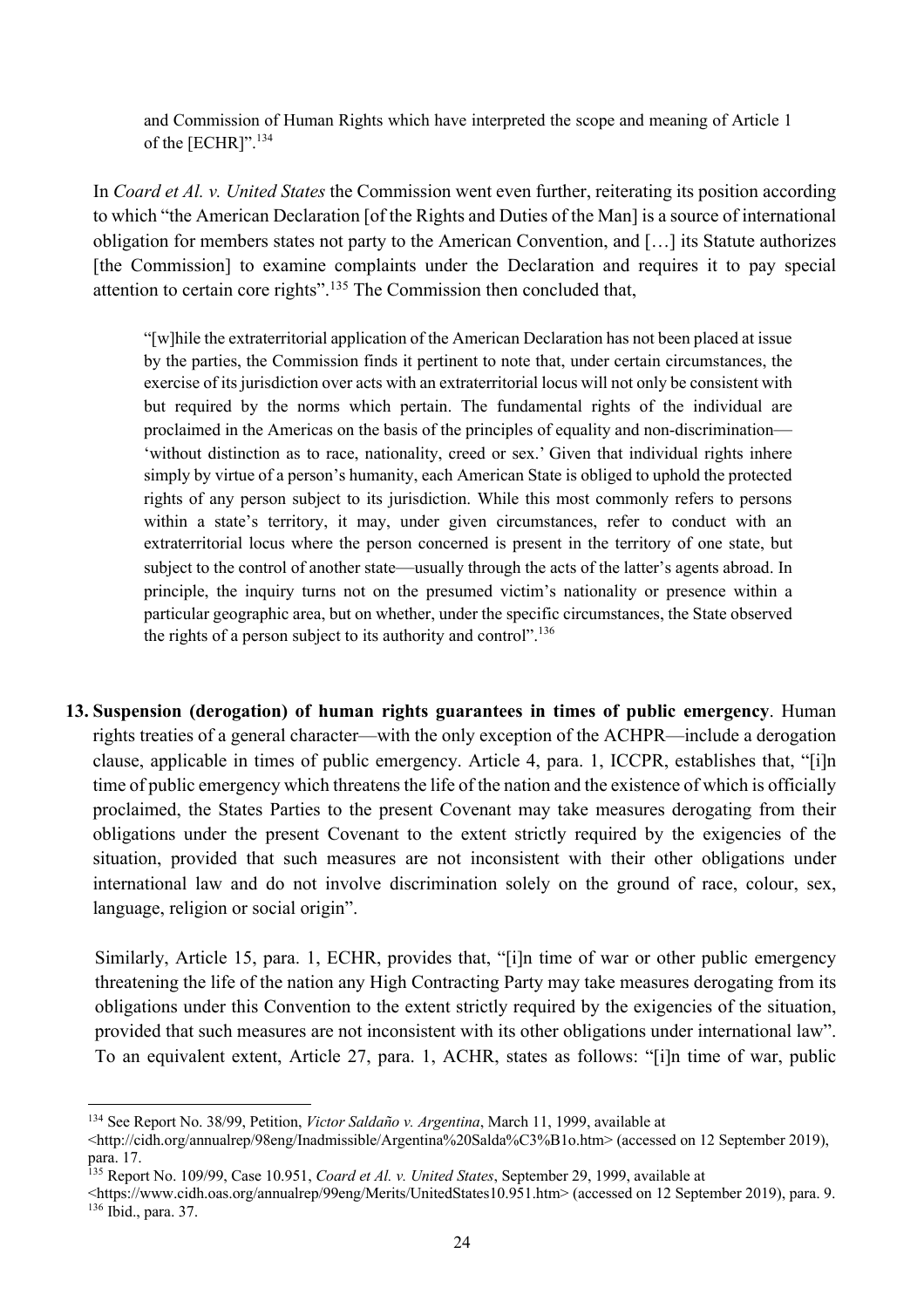danger, or other emergency that threatens the independence or security of a State Party, it may take measures derogating from its obligations under the present Convention to the extent and for the period of time strictly required by the exigencies of the situation, provided that such measures are not inconsistent with its other obligations under international law and do not involve discrimination on the ground of race, color, sex, language, religion, or social origin". The three provisions are equivalent with each other in allowing States parties to the relevant treaties to suspend the human rights guarantees in times of public emergencies.

However, the application of the said clauses is not unconditioned. In particular, as emerges from their formulation, the public emergency must be "officially proclaimed". In this respect, Article 4, para. 3, ICCPR, dictates that "[a]ny State Party to the present Covenant availing itself of the right of derogation shall immediately inform the other States Parties to the present Covenant, through the intermediary of the Secretary-General of the United Nations, of the provisions from which it has derogated and of the reasons by which it was actuated. A further communication shall be made, through the same intermediary, on the date on which it terminates such derogation". A substantially identical provision is enshrined by Article 15, para. 3, ECHR (which obviously refers to the Secretary General of the Council of Europe, who must be kept "fully informed of the measures which [the State concerned] has taken and the reasons therefor", and must be informed "when such measures have ceased to operate and the provisions of the Convention are again being fully executed").

Finally, Article 27, para. 3, ACHR, establishes that "[a]ny State Party availing itself of the right of suspension shall immediately inform the other States Parties, through the Secretary General of the Organization of American States, of the provisions the application of which it has suspended, the reasons that gave rise to the suspension, and the date set for the termination of such suspension". The provisions just reproduced make it clear that any measures of derogation of the rights established by the treaties in discussion, applied by a State without officially proclaiming a state of emergency or duly informing the other States parties, are to be considered unlawful (unless the derogation is otherwise justified by the specific provision contemplating the right which is the specific object of derogation).

As clarified by the HRC with specific respect to Article 4 ICCPR, "[b]efore a State moves to invoke article 4, two fundamental conditions must be met: the situation must amount to a public emergency which threatens the life of the nation, and the State party must have officially proclaimed a state of emergency. The latter requirement is essential for the maintenance of the principles of legality and rule of law at times when they are most needed".137 Consistently, in its advisory opinion on the *Legal Consequences of the Construction of a Wall in the Occupied Palestinian Territory*, the ICJ noted the following:

<sup>137</sup> See General Comment No. 29, State of Emergency (Article 4), U.N. Doc. CCPR/C/21/Rev.1/Add.11 of 31 August 2002, para. 2. The statement reproduced in the text seems to reverse a more flexible approach previously followed by the HRC; in particular, in *Jorge Landinelli Silva, Luis E. Echave Zas, Omar Patron Zeballos, Niurka Sala Fernandez and Rafael Guarga Ferro v. Uruguay*, Communication No. 34/1978, Views of 8 April 1981, the Committee had declared that, "[a]lthough the substantive right to take derogatory measures *may not depend on a formal notification* being made pursuant to article 4 (3) of the Covenant, the State party concerned is duty-bound to give a sufficiently detailed account of the relevant facts when it invokes article 4 (1) of the Covenant" (see para. 8.3, emphasis added).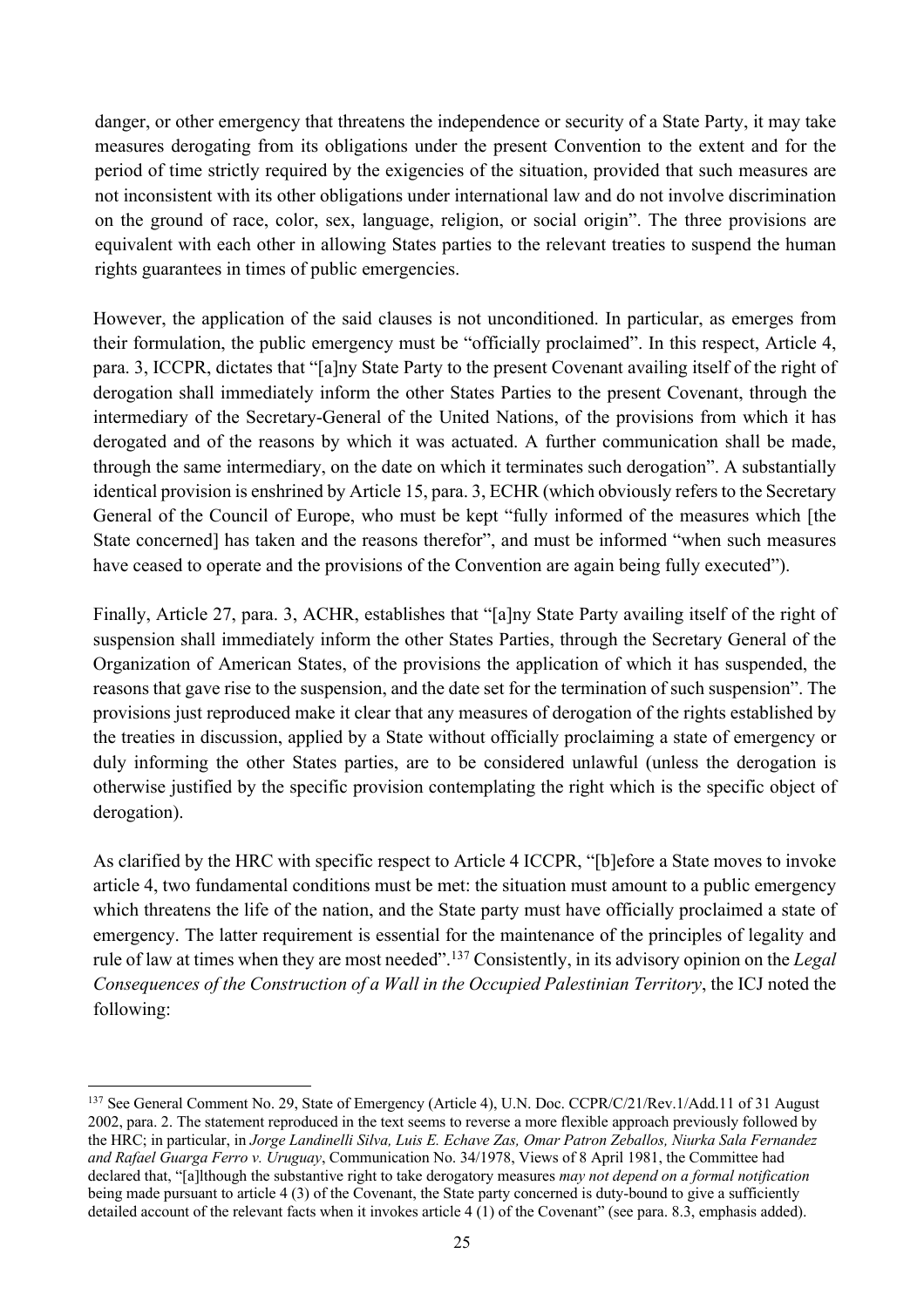"Israel made use of its right of derogation under [Article 4 ICCPR] by addressing the following communication to the Secretary-General of the United Nations on 3 October 1991: 'Since its establishment, the State of Israel has been the victim of continuous threats and attacks on its very existence as well as on the life and property of its citizens. These have taken the form of threats of war, of actual armed attacks, and campaigns of terrorism resulting in the murder of and injury to human beings. In view of the above, the State of Emergency which was proclaimed in May 1948 has remained in force ever since. This situation constitutes a public emergency within the meaning of article 4 (1) of the Covenant. The Government of Israel has therefore found it necessary, in accordance with the said article 4, to take measures to the extent strictly required by the exigencies of the situation, for the defence of the State and for the protection of life and property, including the exercise of powers of arrest and detention. In so far as any of these measures are inconsistent with article 9 of the Covenant, Israel thereby derogates from its obligations under that provision".<sup>138</sup>

As a consequence, according to the Court, since "the derogation so notified concerns only Article 9 [ICCPR], which deals with the right to liberty and security of person and lays down the rules applicable in cases of arrest or detention", "[t]he other Articles of the Covenant therefore remain applicable not only on Israeli territory, but also on the Occupied Palestinian Territory".<sup>139</sup>

Furthermore, the faculty of States to suspend the human rights guarantees provided for by the relevant treaties, even in situations of public emergency, is not unlimited as regards the rights which may be the object of derogation. In fact, according to para. 2 of Article 4 ICCPR, "[n]o derogation from articles 6, 7, 8 (paragraphs 1 and 2), 11, 15, 16 and 18 may be made under this provision". In the context of the ICCPR, the following rights are therefore considered non-derogable even in times of public emergency:

- right to life;
- protection against torture or cruel, inhuman or degrading treatment or punishment;
- protection against slavery and servitude;
- right not to be imprisoned merely on the ground of inability to fulfil a contractual obligation;
- protection against retroactive application of criminal law;
- right to recognition everywhere as a person before the law;
- right to freedom of thought, conscience and religion.

Opting for a more restrictive approach, Article 15, para. 2, ECHR establishes that "[n]o derogation from Article 2 [right to life], except in respect of deaths resulting from lawful acts of war, or from Articles 3 [prohibition of torture and inhuman or degrading treatment or punishment], 4 (paragraph 1) [prohibition of slavery and servitude] and 7 [prohibition of retroactive application of criminal law] shall be made under this provision". More in favour of human rights is instead Article 27, para. 2, ACHR, according to which "[t]he […] provision [of paragraph 1] does not authorize any suspension of the following articles: Article 3 (Right to Juridical Personality), Article 4 (Right to Life), Article 5 (Right to Humane Treatment), Article 6 (Freedom from Slavery), Article 9 (Freedom from Ex Post Facto Laws), Article 12 (Freedom of Conscience and Religion), Article 17 (Rights of the Family),

<sup>138</sup> See para. 127.

<sup>139</sup> Ibid.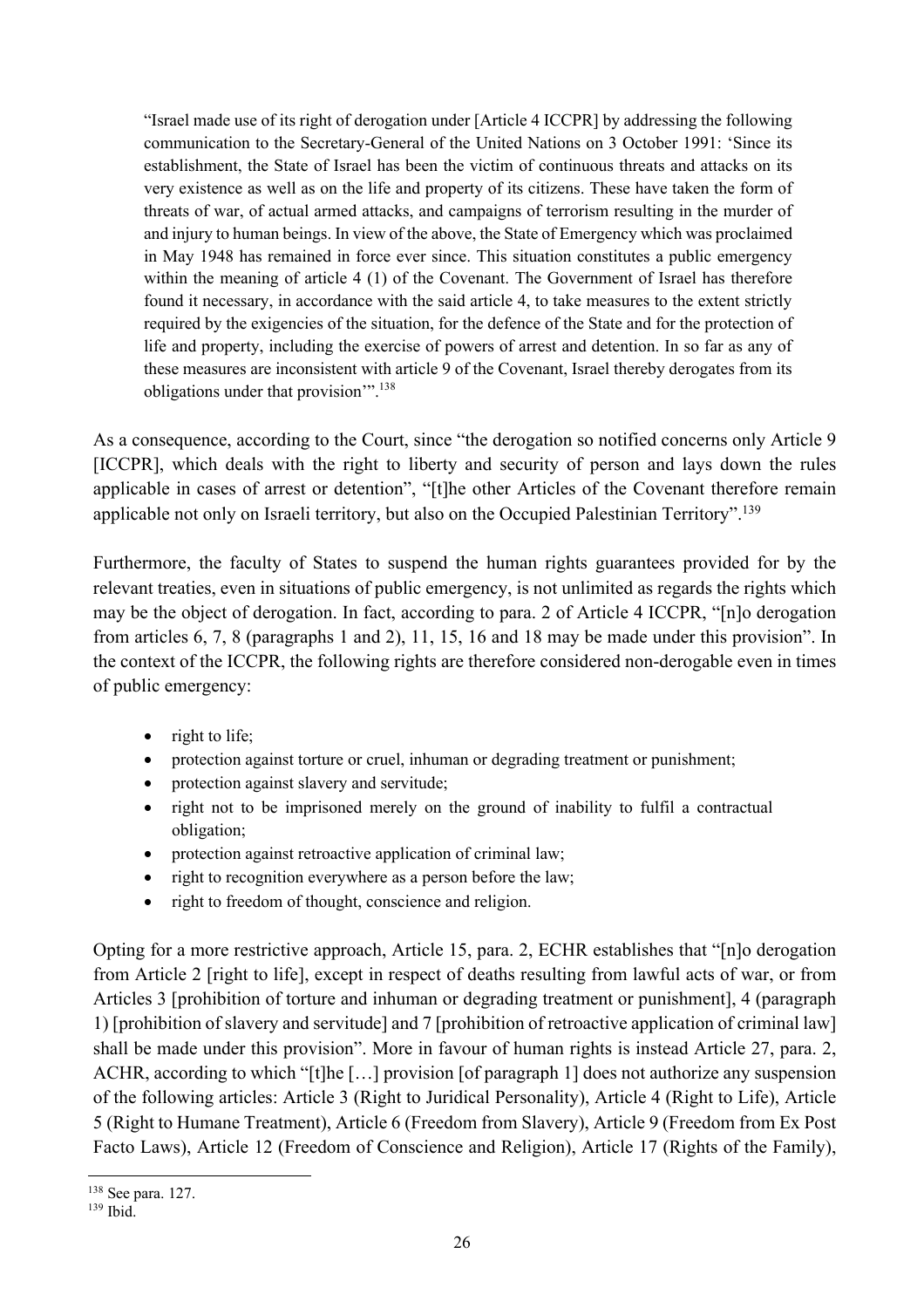Article 18 (Right to a Name), Article 19 (Rights of the Child), Article 20 (Right to Nationality), and Article 23 (Right to Participate in Government), or of the judicial guarantees essential for the protection of such rights". As may be easily noted, only the latter provision makes explicit reference to the "judicial guarantees essential for the protection" of non-derogable rights as also being nonderogable.

However, the judicial guarantees indispensable for the protection of non-derogable rights are to be considered implicitly included among the latter also in the context of the other two treaties under consideration, particularly the ICCPR. According to the HRC, while the obligation for the States parties to the ICCPR to provide remedies for any violation of the provisions of the Covenant "is not mentioned in the list of non-derogable provisions in article 4, paragraph 2, […] it constitutes a treaty obligation inherent in the Covenant as a whole. Even if a State party, during a state of emergency, and to the extent that such measures are strictly required by the exigencies of the situation, may introduce adjustments to the practical functioning of its procedures governing judicial or other remedies, the State party must comply with the fundamental obligation […] to provide a remedy that is effective".140 Therefore, "[i]t is inherent in the protection of rights explicitly recognized as nonderogable in article 4, paragraph 2, that they must be secured by procedural guarantees, including, often, judicial guarantees. The provisions of the Covenant relating to procedural safeguards may never be made subject to measures that would circumvent the protection of non-derogable rights […] the principles of legality and the rule of law require that fundamental requirements of fair trial must be respected during a state of emergency".<sup>141</sup>

In addition, according to the HRC, other rights not explicitly mentioned in Article 4, para. 2, ICCPR, are to be added to the list of those considered non-derogable also in times of public emergency. Among such rights is first of all to be included the prohibition of death penalty for the States which have ratified the Second Optional Protocol to the ICCPR.<sup>142143</sup> Also absolutely non-derogable are the right of "[a]ll persons deprived of their liberty [to] be treated with humanity and with respect for the inherent dignity of the human person",<sup>144</sup> the "prohibitions against taking of hostages, abductions or unacknowledged detention",<sup>145</sup> the prohibition of genocide and other "elements" attached to "the rights of persons belonging to minorities",<sup>146</sup> the prohibition of "deportation or forcible transfer of population without grounds permitted under international law", $147$  the prohibition of "propaganda" for war, or […] advocacy of national, racial or religious hatred that would constitute incitement to discrimination, hostility or violence".<sup>148</sup>

A situation of armed conflict or military occupation undoubtedly represents one of the most typical cases of national emergency. However, it is important to clarify that Article 4 ICCPR cannot be

<sup>140</sup> See General Comment No. 29, State of Emergency (Article 4), cit., para. 14.

<sup>141</sup> Ibid., paras. 15-16; see also General Comment No. 32, Article 14: Right to equality before courts and tribunals and to a fair trial, U.N. Doc. CCPR/C/GC/32 of 23 August 2007, para. 6.

<sup>142</sup> *Second Optional Protocol to the International Covenant on Civil and Political Rights, aiming at the abolition of the death penalty*, 1989, 1642 *UNTS* 414.

<sup>143</sup> See General Comment No. 29, State of Emergency (Article 4), cit., para. 7.

<sup>144</sup> Ibid., para. 13(a).

<sup>145</sup> Ibid., para. 13(b).

 $146$  Ibid., para.  $13(c)$ .

<sup>147</sup> Ibid., para. 13(d).

<sup>148</sup> Ibid., para. 13(e).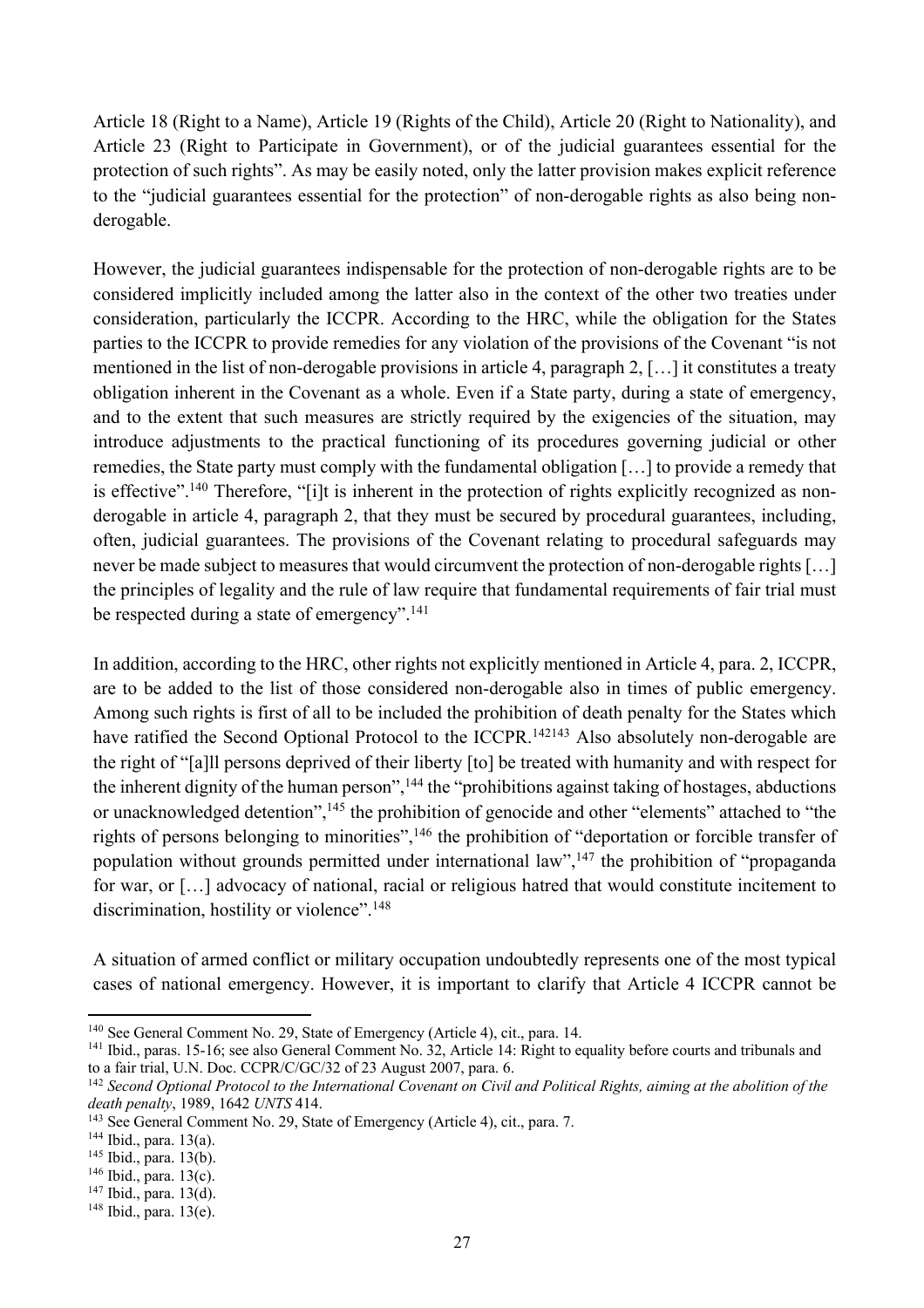automatically invoked for the sole fact of the existence of a situation of armed conflict or military occupation. In fact, "even during an armed conflict measures derogating from the Covenant are allowed only if and to the extent that the situation constitutes a threat to the life of the nation";<sup>149</sup> and, in any event, "measures derogating from the Covenant, as set forth in article 4, paragraph 1, [...] [must be] limited to the extent strictly required by the exigencies of the situation".<sup>150</sup>

The treaty provisions described in this paragraph establish a sort of parallelism between treaty law and customary international law, in the sense that, *grossly speaking*, the rights considered absolutely non-derogable by the provisions in point may be considered as corresponding to rules of *jus cogens* under customary international law. This parallelism, however, must be considered with a due degree of flexibility. First, as previously noted, the lists of non-derogable rights provided by the norms under examination do not correspond with each other, and this raises the question of which of them may be considered as illustrating the actual core of human rights corresponding to rules of *jus cogens*. Secondly, it may well be possible that, while "[t]he proclamation of certain provisions of the [ICCPR] as being of a non-derogable nature, in article 4, paragraph 2, is to be seen partly as recognition of the peremptory nature of some fundamental rights ensured in treaty form in the Covenant (e.g., articles 6 and 7)", "the category of peremptory norms extends beyond the list of nonderogable provisions as given in article 4, paragraph 2. States parties may in no circumstances invoke article 4 of the Covenant as justification for acting in violation of humanitarian law or peremptory norms of international law, for instance by taking hostages, by imposing collective punishments, through arbitrary deprivations of liberty or by deviating from fundamental principles of fair trial, including the presumption of innocence".151

Up to the moment of this writing, the United States of America has never used the opportunity offered by Article 4 ICCPR (the only one applicable to the American government among the provisions in discussion) to officially proclaim a state of emergency suspending the enjoyment of the rights established by the Covenant.<sup>152</sup> It has been noted, however, that "the Military Order on Detention, Treatment, Trial of Certain Non-Citizens in the War Against Terrorism issued by President Bush on 13 November 2001 contains provisions which, as a matter of fact, do establish a derogation from Articles 9 [right to liberty and security of the person] and 14 [right of all persons to equality before courts and tribunals] ICCPR".153

**14. Applicability of human rights in the event of armed conflict**. According to the traditional understanding of international law, application of human rights would be in principle reserved to situations of peacetime, while the body of law applicable in the event of armed conflict would be international humanitarian law (hereinafter: IHL). <sup>154</sup> In its 1996 advisory opinion on the *Legality of the Threat or Use of Nuclear Weapons*, <sup>155</sup> the ICJ elaborated the theory of IHL as *lex specialis*,

<sup>149</sup> Ibid., para. 3.

<sup>150</sup> Ibid., para. 4.

<sup>&</sup>lt;sup>151</sup> Ibid., para. 11.

<sup>152</sup> See <https://treaties.un.org/Pages/ViewDetails.aspx?src=TREATY&mtdsg\_no=IV-4&chapter=4&clang=\_en> (accessed on 14 September 2019).

<sup>&</sup>lt;sup>153</sup> See Angelika Siehr, "Derogation Measures under Article 4 ICCPR, with Special Consideration of the 'War Against International Terrorism'", 47 *German Yearbook of International Law*, 2004, 545, pp. 571-572 (footnotes omitted). <sup>154</sup> See, among others, Jean Pictet, *Humanitarian Law and the Protection of War Victims* (Sythoff, Leyden) 1975.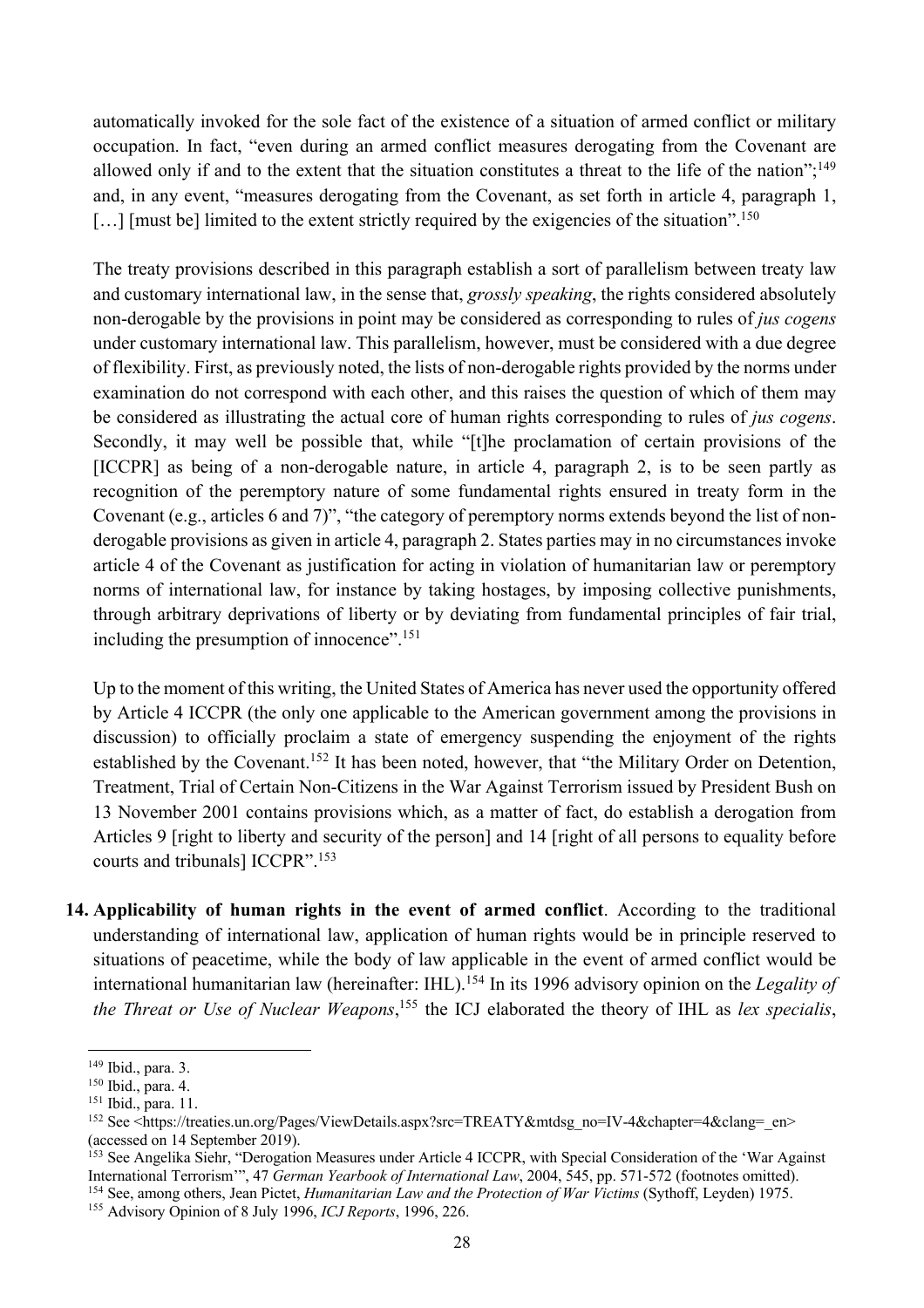"namely, the law applicable in armed conflict which is designed to regulate the conduct of hostilities".<sup>156</sup> However, the Court also stated that "the right not arbitrarily to be deprived of one's life [provided for by Article 6 ICCPR] applies also in hostilities",<sup>157</sup> while "whether a particular loss of life, through the use of a certain weapon in warfare, is to be considered an arbitrary deprivation of life […] can only be decided by reference to the law applicable in armed conflict and not deduced from the terms of the Covenant itself".158

The ICJ clarified its position—quite ambiguous indeed<sup>159</sup>—in the subsequent advisory opinion on the *Legal Consequences of the Construction of a Wall in the Occupied Palestinian Territory*, stating that "the protection offered by human rights conventions does not cease in case of armed conflict", "[s]ave through the effect of provisions for derogation [in time of emergency] of the kind to be found in Article 4 [ICCPR]".<sup>160</sup> Among the human rights instruments assumed to have been violated by Israel, after specifying that "the [ICCPR] is applicable in respect of acts done by a State in the exercise of its jurisdiction outside its own territory",<sup>161</sup> the Court included the ICESCR and the CRC. With respect to the former, the ICJ affirmed that "the territories occupied by Israel have for over 37 years been subject to its territorial jurisdiction as the occupying Power. In the exercise of the powers available to it on this basis, Israel is bound by the provisions of the [ICESCR]".162 As far as the CRC is concerned, the Court took note of its Article  $2^{163}$  and concluded that it is "applicable within the Occupied Palestinian Territory".164

Subsequently, in its judgment concerning the armed activities of Uganda in the territory of the Democratic Republic of Congo, the ICJ confirmed that international instruments on human rights are applicable "in respect of acts done by a State in the exercise of its jurisdiction outside its own territory", particularly in occupied territories.<sup>165</sup> In the case at hand, the Court established that Ugandan military forces perpetrated "massive human rights violations" and grave breaches of international human rights law,  $166$  leading the government of Uganda to be in "clear violation" of, *inter alia*, Articles 6(1) and 7 ICCPR, Articles 4 and 5 ACHPR, Articles 38(2) and 38(3) CRC and Articles 1, 2, 3(3) and 3(6) of the *Optional Protocol to the Convention on the Rights of the Child on*  the Involvement of Children in Armed Conflict<sup>167</sup>.<sup>168</sup> The same position was reiterated by the ICJ in its order on provisional measures released in the contest of the dispute between Georgia and the Russian Federation concerning the application of the CERD, when the Court affirmed that such a

<sup>156</sup> Ibid., para. 25.

<sup>157</sup> Ibid.

<sup>158</sup> Ibid.

<sup>159</sup> See Christian Tomuschat, "Human Rights and International Humanitarian Law", 21 *European Journal of International Law*, 2010, 15, pp. 17-18.

<sup>160</sup> See *Legal Consequences of the Construction of a Wall in the Occupied Palestinian Territory*, cit., para. 106.

<sup>161</sup> Ibid., para. 111.

<sup>162</sup> Ibid., para. 112.

<sup>&</sup>lt;sup>163</sup> Article 2, para. 1, CRC states that "States Parties shall respect and ensure the rights set forth in the present Convention to each child within their jurisdiction without discrimination of any kind, irrespective of the child's or his or her parent's or legal guardian's race, colour, sex, language, religion, political or other opinion, national, ethnic or social origin, property, disability, birth or other status".

<sup>164</sup> See *Legal Consequences of the Construction of a Wall in the Occupied Palestinian Territory*, cit., para. 113.

<sup>165</sup> See *Armed Activities on the Territory of the Congo (Democratic Republic of the Congo v. Uganda)*, judgment of 19 December 2005, *I.C.J. Reports*, 2005, p. 168, para. 216.

<sup>166</sup> Ibid., para. 207.

<sup>167</sup> 2173 *UNTS* 222.

<sup>168</sup> See *Armed Activities on the Territory of the Congo (Democratic Republic of the Congo v. Uganda)*, cit., para. 219.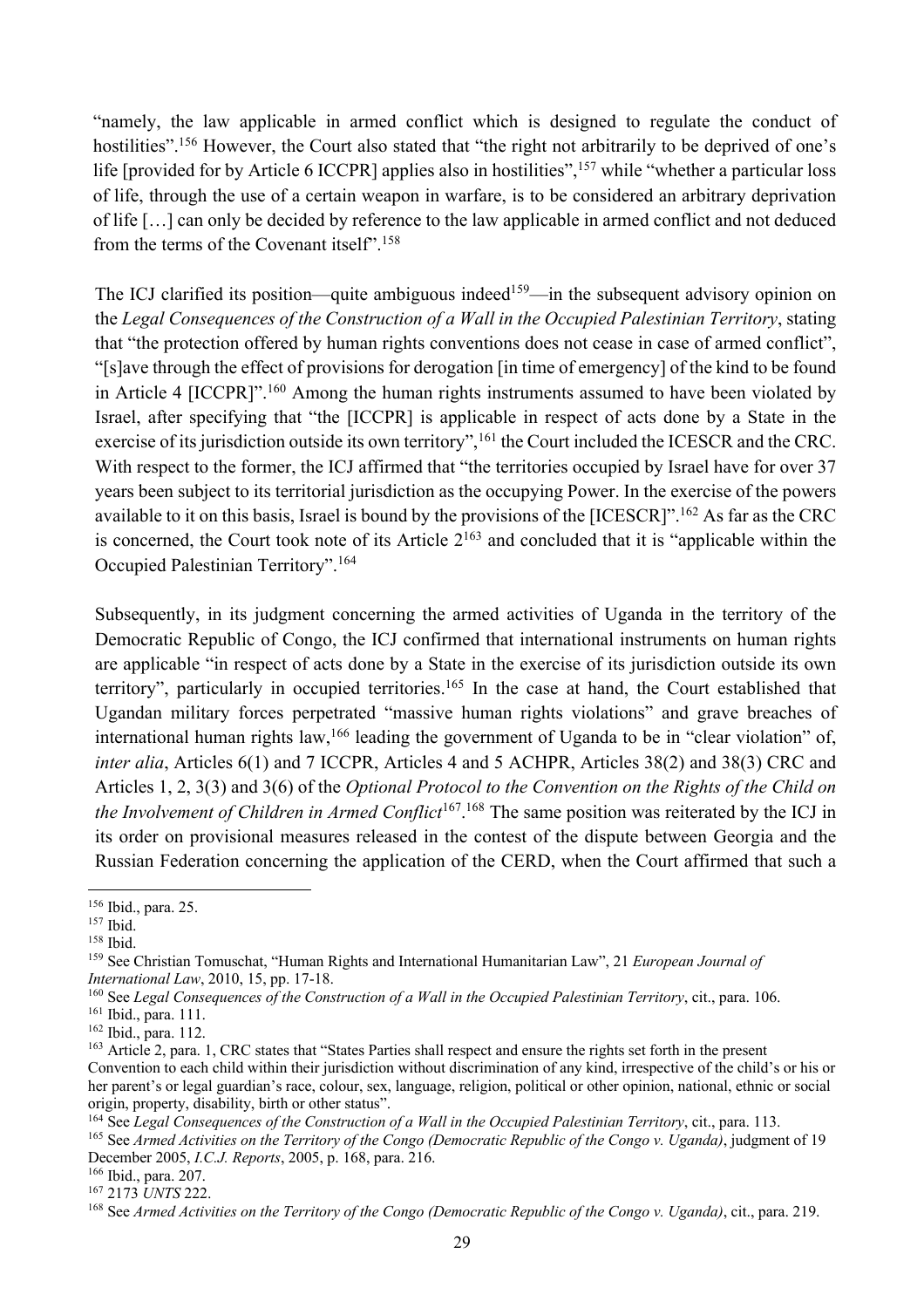Convention always applies in the event of armed conflict, "even if certain of these alleged acts might also be covered by other rules of international law, including humanitarian law".169 Last but not least, in its judgment on admissibility concerning the case of *Congo v. Rwanda*, the judges emphasized that,

"[w]hile the Court has come to the conclusion that it cannot accept any of the grounds put forward by the DRC to establish its jurisdiction in the present case, and cannot therefore entertain the latter's Application, it stresses that it has reached this conclusion solely in the context of the preliminary question of whether it has jurisdiction in this case […] The Court is precluded by its Statute from taking any position on the merits of the claims made by the DRC. However, as the Court has stated on numerous previous occasions, there is a fundamental distinction between the question of the acceptance by States of the Court's jurisdiction and the conformity of their acts with international law. Whether or not States have accepted the jurisdiction of the Court, they are required to fulfil their obligations under the United Nations Charter and the other rules of international law, including international humanitarian and human rights law, and they remain responsible for acts attributable to them which are contrary to international law".<sup>170</sup>

The position of the ICJ is confirmed by the practice of human rights monitoring bodies. The HRC has made it clear that "the applicability of the regime of international humanitarian law during an armed conflict does not preclude the application of the [ICCPR] […] Nor does the applicability of the regime of international humanitarian law preclude accountability of States parties under article 2, paragraph 1, [ICCPR] for the actions of their authorities outside their own territories".171 In other words, "the [ICCPR] applies also in situations of armed conflict to which the rules of international humanitarian law are applicable. While, in respect of certain Covenant rights, more specific rules of international humanitarian law may be especially relevant for the purposes of the interpretation of Covenant rights, both spheres of law are complementary, not mutually exclusive".172

In its recent General Comment No. 36, concerning Article ICCPR, on the right to life, the HRC reiterated that, "[l]ike the rest of the Covenant, article 6 continues to apply also in situations of armed conflict to which the rules of international humanitarian law are applicable, including to the conduct of hostilities".173 To a similar extent, the Committee against torture has made it clear that a "State party should recognize and ensure that the [CAT] applies at all times, whether in peace, war or armed conflict, in any territory under its jurisdiction",174 the latter expression including "all areas under the de facto effective control of the State party, by whichever military or civil authorities such control is

<sup>169</sup> See *Application of the International Convention on the Elimination of all Forms of Racial Discrimination (Georgia v. Russian Federation)*, Provisional Measures, Order of 15 October 2008, *I.C.J. Reports*, 2008, p. 353, para. 112.

<sup>&</sup>lt;sup>170</sup> See *Armed Activities on the Territory of the Congo (New Application: 2002) (Democratic Republic of the Congo v. Rwanda)*, Jurisdiction and Admissibility, Judgment, *I.C.J. Reports*, 2006, p. 6, para. 127.

<sup>171</sup> See Concluding Observations of the Human Rights Committee: Israel, UN Doc. CCPR/CO/78/ISR, 21 August 2003, para. 11. See also Concluding observations of the Human Rights Committee: Israel, UN Doc. CCPR/C/79/Add.93, 18 August 1998, para. 4.

<sup>&</sup>lt;sup>172</sup> See General Comment No. 31 [80], The Nature of the General Legal Obligation Imposed on States Parties to the Covenant, cit., para. 11.

<sup>&</sup>lt;sup>173</sup> See General comment No. 36 (2018) on article 6 of the International Covenant on Civil and Political Rights, on the right to life, U.N. Doc. CCPR/C/GC/36, 30 October 2018, para. 64.

<sup>&</sup>lt;sup>174</sup> See Conclusions and Recommendations of the Committee against Torture, United States of America, U.N. Doc. CAT/C/USA/CO/2 of 25 July 2006, para. 14.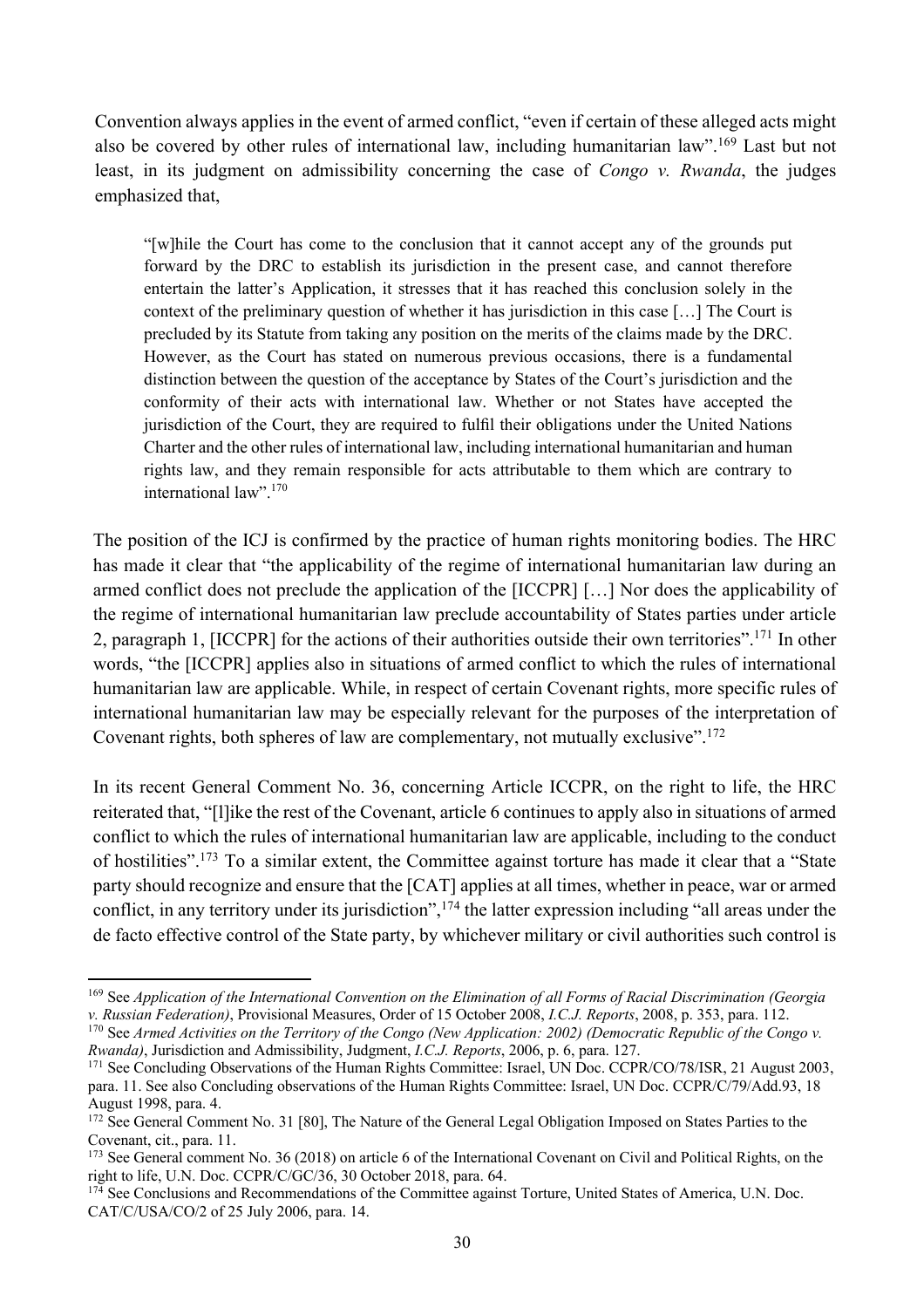exercised".<sup>175</sup> In an equivalent vein, the Committee on Economic, Social and Cultural Rights, in a report on the occupation of Palestinian territories by Israel, strongly rejected "the State party's assertion regarding the distinction between human rights and humanitarian law under international law to support its argument that the Committee's mandate 'cannot relate to events in the Gaza Strip and West Bank'". The Committee accordingly reminded Israel that "even during armed conflict, fundamental human rights must be respected and that basic economic, social and cultural rights as part of the minimum standards of human rights are guaranteed under customary international law and are also prescribed by international humanitarian law".<sup>176</sup>

Regional human rights courts stand along the same lines. The IACtHR, despite some initial hesitation, has constantly affirmed the applicability of the ACHR in the event of armed conflict, specifying that the scope of the provisions of the Convention—apart from the possibility of suspending part of them in time of public emergency, as examined in the previous paragraph—cannot be limited per effect of the inherent difficulties usually faced by States in ensuring their application in arduous situations like those usually characterizing armed conflicts.<sup>177</sup> The African Commission on Human and Peoples' Rights has also taken the position that those human rights which are usually considered as non-derogable in time of emergency apply fully and unconditionally in the event of armed conflict, and States are bound to use at least the same level of diligence expected from them in peacetime, irrespective of the existence and possible applicability of IHL as *lex specialis*. 178

As far as the ECtHR is concerned, while it has developed a more abundant and laborious practice, its jurisprudence is clearly oriented towards recognizing the full applicability of the ECHR in the event of armed conflict and military occupation, provided that the existence of the jurisdiction of the State concerned has been established and that the specific rights at stake are not lawfully derogated from pursuant to the provisions of the Convention.<sup>179</sup> It is notable that, with specific respect to the right to life, the ECtHR has recognized that the test of *necessity* to be satisfied for deprivation of life to be considered justified pursuant to Article 2, para. 2, ECHR180 is the same in time of war and in peacetime. In fact,

"Article 2 [ECHR] covers not only intentional killing but also the situations where it is permitted to 'use force' which may result, as an unintended outcome, in the deprivation of life. The deliberate or intended use of lethal force is, however, only one factor to be taken into account

<sup>175</sup> Ibid., para. 15.

<sup>&</sup>lt;sup>176</sup> See Concluding Observations of the Committee on Economic, Social and Cultural Rights: Israel, U.N. Doc. E/C.12/1/Add.69 of 31 August 2001, para. 12. See also, consistently, Report on the Situation of Human Rights in Kuwait under Iraqi Occupation, prepared by Mr. Walter Kälin, Special Rapporteur of the Commission on Human Rights, in Accordance with Commission Resolution 1991/67, U.N. Doc. E/CN.4/1992/26 of 15 January 1992, paras. 55–59.

<sup>177</sup> For a more comprehensive assessment of the pertinent practice of the IACtHR see Federico Lenzerini, "From *Jus in Bello* to *Jus Commune Humanitatis*, The Interface of Human Rights Law and International Humanitarian Law in the Regulation of Armed Conflicts", in Federico Lenzerini and Ana Filipa Vrdoljak (eds.), *International Law for Common Goods. Normative Perspectives on Human Rights, Culture and Nature* (Oxford and Portland, Oregon: Hart Publishing 2014) 61, pp. 69-77.

<sup>178</sup> Ibid., pp. 77-79.

<sup>179</sup> Ibid., pp. 79-87.

<sup>&</sup>lt;sup>180</sup> Article 2, para. 2, ECHR states that "[d]eprivation of life shall not be regarded as inflicted in contravention of this Article when it results from the use of force which is no more than *absolutely necessary*: (a) in defence of any person from unlawful violence; (b) in order to effect a lawful arrest or to prevent the escape of a person lawfully detained; (c) in action lawfully taken for the purpose of quelling a riot or insurrection" (emphasis added).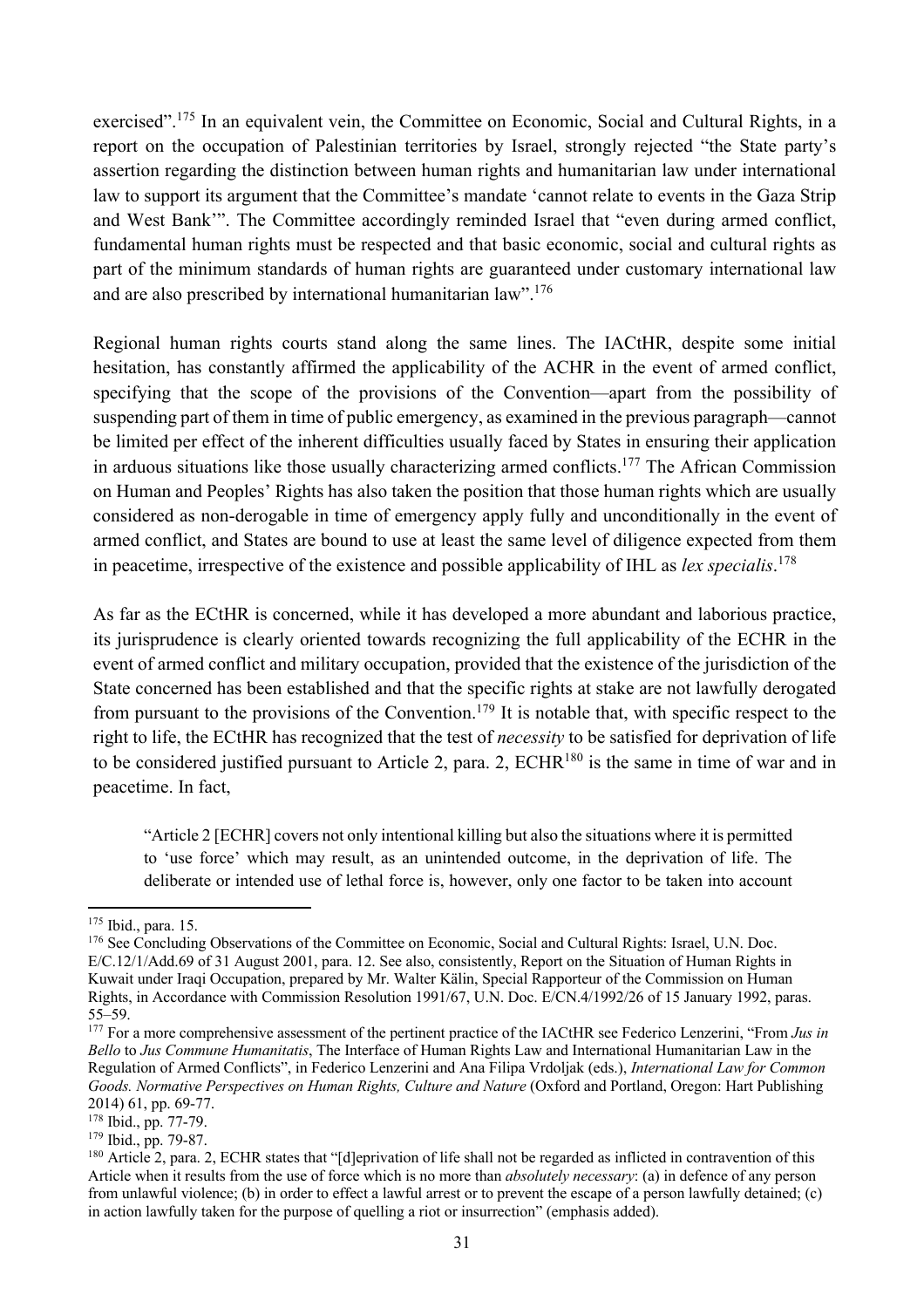in assessing its necessity. Any use of force must be no more than 'absolutely necessary' for the achievement of one or more of the purposes set out in sub-paragraphs (a) to (c). This term indicates that a stricter and more compelling test of necessity must be employed than that normally applicable when determining whether State action is 'necessary in a democratic society' under [other provisions of the Convention]. Consequently, the force used must be *strictly proportionate* to the achievement of the permitted aims".<sup>181</sup>

The long-lasting practice of U.N. bodies confirms the validity of the approach of human rights monitoring bodies. Already in 1967, in Resolution 237 of 14 June the Security Council affirmed that "essential and inalienable human rights should be respected even during the vicissitudes of war".<sup>182</sup> Three years later the General Assembly affirmed that "[f]undamental human rights, as accepted in international law and laid down in international instruments, continue to apply fully in situations of armed conflict".<sup>183</sup> In more recent times, the Security Council has called upon States, in many occasions, to fully respect human rights in situations of armed conflicts.184 An equivalent position has been followed by the Secretary-General, based on the assumption that "the human rights provisions of the [U.N.] Charter make no distinction in regard to their application as between times of peace on the one hand and times of war on the other".<sup>185</sup>

In a 1970 report, the Secretary-General even stressed that "[t]here are instances in which the autonomous protection ensured by the human rights instruments of the United Nations is more effective and far-reaching than that derived from the norms of the Geneva Conventions and other humanitarian instruments oriented towards armed conflicts".<sup>186</sup> Also, in 1991 the Commission on Human Rights, taking position on the occupation of Kuwait by Iraq, strongly condemned "the Iraqi authorities and occupying forces for their grave violations of human rights against the Kuwaiti people and nationals of other States and in particular the acts of torture, arbitrary arrests, summary executions and disappearances in violation of the Charter of the United Nations, the International Covenants on Human Rights, and other relevant legal instruments".187 Finally, the Human Rights Council has emphasized that "effective measures to guarantee and monitor the implementation of human rights should be taken in respect of civilian populations in situations of armed conflict, including people under foreign occupation, and that effective protection against violations of their

*of Human Rights in Armed Conflict* (New York and Geneva 2011) pp. 96-100.

<sup>186</sup> Ibid., p. 101.

<sup>181</sup> See *Case of Isayeva, Yusupova and Bazayeva v. Russia*, Applications nos. 57947/00, 57948/00 and 57949/00, judgment of 24 February 2005, para. 169 (emphasis added). The Court has confirmed this position in many other cases. In particular, the ECtHR "has delivered more than 250 judgments finding violations of the Convention in connection with the armed conflict in the Chechen Republic of the Russian Federation. About 60% of the applications concern enforced disappearances; other issues include killing and injuries to civilians, destruction of homes and property, indiscriminate use of force, use of landmines, illegal detention, torture and inhuman conditions of detention. The applicants most commonly refer to Articles 2 (right to life), 3 (prohibition of torture and inhuman or degrading treatment), 5 (right to liberty and security), 8 (right to respect for private and family life), 13 (right to an effective remedy) and 14 (prohibition of discrimination) [ECHR] and to Article 1 (protection of property) of Protocol No. 1 to the Convention" (see European Court of Human Rights, *Factsheet – Armed conflicts*, September 2018, available at  $\lt$ https://www.echr.coe.int/Documents/FS\_Armed\_conflicts\_ENG.pdf>, accessed on 22 August 2019, p. 10). <sup>182</sup> See preamble, second recital.

<sup>&</sup>lt;sup>183</sup> See *Basic principles for the protection of civilian populations in armed conflicts*, 9 December 1970, A/RES/2675, available at <https://www.refworld.org/docid/3b00f1c961.html> (accessed on 22 August 2019), para. 1. <sup>184</sup> For the relevant practice see Office of the UN High Commissioner for Human Rights, *International Legal Protection* 

 $185$  Ibid., p. 100.

<sup>&</sup>lt;sup>187</sup> See Situation of human rights in Kuwait under Iraqi occupation, Res. 1991/67, 6 March 1991, available at <https://www.refworld.org/docid/3b00f0bf50.html> (accessed on 22 August 2019).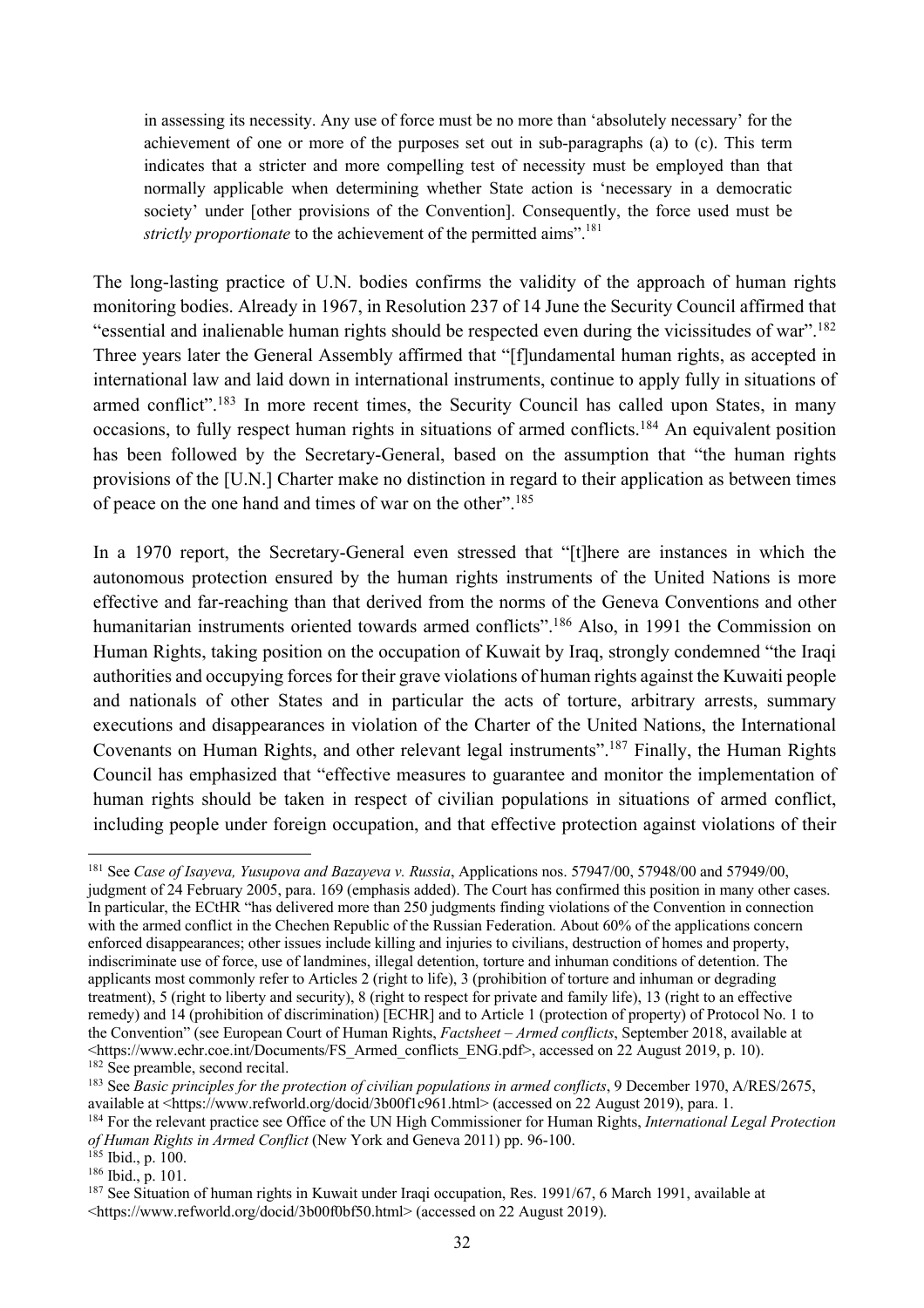human rights should be provided, in accordance with international human rights law and applicable international humanitarian law".188

In light of the practice just summarized, the full applicability of human rights in time of war is beyond question, with the exception of such rights which can be, *and are*, legitimately suspended in a time of public emergency, provided that the latter concept undoubtedly includes situations of armed conflict.189 Accordingly, in light of the "relevant principles of international law, a State's responsibility may be engaged where, *as a consequence of military action*—*whether lawful or unlawful*—that State in practice exercises effective control of an area situated outside its national territory. The obligation to secure, in such an area, [human] rights and freedoms […] derives from the fact of such control, whether it be exercised directly, through its armed forces, or through a subordinate local administration".<sup>190</sup>

**15. Protection of human rights in occupied territories**. The considerations just developed re the applicability of human rights in the event of armed conflict plainly extend to the situations of military occupation. It is evident that there is even a stronger reason for applying human rights standards in situations of military occupation than in armed conflict.<sup>191</sup> In fact, "while it might be more difficult to assert extraterritorial application in other situations of armed conflict, the case for the extraterritorial application of human rights obligations in situations of occupation is more straightforward, because occupation actually entails the exercise of authority over foreign territory (or part thereof)".192 In other words, "the situation of military occupation is different from the situation of armed conflict. The distinction is that the occupier controls the occupied territory, there are no major military operations in the occupied zone, a certain minimum extent of order and security is reconstituted, and civil life is also restored to some extent. Occupational law, by its very nature, 'resembles' the law of peace, even though it forms part of the law of armed conflicts".193 In addition,

"human rights are not conditional. They are given to every individual because they are human. The political, social and economic circumstances surrounding the individual do not affect an individual's human rights; therefore, the rights and protections found in human rights documents cannot be withheld simply because the individual lives under a foreign military

<sup>188</sup> See Resolution 9/9, Protection of the human rights of civilians in armed conflict, available at

<sup>&</sup>lt;https://ap.ohchr.org/documents/E/HRC/resolutions/A\_HRC\_RES\_9\_9.pdf> (accessed on 22 August 2019), preamble, seventh recital.

<sup>189</sup> See, consistently (among many others), Michelle A. Hansen, "Preventing the Emasculation of Warfare: Halting the Expansion of Human Rights Law into Armed Conflict", 194 *Military Law Review*, 2007, 1, p. 7; Noam Lubell, "Human rights obligations in military occupation", 94 *International Review of the Red Cross*, Number 885, Spring 2012, 317, p. 318 ("international human rights law applies at all times, regardless of peace or war"); Eyal Benvenisti, *The International Law of Occupation*, 2nd edition (Oxford: Oxford University Press 2012) p. 13; Klaudia Hraníková

Pyteľová, "Military Occupation and Human Rights Protection", 3 *ASEJ Scientific Journal of Bielsko-Biala School of Finance and Law*, 2018, 27, p. 29.

<sup>190</sup> See ECtHR, *Case of Issa and Others v. Turkey*, Appl. No. 31821/96, judgment of 16 November 2004, para. 69. See also *Loizidou v. Turkey (preliminary objections)*, cit., para. 62.

<sup>&</sup>lt;sup>191</sup> See Adam Roberts, "Transformative Military Occupation: Applying the Laws of War and Human Rights", 100 *American Journal of International Law*, 2006, 580, p. 594.

<sup>&</sup>lt;sup>192</sup> See Hanne Cuyckens, "Review Essay - The Relationship between International Humanitarian Law and International Human Rights Law in Situations of Occupation: A Review of the Relevant Parts of the Books on the Law of Occupation", 10 *Human Rights and International Legal Discourse*, 2016, 275, p. 288.

<sup>193</sup> See Pyteľová, "Military Occupation and Human Rights Protection", op. cit., p. 30.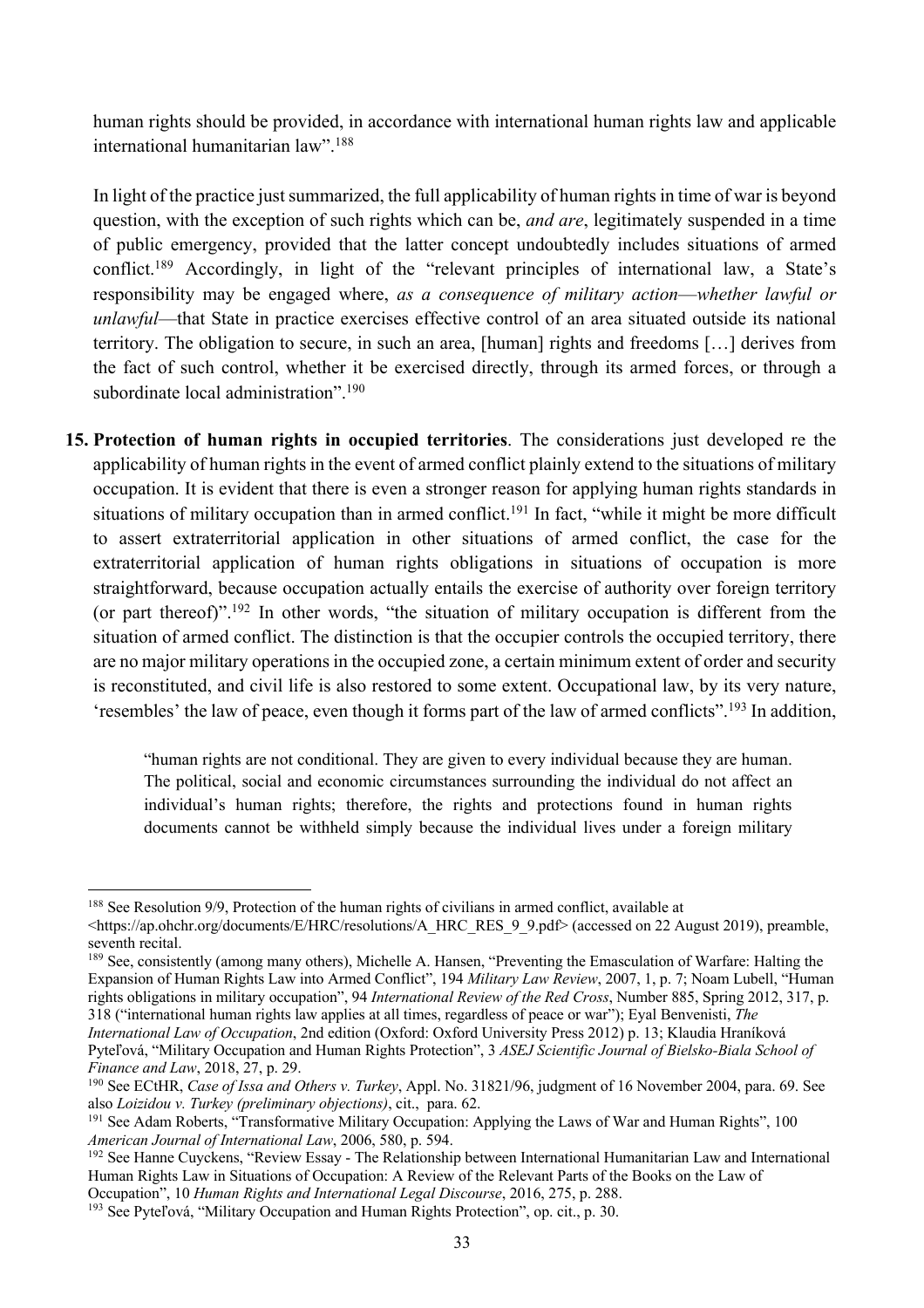force. There is little doubt that the rights and protections found in human rights documents are applicable to populations living under occupation".194

There is therefore little or no doubt that "[a] state in belligerent occupation is obliged to adhere to the norms of human rights law".195

This conclusion is confirmed by the relevant international practice. In its 2005 judgment concerning the *Armed Activities on the Territory of the Congo*, the ICJ, after concluding that at the relevant time Uganda was "an occupying Power" of part of the territory of Congo, found that "Uganda's responsibility is engaged both for any acts of its military that violated its international obligations and for any lack of vigilance in preventing violations of human rights and international humanitarian law by other actors present in the occupied territory, including rebel groups acting on their own account".<sup>196</sup> The Court added that "Uganda at all times has responsibility for all actions and omissions of its own military forces in the territory of the DRC in breach of its obligations under the rules of international human rights law and international humanitarian law which are relevant and applicable in the specific situation".<sup>197</sup> It therefore concluded that "Uganda is internationally responsible for violations of international human rights law and international humanitarian law committed by the [Uganda Peoples' Defence Forces] and by its members in the territory of the DRC and for failing to comply with its obligations as an occupying Power […] in respect of violations of international human rights law and international humanitarian law in the occupied territory".<sup>198</sup>

The position of the ICJ is echoed by human rights monitoring bodies. Among them, the jurisprudence of the ECtHR emerges. The European Court has released many judgments concerning different situations of military occupation, in which it has recognized the violation by the occupying State of a number of rights protected by the ECHR—including, among others, Article 1 (obligation to respect human rights), Article 2 (right to life), Article 3 (prohibition of torture and inhuman or degrading treatment), Article 5 (right to liberty and security), and Article 13 (right to an effective remedy)<sup>199</sup> on the basis of the exercise by the State concerned of an *effective control* over the occupied territory. Furthermore, "[m]any states and international organisations evaluate occupants with reference to standards derived from both the law of occupation and human rights law. For example, the US State Department uses the law of occupation and human rights standards to evaluate Israeli behaviour in the Occupied Territories".200

<sup>194</sup> See Brian Walsh & Ilan Peleg, "Human rights under military occupation: The need for expansion", 2 *The International Journal of Human Rights*, 1998, 62, p. 66.

<sup>&</sup>lt;sup>195</sup> See John Quigley, "The Relation Between Human Rights Law and the Law of Belligerent Occupation: Does an Occupied Population have a Right to Freedom of Assembly and Expression?", 12 *Boston College International and Comparative Law Review*, 1989, 1, p. 28.

<sup>196</sup> See *Armed Activities on the Territory of the Congo (Democratic Republic of the Congo v. Uganda)*, cit., para. 179. <sup>197</sup> Ibid., para. 180.

<sup>198</sup> Ibid., para. 220.

<sup>199</sup> See, among many others, *Case of Al-Saadoon and Mufdhi v. The United Kingdom*, Appl. No. 61498/08, judgment of 2 March 2010; *Case of Al-Skeini and Others v. The United Kingdom*, cit.; *Case of Al-Jedda v. The United Kingdom*,

Appl. No. 27021/08, judgment of 7 July 2011; *Case of Jaloud v. The Netherlands*, Appl. No. 47708/08, judgment of 20 November 2014.

<sup>&</sup>lt;sup>200</sup> See Walsh & Peleg, "Human rights under military occupation: The need for expansion", op. cit., p. 66.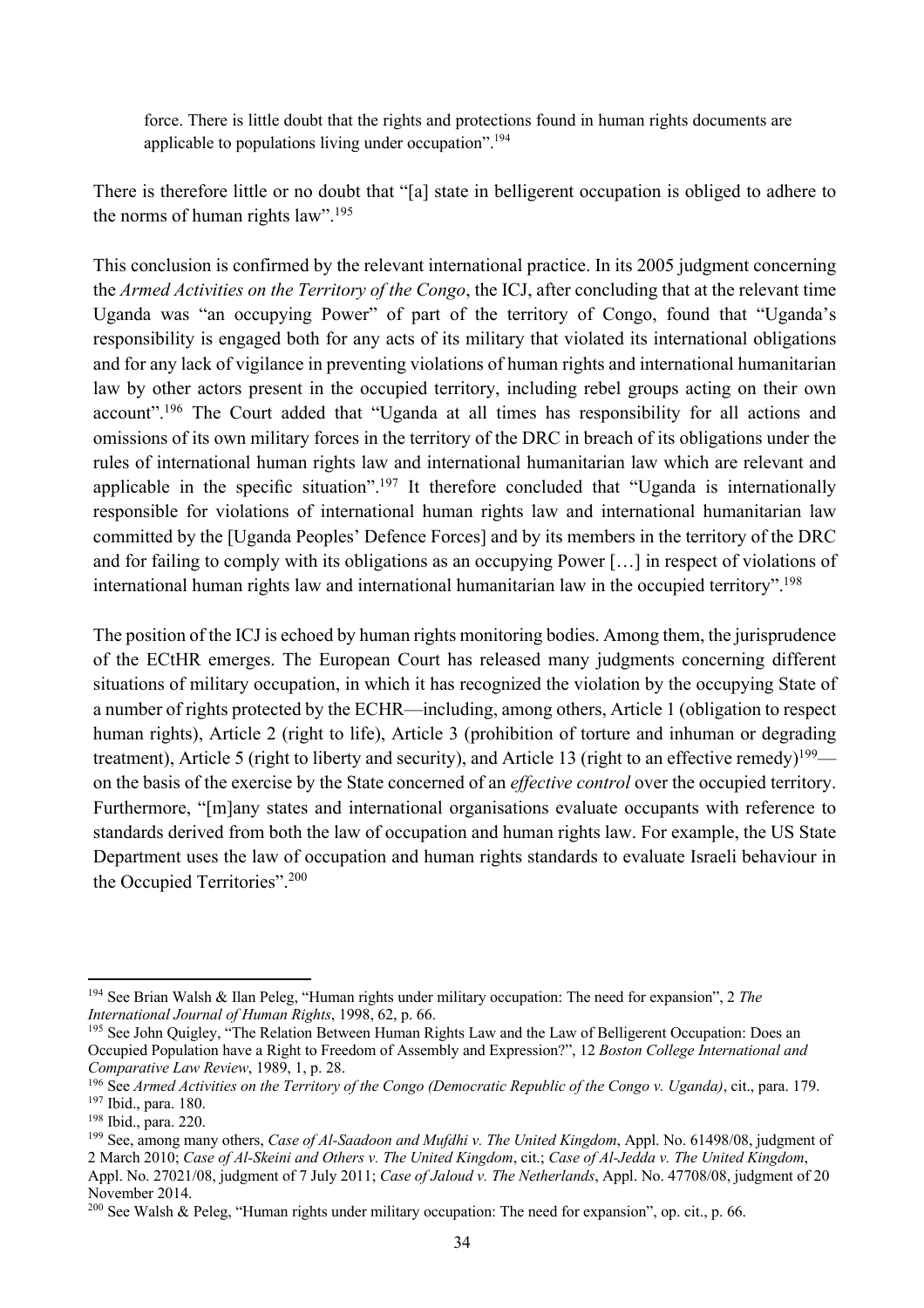It is just the case to specify that the catalogue of human rights to be guaranteed by the occupying powers in the occupied territories is not limited to civil and political rights, but also extends to economic, social and cultural rights. As noted above, the applicability of the ICESCR in situations of military occupation has been affirmed by the ICJ in the advisory opinion on the *Legal Consequences of the Construction of a Wall in the Occupied Palestinian Territory*. <sup>201</sup> Also, in its previously cited report of the occupation of Palestinian territories by Israel, the Committee on Economic, Social and Cultural Rights expressed

"its deep concern about the State party's continuing gross violations of economic, social and cultural rights in the occupied territories, especially the severe measures adopted by the State party to restrict the movement of civilians between points within and outside the occupied territories, severing their access to food, water, health care, education and work. The Committee is particularly concerned that on frequent occasions, the State party's closure policy has prevented civilians from reaching medical services and that emergency situations have ended at times in death at checkpoints".<sup>202</sup>

Guaranteeing economic, social and cultural rights may be of vital importance during military occupation, since "for the populations of an occupied territory, it is often precisely these rights that are of the greatest concern […] the inhabitants of the territory require their health, education, and employment situation to continue in as uninterrupted a manner as possible".<sup>203</sup> In this respect, "the duties of the Occupying Power go beyond non-interference and negative/respect obligations to include positive obligations[…] In a prolonged occupation, it may be incumbent upon the Occupying Power not only to engage in the core minimum of obligations but also to ensure the long-term strategic aspects of fulfilling the population's rights".<sup>204</sup>

**16. Continuing violations of human rights in situations of military occupation**. Once established that human rights standards are fully applicable in situations of military occupation, there is not much to elaborate on the fact of whether or not continuing violations of human rights may also take place in the same situations. The solution of this issue is indisputably positive, as continuing violations are an integral part of the human rights discourse. In *Cyprus v. Turkey* the ECtHR accordingly found that the respondent State, which was exercising effective control determined by military occupation over the territory of the Northern part of Cyprus, committed "a continuing violation of Article 8 of the Convention [right to private and family life] by reason of the refusal to allow the return of any Greek-Cypriot displaced persons to their homes in northern Cyprus",<sup>205</sup> as well as of Article 1 of Protocol 1 (protection of property), "by virtue of the fact that Greek-Cypriot owners of property in northern Cyprus are being denied access to and control, use and enjoyment of their property as well as any compensation for the interference with their property rights".206 With respect to the latter provision, the Court has specified that it "would eschew any notion that military occupation should

<sup>206</sup> Ibid., para. 189.

<sup>201</sup> See paragraph 14 above.

<sup>&</sup>lt;sup>202</sup> See Concluding Observations of the Committee on Economic, Social and Cultural Rights: Israel, 31 August 2001, cit., para. 13.

<sup>203</sup> See Noam Lubell, "Human rights obligations in military occupation", 94 *International Review of the Red Cross*, Number 885, Spring 2012, 317, p. 329 f.

<sup>204</sup> Ibid., p. 332 f.

<sup>205</sup> See *Case of Cyprus v. Turkey*, Appl. No. 25781/94, judgment of 10 May 2001, para. 175.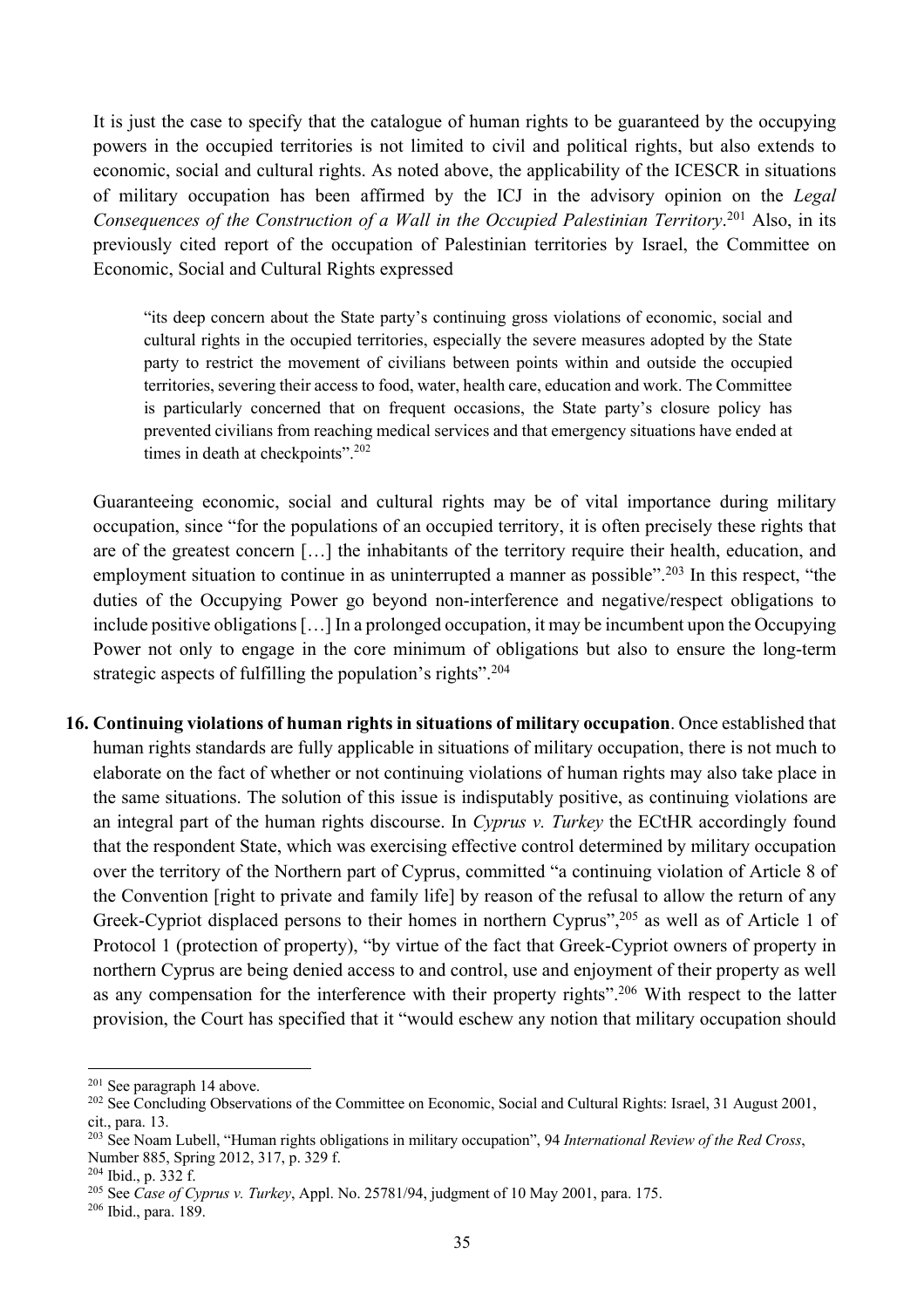be regarded as a form of adverse possession by which title can be legally transferred to the invading power".<sup>207</sup>

Also, in *Varnava and Others v. Turkey*, in relation to the disappearance of nine Cypriot nationals who had been detained by the Turkish military forces, the Court, sitting as Grand Chamber, found that there was a "continuing violation of Article 2 [ECHR] on account of the failure of the respondent State to provide for an effective investigation aimed at clarifying the fate of the nine men who went missing in 1974",208 as well as a continuing violation of Article 5 ECHR, by virtue of the fact that the Turkish authorities had failed to carry out "an effective investigation into the arguable claim that the two [of the] missing men had been taken into custody and not seen subsequently".209 Similarly, in *Chiragov and Others v. Armenia*—a case concerning six Azerbaijani refugees who were unable to return to their homes and property in Azerbaijan, from where they had been forced to flee in 1992, during the conflict over Nagorno-Karabakh—the Grand Chamber held that the respondent State was responsible of continuing violations of Article 1 of Protocol 1 and Articles 8 and 13 ECHR.<sup>210</sup>

**17. Availability of remedies for human rights violations in situations of military occupation**. The existence of a situation of military occupation does not produce particular implications as regards the rule of the prior exhaustion of domestic remedies.<sup>211</sup> The main consideration to be taken into account in this respect is that, in a situation of military occupation, the expression "domestic remedies" usually refers to the remedies made available by the occupying power. In most cases such remedies are those ordinarily available in the territory of the occupying State. In other cases, however, ad hoc courts may be established by the occupying government, usually of military or special character. While the fact of whether or not a domestic remedy may be considered as available, effective and sufficient<sup>212</sup> must be evaluated on a case-by-case basis, taking into account the specific characteristics of the instant case, generally "military or special courts […] could present serious problems as far as the equitable, impartial and independent administration of justice is concerned. Quite often the reason for the establishment of such courts is to enable exceptional procedures to be applied which do not comply with normal standards of justice […] [and] do not afford the strict guarantees of the proper administration of justice […] which are essential for the effective protection of human rights".213

According to Principle No. 9 of the *Draft Principles Governing the Administration of Justice through*  Military Tribunals,<sup>214</sup> "[i]n all circumstances, the jurisdiction of military courts should be set aside in favour of the jurisdiction of the ordinary courts to conduct inquiries into serious human rights

<sup>&</sup>lt;sup>207</sup> See Grand Chamber Decision as to the Admissibility of Application nos.  $46113/99$ ,  $3843/02$ ,  $13751/02$ ,  $13466/03$ , 10200/04, 14163/04, 19993/04, 21819/04 by *Takis Demopoulos and Others against Turkey*, 1 March 2010, para. 112. <sup>208</sup> See *Case of Varnava and Others v. Turkey*, Applications nos. 16064/90, 16065/90, 16066/90, 16068/90, 16069/90, 16070/90, 16071/90, 16072/90 and 16073/90, judgment of 18 September 2009, para. 194. <sup>209</sup> Ibid., para. 208.

<sup>210</sup> See *Case of Chiragov and Others v. Armenia*, cit. For an analogous case see *Case of Sargsyan v. Azerbaijan*, Appl. No. 40167/06, judgment of 16 June 2015.

 $211$  See paragraph  $\overline{8}$  above.

 $212$  Ibid.

<sup>213</sup> See HRC, General comment No. 13: Article 14 (Administration of justice), 1984, available at

<sup>&</sup>lt;https://tbinternet.ohchr.org/\_layouts/15/treatybodyexternal/Download.aspx?symbolno=INT%2fCCPR%2fGEC%2f47 21&Lang=en> (accessed on 14 September 2019), para. 4. See also General Comment No. 32, Article 14: Right to equality before courts and tribunals and to a fair trial, cit., para. 22.

 $^{214}$  U.N. Doc. E/CN.4/2006/58 of 13 January 2006.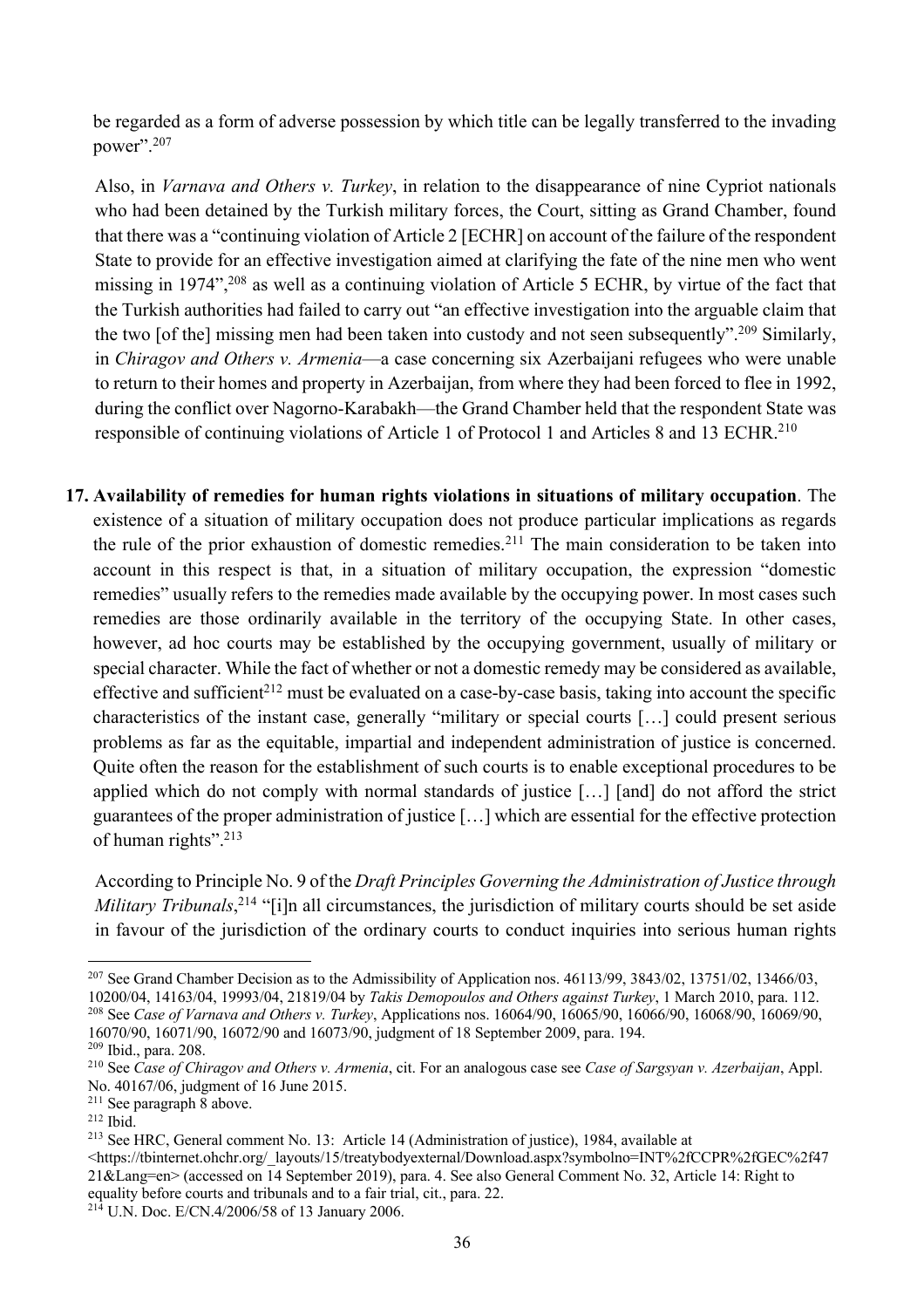violations such as extrajudicial executions, enforced disappearances and torture, and to prosecute and try persons accused of such crimes". In general, the approach of human rights monitoring bodies is based on the consideration that "military courts […] in most cases do not comply with the obligation of independence and impartiality".215 It follows that, when remedies against human rights violations occurring in situations of military occupation are only available before military courts, a strong presumption exists (which is up to the occupying government to rebut) that such remedies are not available, effective and sufficient.

## **D. Violations of International Human Rights Law Related to the United States Occupation of the Hawaiian Kingdom since 17 January 1893**

**18. Conditions for establishing United States' international responsibility for human rights violations during the occupation of the Hawaiian Kingdom since 17 January 1893, examples of possible human rights violations and possible remedies**. International responsibility for human rights violations is an issue of States *vis-à-vis* individual (or groups of) victims. However, States other than the one responsible for the violation hold an indirect (although internationally relevant) interest that the violation is brought to an end, in light of the fact that protection of human rights corresponds to an interest of the international community as a whole. This implies that all States have a legal interest in it, irrespective of whether or not they have any "more qualified" connection with a violation (as happens, in particular, when the victim of a human rights breach is a citizen of the State concerned).

The present legal Opinion is premised on the postulation that the Hawaiian Kingdom was occupied by the United States in 1893 and that it has remained in the same condition since that time.<sup>216</sup> Previous paragraphs have shown that, in situations of military occupation, internationally recognized human rights find full application consistently with the ordinary rules generally governing human rights law. An occupied territory falls within the jurisdiction of the occupying Power, for the latter exercises *effective control* over such a territory. The only possible exception to the full applicability of human rights in situations of military occupation is represented by the case when it is established that the military occupation determines a situation of public emergency, which is officially declared by the occupying State, explaining which specific rights are suspended and the reasons of their suspension. Up to the moment of this writing, however, the United States of America has never used the opportunity offered by Article 4 ICCPR (the only one applicable to the American government among the international treaties including provisions allowing for suspension of human rights guarantees in times of public emergency) to officially proclaim a state of emergency suspending the enjoyment of the rights established by the Covenant.<sup>217</sup> Furthermore, most fundamental human rights remain non-derogable in whatever circumstances, including situations of public emergency, and

<sup>&</sup>lt;sup>215</sup> See Sharon Weill, "The judicial arm of the occupation: the Israeli military courts in the occupied territories", 89 *International Review of the Red Cross*, No. 866, June 2007, 395, p. 400.

<sup>&</sup>lt;sup>216</sup> This postulation is elaborated in the legal opinions by David Keanu Sai, "United States Belligerent Occupation of the Hawaiian Kingdom", and by Matthew Craven, "Continuity of the Hawaiian Kingdom as a State Under International Law".

<sup>217</sup> See paragraph 13 above.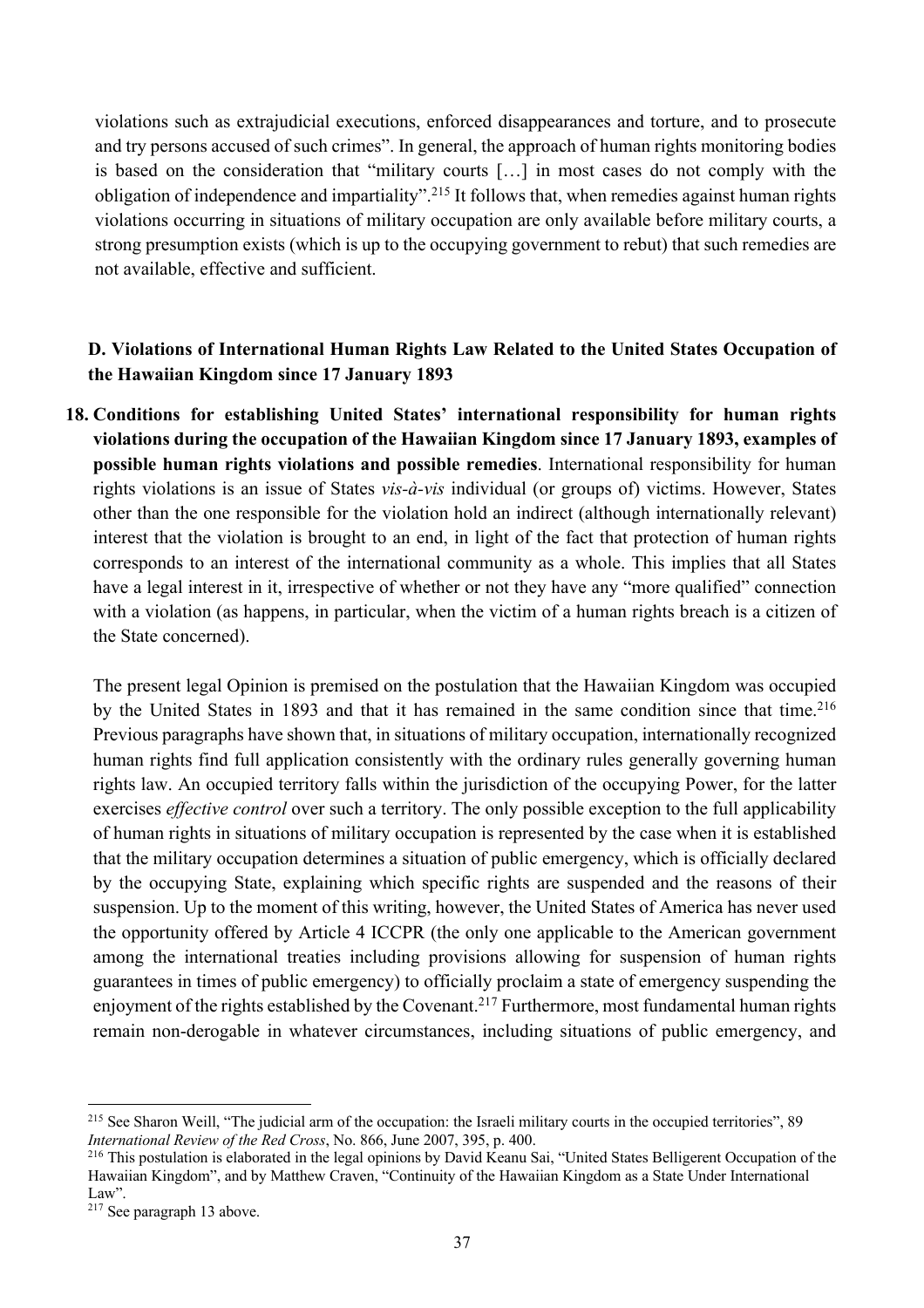demand to be fully and effectively applied in all cases of military occupation, depriving the occupying Power of the possibility to suspend, derogate or even limit their implementation.

International responsibility for human rights violations arises from both treaty law and customary international law. As a consequence, all States in the world are bound to respect and guarantee the effective enjoyment of human rights by all persons subject to their jurisdiction irrespective of whether or not they have ratified the relevant treaties. Even leaving aside any consideration concerning the political and legal status attributed to the Hawaiian Kingdom pending the occupation by the United States, the existence of the jurisdiction of the latter over the territory of Hawai'i is well established, as the American government retains a *de facto* and *de jure* control over such a territory.

The actual existence of human rights violations is based on the principle of *tempus regit actum*. Therefore, a violation of such rights may be considered as existing only whether and to the extent that the act, fact or omission from which the supposed breach originated was prohibited by the law in force at the time when it was held or took place. However, according to the principle of continuing violations, a human rights breach continues to exist for the entire time that the situation determined by the above act, fact or omission continues to produce wrongful effects. As a consequence, a State may be held responsible for a human rights violation even when the act, fact or omission from which it originally arose was committed a long time ago, on the condition that its wrongful effects continued to be produced after a rule entered into force for the above State qualifying the above act, fact or omission as a human rights breach. In other words, State responsibility for human rights violations extends over the entire period during which the act continues and remains not in conformity with its international obligations. Continuing violations of human rights frequently occur in the event of armed conflict and in time of military occupation. Based on the condition that sufficient evidence of the actual existence of breaches is collected, it may be maintained that certain supposed human rights violations committed by the United States in the territory of Hawai'i since 17 January 1893, before the time that human rights standards have crystallized as rules of international law, may assume the characterization of continuing violations, whether and to the extent that they have continued to produce illegal effects after that time.

Provided that sufficient evidence of their breach is collected, among the rights which may be supposed of having been violated by the United States as a result of the occupation of the territory of the Hawaiian Kingdom particular attention should be devoted to those inherently connected to the violations of international humanitarian law determined by the occupation. These violations, whether and to the extent they have actually taken place,  $218$  would first of all need to be treated as war crimes, which are primarily to be considered under the lens of international criminal law. However, they would also produce notable implications in terms of human rights protection. It is the case, for instance, of the crime of *usurpation of sovereignty* consequent to the occupation.<sup>219</sup> The human rights implications arising from such a crime are determined by the fact that it usually hinders the effective exercise by the citizens of the occupied State of the right to participate in government, provided for by Article 25 ICCPR and Article 23 ACHR. Even supposing that the citizens of the country to which

<sup>218</sup> See, in this respect, See, consistently, William Schabas, "Legal opinion on war crimes related to the United States occupation of the Hawaiian Kingdom since 17 January 1893", 25 July 2019, on file with the author. <sup>219</sup> Ibid., pp. 4-6 and 17.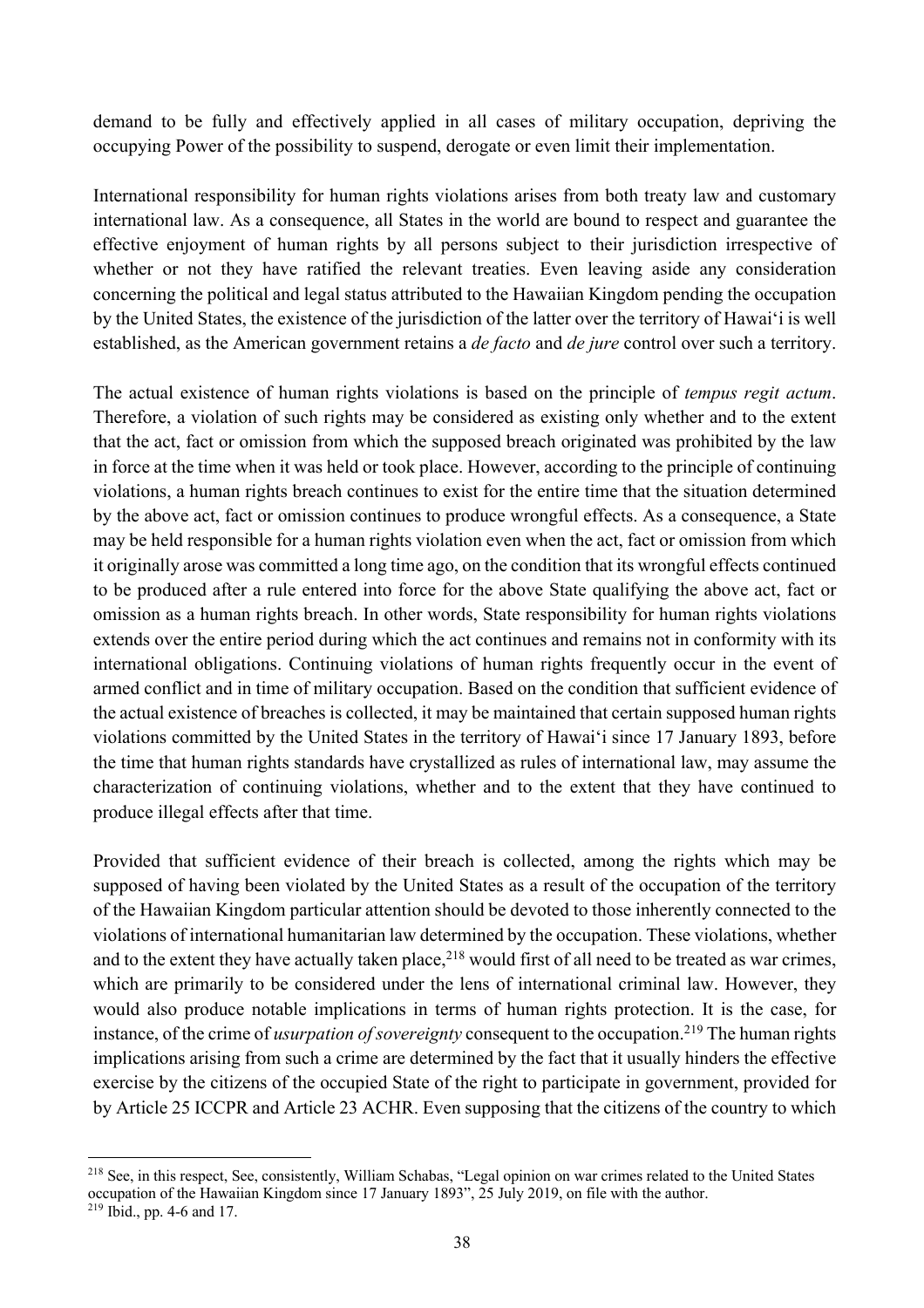sovereignty has been usurped are given the formal opportunity to participate in the government installed on their territory by the occupied State, this would hardly comply with the requirement, inherent in the right in point, that all citizens shall enjoy the opportunity to take part in the conduct of public affairs, directly or through freely chosen representatives. In fact, it is reasonable to maintain that in most cases the representatives "freely chosen" by the citizens of the occupied State would be part of the political organization of the latter, and not of the government imposed by the occupying power.

Similar reflections may be developed with respect to the war crime of *denationalization*. <sup>220</sup> Indeed, such a crime presupposes several implications in terms of human rights. As a matter of facts, denationalization impedes the enjoyment of the right of peoples to self-determination, of the right to nationality (since one is actually deprived of his/her own original nationality), of the right to freedom of thought and expression, and, in a particularly remarkable way, of right to education consistent with one's (or, for children, parents') own convictions and wishes.

Obvious human rights repercussions are also determined by the crimes of *pillage*<sup>221</sup> and of *confiscation and destruction of property*, <sup>222</sup> which normally translate into breaches of the right to property.

Last, but not least, a few specific considerations should be devoted to the crime of *unlawful transfer of populations to the occupied territory*. <sup>223</sup> In this regard, the Hawaiian government census of 1889 revealed that at that time only 1,928 citizens of the United States lived in Hawai'i, corresponding to less than 2% of the entire population; by 1950 this number had increased to 293,379.224 Irrespective of whether or not such a mass migration is to be considered as illegal, today the expulsion of those people from the Hawaiian territory would contravene international human rights law in many respects, even if expulsion would be grounded only on the basis of nationality and not on other grounds (such as race, religion, political opinion, etc.). <sup>225</sup> At the same time, however, one may raise the issue of whether the allegedly unlawful transfer of Americans to the Hawaiian territory may have resulted into human rights breaches to the prejudice of Hawaiian citizens. This issue would be relevant, in particular, with respect to the right to participate in government, in a similar fashion to what has been noted above with respect to the crime of usurpation of sovereignty. Also, if adequate evidence would show that the transfer of the American population to Hawai'i was promoted in view of consolidating the American occupation, the question might be raised of whether it has given rise to violations of the cultural rights of the Hawaiian people. In addition, it might be inferred that the unlawful transfer of American citizens to Hawai'i facilitated the commission of the crime of

<sup>&</sup>lt;sup>220</sup> Ibid., pp. 8-10 and 17. On the process of denationalization of the Hawai'i see David Keanu Sai, "The Impact of the U.S. Occupation on the Hawaiian People", 13 October 2018, available at <http://neatoday.org/2018/10/13/usoccupation-of-hawaii/> (accessed on 14 September 2019).

<sup>&</sup>lt;sup>221</sup> See Schabas, "Legal opinion on war crimes related to the United States occupation of the Hawaiian Kingdom since 17 January 1893", cit., pp. 10-12.

<sup>222</sup> Ibid., pp. 12-13.

 $223$  Ibid., pp. 15-16.

<sup>224</sup> See David Keanu Sai, "American Occupation of the Hawaiian State: A Century Unchecked", 1 *Hawaiian Journal of Law and Policy*, 2004, 46, pp. 63-64.

<sup>225</sup> See Yaël Ronen, "Status of Settlers Implanted by Illegal Territorial Regimes", 79 *British Yearbook of International Law*, 2008, 194, particularly pp. 236-259.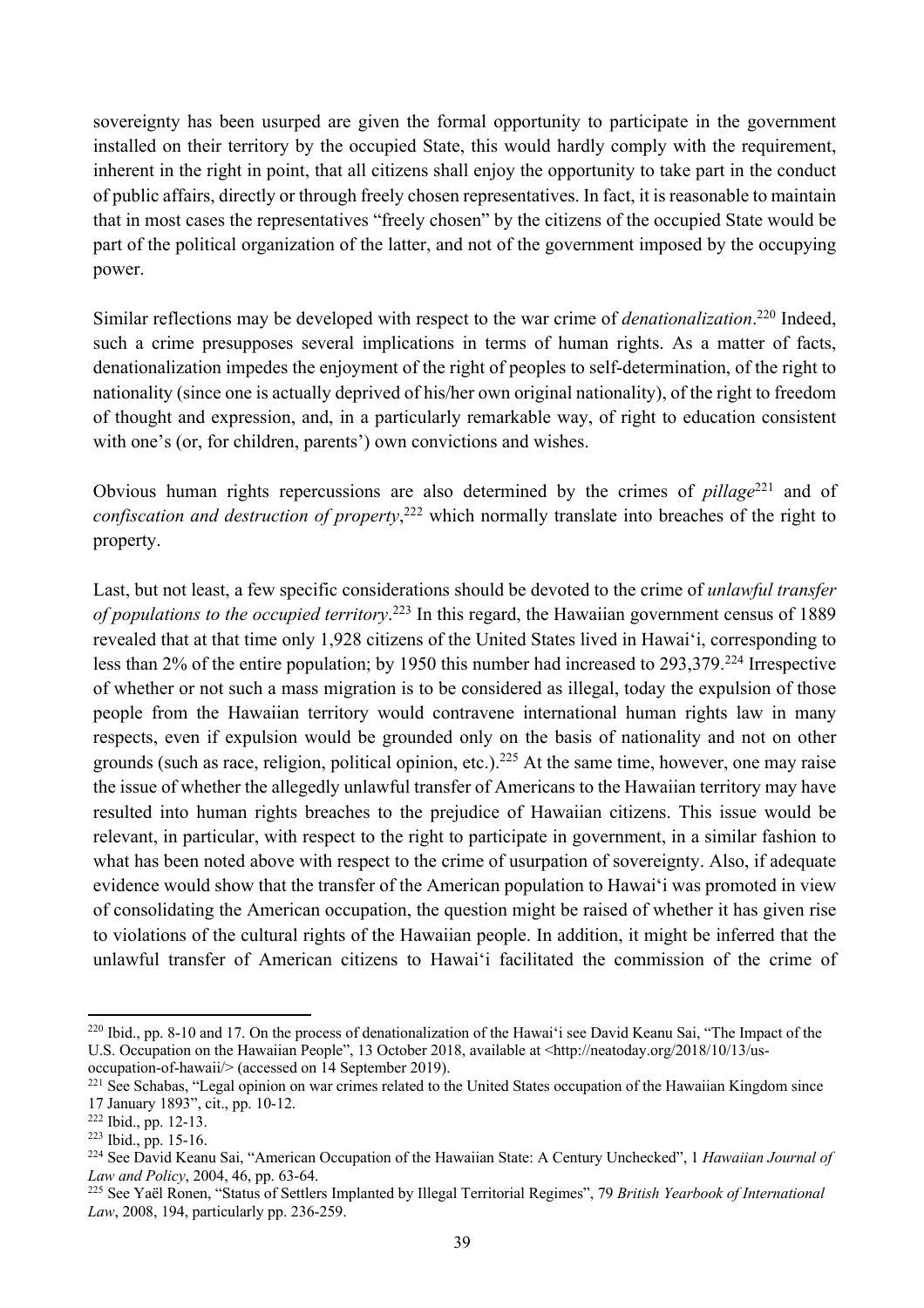denationalization, and would therefore be correlated with the human rights implications arising from it.

Whether and to the extent that the existence of human rights violations committed by the United States during the occupation of the Hawaiian Kingdom since 17 January 1893 would be actually established, victims would first of all need to rely on the domestic remedies afforded by the United States, provided that such remedies are available, effective and sufficient. Once such remedies have been unsuccessfully exhausted, or it is apparent that they are not available, effective or sufficient, victims might have recourse to the available international human rights monitoring bodies in order to obtain a decision recognizing the existence of the breach, requesting the responsible State to put it to an end and asking it and to provide adequate redress. Considering the international human rights treaties ratified by the United States, the only international human rights body that would hold the competence to receive petitions claiming human rights violations committed by the American government is the Inter-American Commission on Human Rights, on the basis of the 1948 American Declaration of the Rights and Duties of Man. The Commission does not possess the competence to release any decision of binding character, but its findings have a strong moral force.

In consideration of the *erga omnes* character of State obligations in the human rights field, responsibility for their breach is owed to the international community as a whole—*rectius*: to all other States members of the international community—and, therefore, all States may invoke the responsibility of the government author of the violation, as well as claim its immediate cessation and the granting of appropriate reparation in favour of the victim(s) of the breach. It follows that any State in the world would be entitled—or would even have a moral duty—to appropriately react against possible human rights violations committed in the territory of Hawai'i, once their actual commission has been verified.

### **E. Self-Determination of Peoples**

**19. Development and contents of the right of peoples to self-determination.** The right to selfdetermination attributes peoples to a free choice to determine their own destiny,<sup>226</sup> particularly in political terms. It originally emanated from the proclamation of enlightened ideas of popular sovereignty and representative government, affirmed in particular by Locke and Rousseau<sup>227</sup> and subsequently incorporated in the American *Declaration of Independence* of 1776 and in the French *Declaration of the Rights of Man and of the Citizen* of 1789. Self-determination was afterwards used by Lenin as the foundation of the Bolshevik Revolution, while in 1918 US President Woodrow Wilson consecrated it "as a paramount principle of international legitimation",<sup>228</sup> through declaring that "[n]ational aspirations must be respected; peoples may now be dominated and governed by their

<sup>&</sup>lt;sup>226</sup> See Thomas M. Franck, Rosalyn Higgins, Alain Pellet, Malcom N. Shaw and Christian Tomuschat, "The Territorial Integrity of Québec in the Event of the Attainment of Sovereignty", in Anne Bayefski (ed.), *Self-determination in International Law: Quebec and Lessons Learned* (The Hague: Kluwer Law International 2000) p. 248, para. 1.17.

<sup>227</sup> See Christine Griffioen, *Self-Determination as a Human Right. The Emergency Exit of Remedial Secession* (Utrecht: Science Shop of Law, Economics and Governance, Utrecht University 2010) p. 6.

<sup>228</sup> See Uriel Abulof, "We the peoples? The strange demise of self-determination", in 22 *European Journal of International Relations* 2016, p. 536.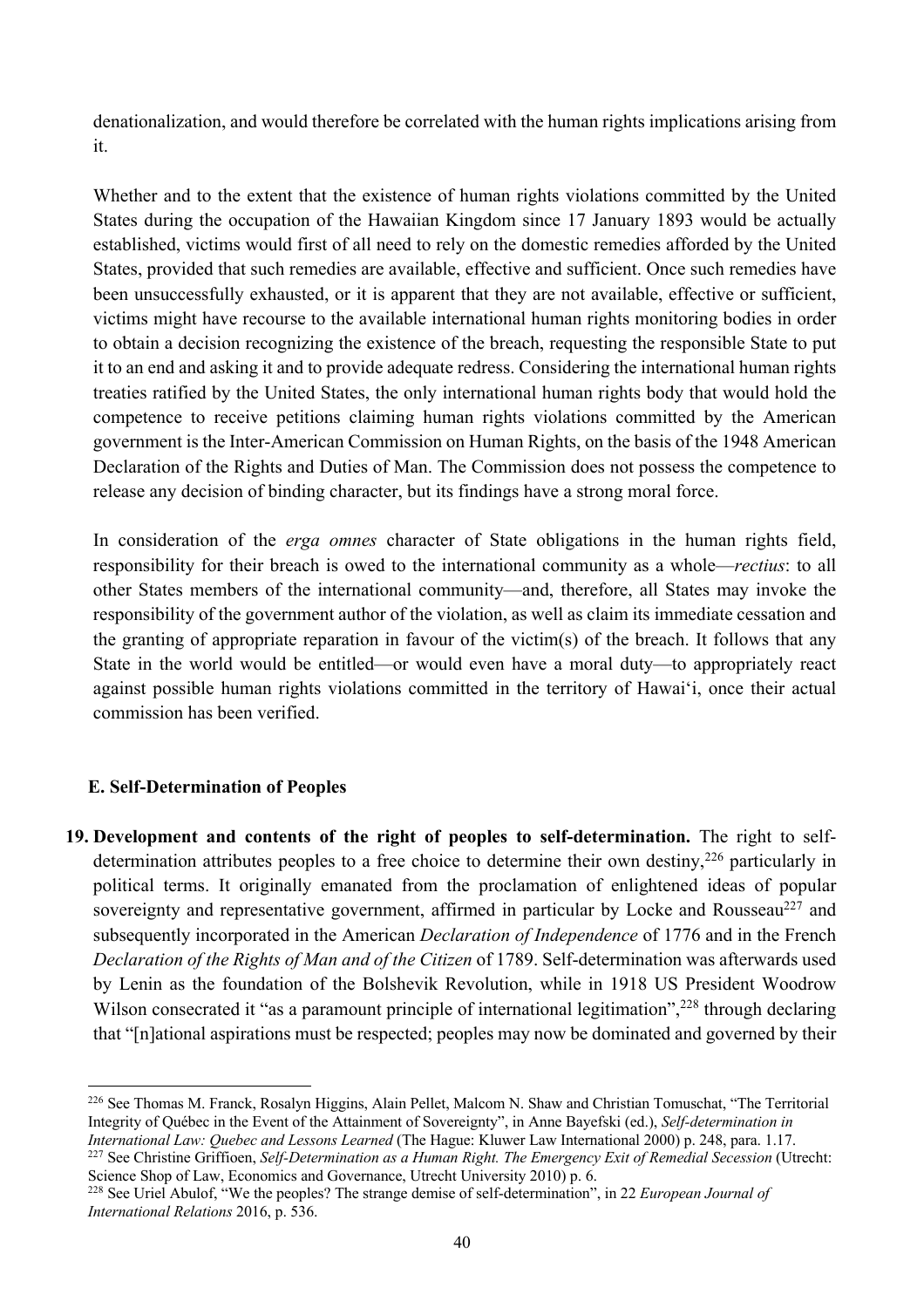own consent. Self-determination is not a mere phrase, it is an imperative principle of action which statesman will henceforth ignore at their peril".<sup>229</sup>

Although the right to self-determination did not find its way in the *Covenant of the League of Nations*, it was implicitly part of the mandate of the League in the context of two of its areas of competence, i.e. the protection of minorities and the system of administration of mandated territories.230 However, in 1920 the International Committee of Jurists and the Commission of Rapporteurs appointed by the Council of the League of Nations to settle the *Åland Islands* dispute between Sweden and Finland held that, "[a]lthough the principle of self-determination of peoples plays an important part in modern political thought, especially since the Great War, it must be pointed out that there is no mention of it in the Covenant of the League of Nations. The recognition of this principle in a certain number of international treaties cannot be considered as sufficient to put it upon the same footing as a positive rule of the Law of Nations".<sup>231</sup>

It was with the *Charter of the United Nations* that the right to self-determination was recognized as one of the fundamental rules of the international society. In particular, Article 1(2) includes among the purposes of the United Nations the commitment "'to develop friendly relations among nations based on respect for the principle of equal rights and self-determination of peoples, and to take other appropriate measures to strengthen universal peace". This principle is reiterated in Article 55, according to which respect for self-determination of peoples stands at the basis of the "creation of conditions of stability and well-being which are necessary for peaceful and friendly relations among nations". While scholars disagree on the contents of the right to self-determination at the time it was enunciated in the rules just described—particularly on the fact of whether or not it already presupposed a right to secession for people under colonization<sup>232</sup>—subsequent developments of international practice, especially within the United Nations, progressively led to its positive development as encompassing a right to independence for peoples subjected to foreign domination. Beginning in the 1950s, the UN General Assembly affirmed the right to self-determination in numerous resolutions.<sup>233</sup> Res. 1514 (XV) of 14 December 1960, in particular, "represents a defining moment in the consolidation of State practice on decolonization",<sup>234</sup> because

"it has a declaratory character with regard to the right to self-determination as a customary norm, in view of its content and the conditions of its adoption. The resolution was adopted by 89 votes with 9 abstentions. None of the States participating in the vote contested the existence of the right of peoples to self-determination".235

<sup>229</sup> See President's address to Congress, *The Washington Post*, 12 February 1918.

<sup>230</sup> See Griffioen, *Self-Determination as a Human Right. The Emergency Exit of Remedial Secession*, op. cit., p. 7 ff. <sup>231</sup> See Report of the International Committee of Jurists entrusted by the Council of the League of Nations with the task of giving an advisory opinion upon the legal aspects of the Aaland Islands question, October 1920, available at

<sup>&</sup>lt;https://www.ilsa.org/Jessup/Jessup10/basicmats/aaland1.pdf> (accessed on 23 August 2019), p. 3. 232 For a negative opinion see Antonio Cassese, *Self-determination of Peoples: A Legal Reappraisal* (Cambridge: Cambridge University Press 1995) p. 41 f.

<sup>&</sup>lt;sup>233</sup> See, among others, Res. 637 (VII) of 16 December 1952, Res. 738 (VIII) of 28 November 1953 and Res. 1188 (XII) of 11 December 1957.

<sup>&</sup>lt;sup>234</sup> See *Legal Consequences of the Separation of the Chagos Archipelago from Mauritius in 1965*, Advisory Opinion of 25 February 2019, available at <https://www.icj-cij.org/files/case-related/169/169-20190225-01-00-EN.pdf> (accessed on 23 August 2019), para. 150.

<sup>235</sup> Ibid., para. 152.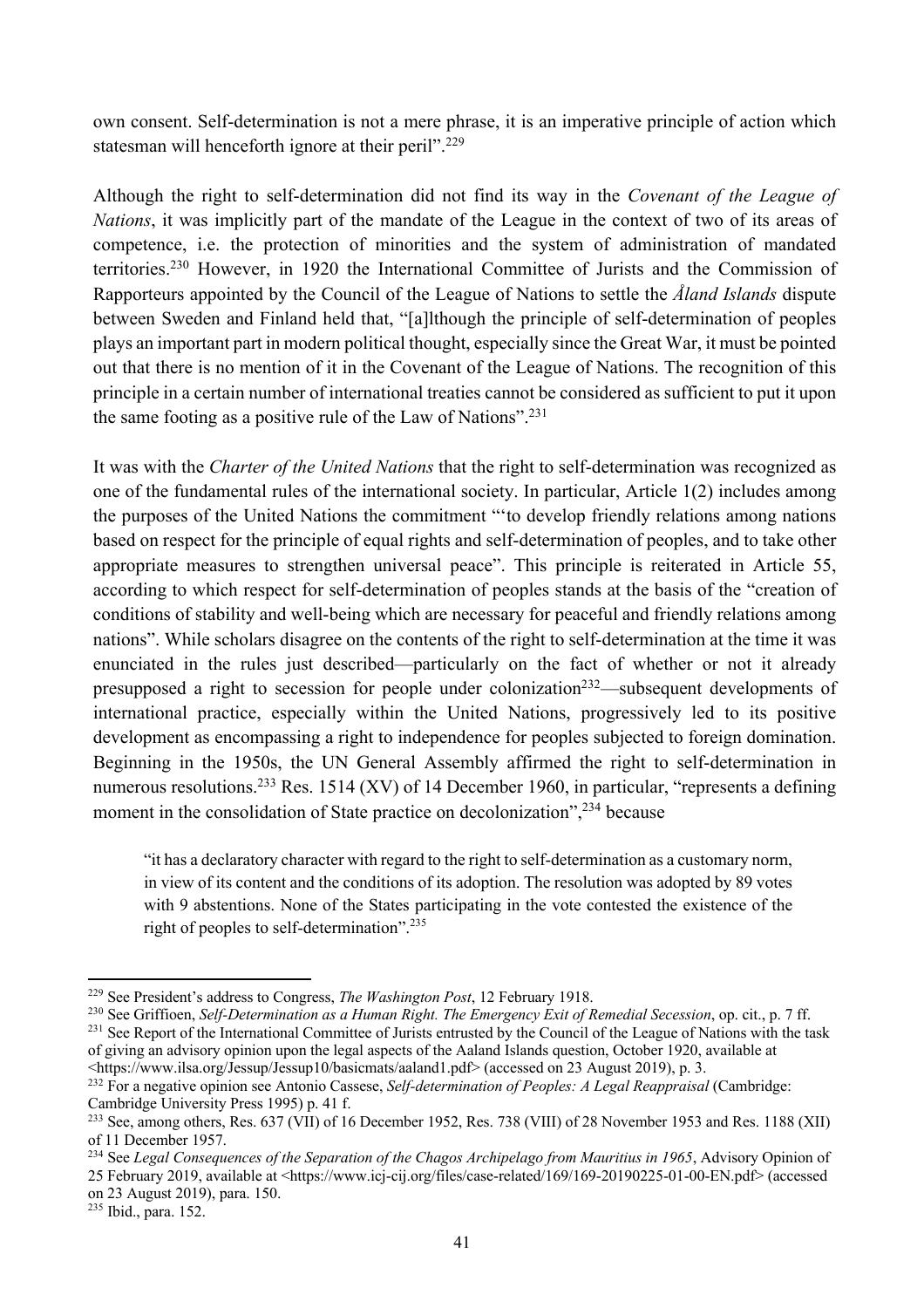As stated by the ICJ, Res. 1514 (XV) uses "normative" language,  $^{236}$  in so far as it declares that "[a]ll peoples have the right to self-determination",<sup>237</sup> affirms that "[t]he subjection of peoples to alien subjugation, domination and exploitation constitutes a denial of fundamental human rights [and] is contrary to the Charter of the United Nations",238 and demands that "[i]mmediate steps shall be taken, in […] all […] territories which have not yet attained independence, to transfer all powers to the peoples of those territories, without any conditions or reservations, in accordance with their freely expressed will and desire".<sup>239</sup>

In 1966, Article 1 common to the ICCPR and the ICESCR proclaimed that "[a]ll peoples have the right of self-determination. By virtue of that right they freely determine their political status and freely pursue their economic, social and cultural development". Subsequently, the U.N. General Assembly reaffirmed, in the *Declaration on Principles of International Law concerning Friendly Relations and Co-operation among States in accordance with the Charter of the United Nations*, adopted on 24 October 1970, that the right to self-determination of peoples, which includes respect for "the national unity and territorial integrity of a State or country",240 is one of the "basic principles of international law",241 to the point that today the fact that it has arose to the status of a principle of *jus cogens* cannot be reasonably disputed. This is confirmed by the circumstance that the principle in discussion is constantly reiterated in the context of State practice when violations occur.<sup>242</sup> In this respect—as a matter of example—one may refer to the position taken by the United States in 1979, in occasion of the invasion of Afghanistan by the USSR. In a memorandum dated 29 December 1979, the Legal Adviser of the US Department of State, Roberts B. Owen, declared that,

"[b]y the terms of Article 2, paragraph 4 of the UN Charter, the USSR is bound 'to refrain in its international relations from the threat or use of force against the territorial integrity or political independence of any State, or in any other manner inconsistent with the Purposes of the United Nations.' Among those Purposes are 'respect for the principle of equal rights and selfdetermination of peoples' (Article 1, paragraph 2). The use of Soviet troops forcibly to depose one ruler and substitute another clearly is a use of force against the political independence of Afghanistan; and it just as clearly contravenes the principle of Afghanistan's equal international rights and the self-determination of the Afghan people".<sup>243</sup>

### **20. Contents and applicability of the right to self-determination.** In the well-known judgment *Reference: Secession of Quebec*, the Supreme Court of Canada noted that the

"right of colonial peoples to exercise their right to self-determination by breaking away from the 'imperial' power is now undisputed […] The other clear case where a right to external selfdetermination accrues is where a people is subject to alien subjugation, domination or

<sup>236</sup> Ibid., para. 153.

<sup>&</sup>lt;sup>237</sup> See Resolution 1514(XV), *Declaration on the granting of independence to colonial countries and peoples*, 14 December 1960, para. 2.

<sup>238</sup> Ibid., para. 1.

<sup>239</sup> Ibid., para. 5.

<sup>240</sup> Available at <https://www.un.org/ruleoflaw/files/3dda1f104.pdf> (accessed on 23 August 2019), preamble, fifteenth recital.

<sup>241</sup> Ibid., at 3.

<sup>242</sup> See, among others, Cassese, *Self-determination of Peoples: A Legal Reappraisal*, cit., p. 66.

<sup>243</sup> See Marian L. Nash, "Contemporary Practice of the United States Relating to International Law", 74 *American Journal of International Law*, 1980, p. 418.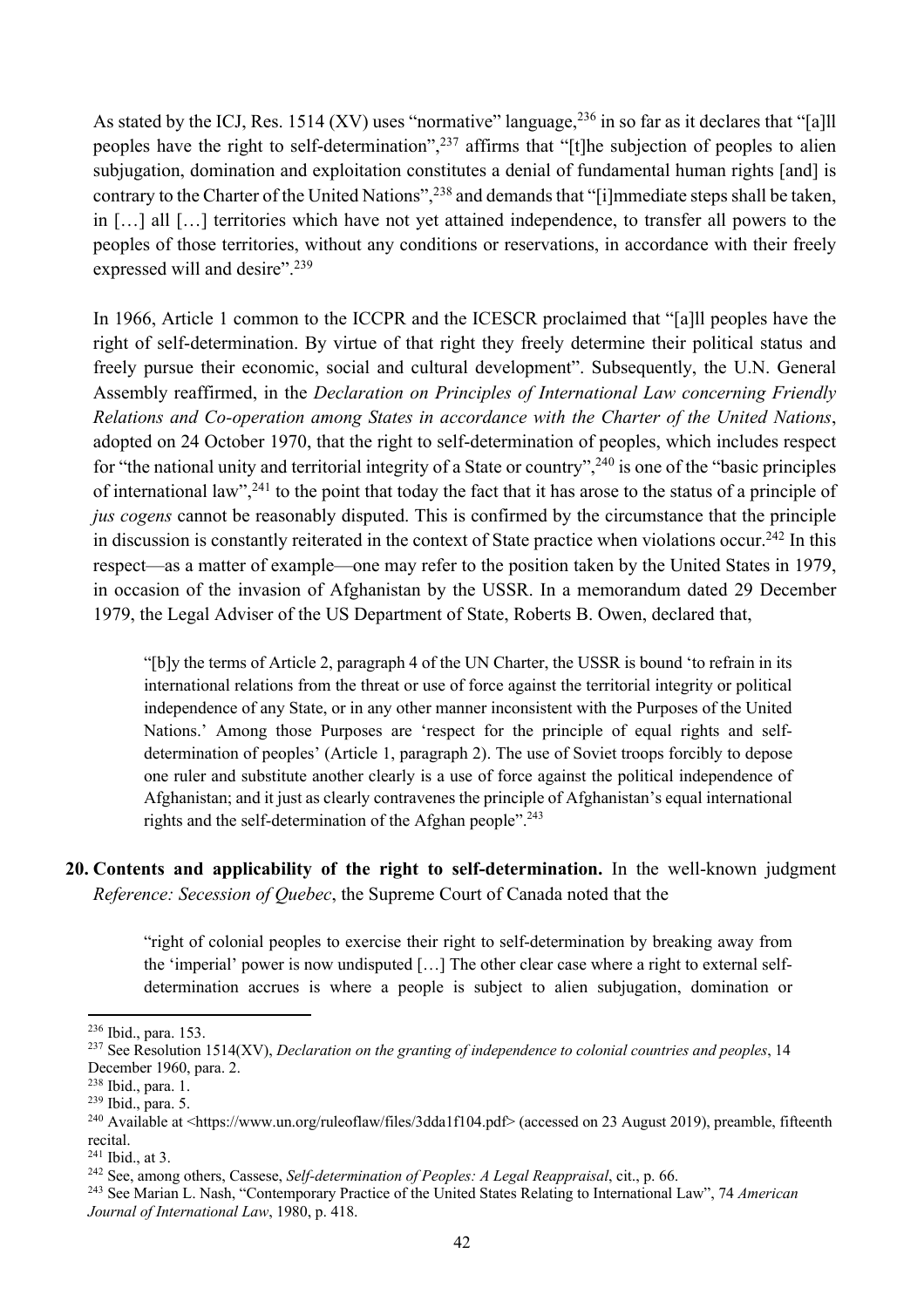exploitation outside a colonial context […] A number of commentators have further asserted that the right to self-determination may ground a right to unilateral secession in a third circumstance. Although this third circumstance has been described in several ways, the underlying proposition is that, when a people is blocked from the meaningful exercise of its right to self-determination internally, it is entitled, as a last resort, to exercise it by secession".<sup>244</sup>

While the third situation described by the Canadian Supreme Court remains controversial, no reasonable doubts arise on the fact that a right to *external* self-determination—corresponding to a right to obtain political independence—exists in the first two cases illustrated by the Court. This right was consolidated as a principle of general international law already in the 1960s. It follows that, since then, in the two cases just described, a people is entitled to enjoy its right to selfdetermination—understood as independence and territorial integrity—and all States have an obligation to respect it and to cooperate in order to make its enjoyment by the people concerned concretely possible.

In the recent Advisory Opinion on *Legal Consequences of the Separation of the Chagos Archipelago from Mauritius in 1965*, the International Court of Justice (ICJ) held that the right to selfdetermination of peoples, where it has not been properly exercised and the current political situation does not reflect "the free and genuine expression of the will of the people concerned",<sup>245</sup> cannot be considered as having been extinguished with the passing of time, as the fact of impeding a people to exercise its right to self-determination over time "is an unlawful act of a continuing character"<sup>246</sup> resulting from the fact of maintaining the situation of alien domination. At the same time, "[s]ince respect for the right to self-determination is an obligation *erga omnes*, all States have a legal interest in protecting that right  $[...]$  [and] all [UN] Member States must co-operate<sup> $247$ </sup> to make it possible that the right in point is properly exercised. The first of the conclusions reached by the ICJ is consistent with the long-established rules on *intertemporal law*. <sup>248</sup> Indeed, "the right to selfdetermination […] is a *continuing right*". <sup>249</sup> As a right of continuing character, the right to selfdetermination must be interpreted as implying that "a State's domestic political institutions must be free from outside interference […] [and prohibiting] States from invading and occupying the territory of other […] States in such a manner as to deprive the people living there of their right of selfdetermination".250 This is consistent with Judge Huber's position expressed in the previously quoted *Island of Palmas* arbitration, making it clear that "[t]he same principle which subjects the act creative of a right to the law in force at the time the right arises, demands that the existence of the right, in other words its continued manifestation, shall follow the conditions required by the evolution of the law".251 It follows that, "even if the mere discovery of Palmas could be considered to have conferred on Spain a full and perfect title under the law of the seventeenth century, it would not constitute a

<sup>244</sup> See *Reference re Secession of Quebec*, 20 August 1998, [1998] 2 *S.C.R.* 217, para. 134.

<sup>&</sup>lt;sup>245</sup> See *Legal Consequences of the Separation of the Chagos Archipelago from Mauritius in 1965*, cit., para. 172. <sup>246</sup> Ibid., para. 177.

<sup>&</sup>lt;sup>247</sup> See *Legal Consequences of the Separation of the Chagos Archipelago from Mauritius in 1965*, cit., para. 180. See also *East Timor (Portugal v. Australia)*, judgment of 30 June 1995, *I.C.J. Reports*, 1995, p. 90, para. 29: "[i]n the Court's view, Portugal's assertion that the right of peoples to self-determination, as it evolved from the Charter and from United Nations practice, has an *erga omnes* character, is irreproachable".

<sup>248</sup> See paragraph 9 above.

<sup>249</sup> See Cassese, *Self-determination of Peoples: A Legal Reappraisal*, cit., p. 54 (Italics in the original text).

<sup>250</sup> Ibid., p. 55.

<sup>251</sup> See *Island of Palmas case (Netherlands, USA)*, 4 April 1928, cit., p. 845.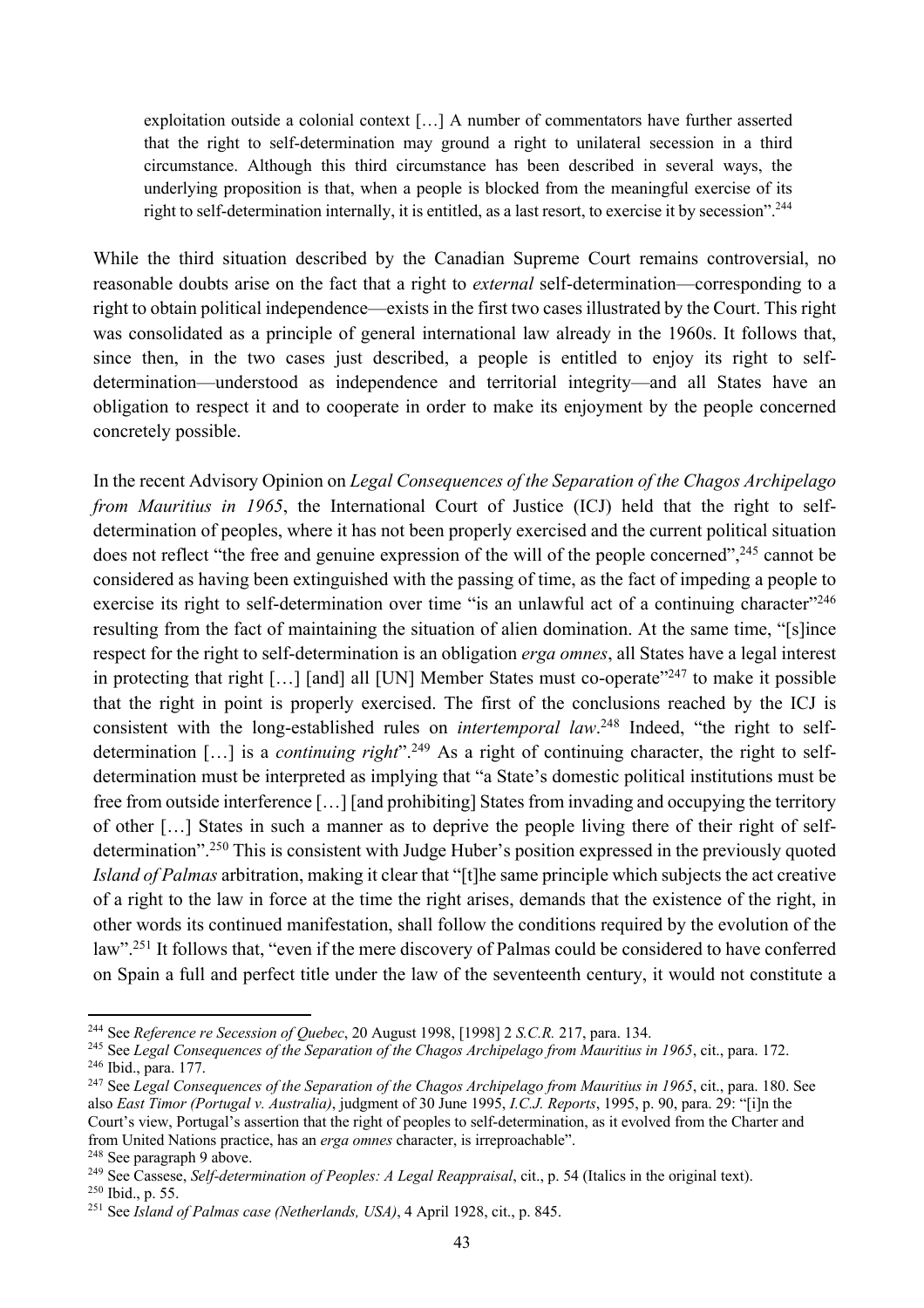good title today unless Spain's sovereignty had been maintained in accordance with the requirements of the modern law of effective occupation".252 As a consequence, occupation of a territory by a foreign State cannot be considered lawful if it is not in line with the current rules of international law governing occupation itself, irrespective of whether or not it might be considered legitimate at the time when the territory concerned was occupied. Consistently, "belligerent occupation does not affect the continuity of the State. The governmental authorities may be driven into exile or silenced, and the exercise of the powers of the State thereby affected. But it is settled that the powers themselves continue to exist".<sup>253</sup>

### **E. Applicability of the right of peoples to self-determination to the case of the Hawai'i.**

**21. The "kind" of self-determination which does** *not* **apply to Hawai'i**. In contemporary times a fervent debate is ongoing concerning the exact meaning and contents of the right to selfdetermination, the "peoples" that are entitled to it, as well as the concrete prerogatives arising from it. The main reason of such a debate is that the concept of self-determination of peoples, considered as a whole, has recently broadened to cover situations which were not contemplated in its traditional characterization, to which we have referred so far in this Opinion. The debate in point is developing not only among scholars and legal experts, but also among activists, NGOs and other actors, who, while driven by the most commendable intentions, do not always possess the necessary competences to manage the issue with sufficient clarity. This is the reason why confusion and misunderstandings are quite common with respect to the identification of the different peoples in the world that have a title to self-determination and, especially, of the concrete prerogatives to which they are entitled. In fact, while the contents of—and the implications arising from—the claims advanced by such peoples are often notably different, the real outcomes to which each claim of self-determination may lead are frequently misunderstood, to the point of attributing to a given people prerogatives that are totally different from those to which such a people is entitled.

In recent times, the Hawaiian people has been the object of this kind of misunderstanding, in the sense that its right to self-determination has been referred to as the specification of the right in point as recognized in favour of indigenous peoples. This has especially happened as regards the case of the planned construction of the thirty meter Telescope on Mauna Kea, with respect to which the need to "ensure [that] the human rights of Indigenous Peoples opposed to the telescope project are respected, protected and fulfilled" has been claimed, referring especially to the right of free, prior and informed consent.254 Among the human rights to which the sentence just reproduced refers, the right to self-determination is included, which, to some extent, may be considered the main foundation of the other collective human rights recognized in favour of indigenous peoples. In this respect, Article 3 UNDRIP states that "Indigenous peoples have the right to self-determination. By

<sup>&</sup>lt;sup>252</sup> See International Law Commission, "Third Report on the law of treaties, by Sir Humphrey Waldock, Special

Rapporteur Topic: Law of Treaties", in *Yearbook of the International Law Commission*, 1964 ,vol. II, p. 9.

<sup>&</sup>lt;sup>253</sup> See James Crawford, *The Creation of States in International Law*, Second edition (Oxford: Oxford University Press 2007) p. 73.

<sup>254</sup> See "Amnesty International calls for a TMT moratorium", *The Hawaii Independent*, 27 July 2019, available at <https://thehawaiiindependent.com/story/amnesty-international-calls-for-tmt-moratorium> (accessed on 21 September 2019); "United Nations Indigenous Issues Expert Pens Letter To Governor About Mauna Kea", *Big Island Video News*, 17 September 2019, available at <https://www.bigislandvideonews.com/2019/09/17/united-nations-indigenous-issuesexpert-pens-public-letter-to-governor-about-mauna-kea/> (ibid.).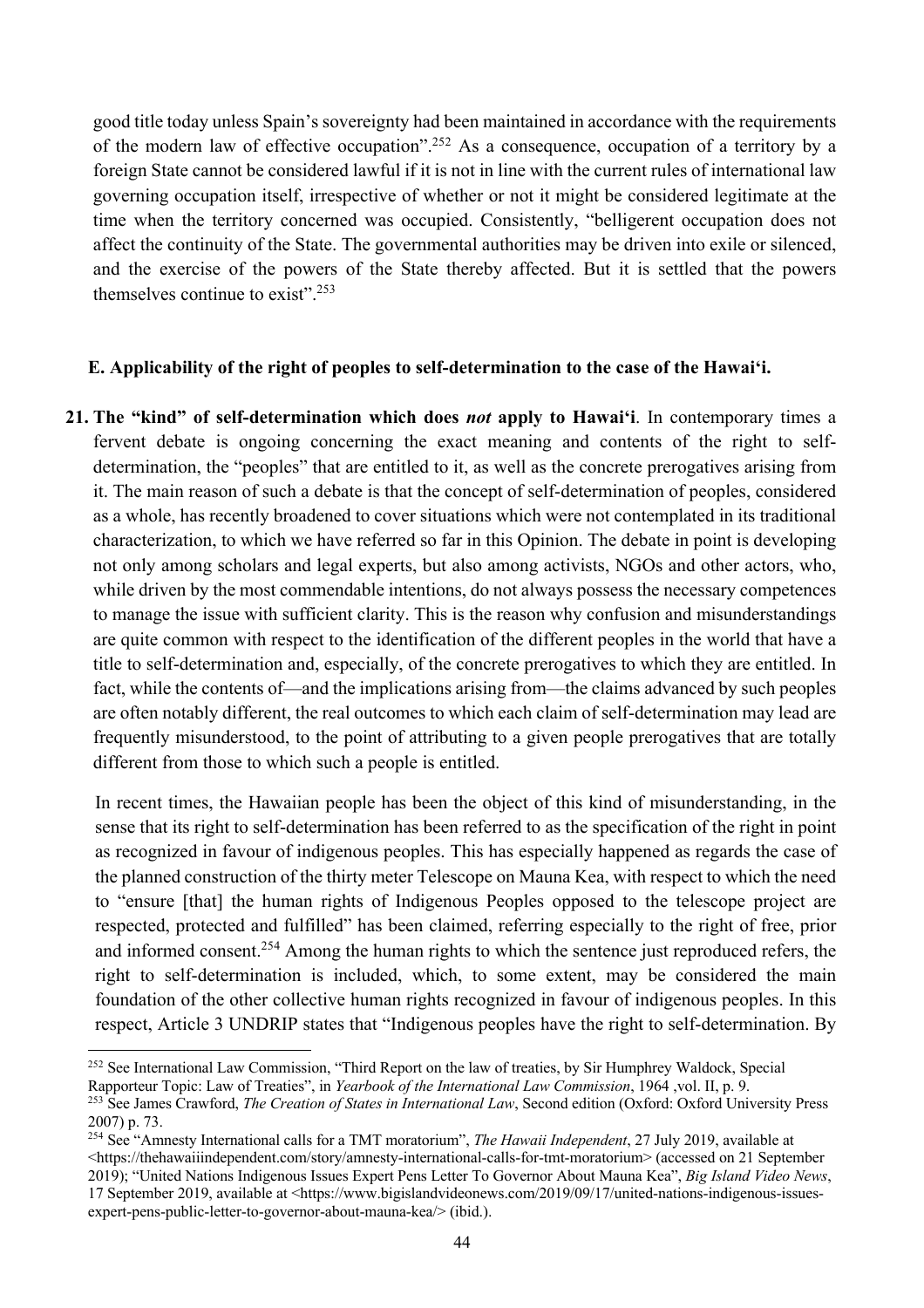virtue of that right they freely determine their political status and freely pursue their economic, social and cultural development". This provision is to be read in coordination with Article 46, para. 1, of the same Declaration, according to which "[n]othing in this Declaration may be interpreted as implying for any State, people, group or person any right to engage in any activity or to perform any act contrary to the Charter of the United Nations or construed as authorizing or encouraging any action which would dismember or impair, totally or in part, the territorial integrity or political unity of sovereign and independent States". As explained by the Committee on the Rights of Indigenous Peoples of the International Law Association,

"scholars, governments and indigenous peoples assert that Articles 3 and 46 para. 1 UNDRIP, taken together, recognize a right of self-determination for indigenous peoples that differs from the right to self-determination held by non-self-governing peoples living under colonial domination [or foreign occupation]. According to this view, UNDRIP confirms that indigenous peoples have an international legal right to a unique 'contemporary' form of self-determination, giving them the right to engage in 'belated nation-building', to negotiate with the others within their State, to exercise control over their lands and resources, and to operate autonomously".255

For the sake of simplicity—and going along with the approach followed by the majority of scholars and in the context of the pertinent international practice—we may refer to this kind of selfdetermination as *internal self-determination*. By the very fact of being *internal*, this characterization of self-determination *does in no way imply any form of right to independence or secession* from the territorial State to which a given people *de facto* belongs. It follows that the fact of referring to the Hawaiian people as holder of *this kind* of the right to self-determination is simply *misleading and incorrect*. In other words, the kind of self-determination commonly referred to as *internal* selfdetermination—which is the one that is recognized in favour of indigenous peoples—is *not* the category of the right to self-determination which is claimed by the Hawaiian people, intended as the *national people of the Hawaiian Kingdom*. In fact, as stated by the Committee on the Rights of Indigenous Peoples, the latter peoples have an international legal right to negotiate "within their State", implying that indigenous peoples are not States of their own, but reside and are entitled to exercise their rights within an existing State. This characterization does *not* apply to Native Hawaiians as citizens of the Hawaiian Kingdom, who rather claim to be a national people under foreign occupation.

**22. The "kind" of self-determination which is** *actually claimed* **by the Hawaiian People.** As emphasized above quoting the Canadian Supreme Court's judgment *Reference: Secession of Quebec*, a "clear case where a right to *external self-determination* accrues is where a people is subject to *alien subjugation, domination or exploitation* outside a colonial context".256 The *Hawaiian people*—as allegedly entitled to self-determination—is to be intended as the complex of subjects of the Hawaiian Kingdom, including not only those Hawaiians of aboriginal blood, whether pure or part,<sup>257</sup> but also

<sup>&</sup>lt;sup>255</sup> See International Law Association, The Hague Conference (2010), Rights of Indigenous Peoples, Interim Report, available at <http://www.ila-hq.org/index.php/committees> (accessed on 21 September 2019), p. 11. <sup>256</sup> See text corresponding to n. 244 above (emphasis added).

<sup>&</sup>lt;sup>257</sup> Hawaiian Kingdom law refers to the natives that comprise part of the national population of Hawaiian subjects as aboriginal, both pure and part; see *Naone v. Thurston*, 1 *Haw.* 392 (1856), *Rex v. Booth* 2 *Haw.* 616 (1863), *In re Estate of His Late Majesty Lunalilo*, 4 *Haw.* 162 (1879), *Makea v. Nalua*, 4 *Haw.* 221 (1879), and *Bishop v. Gulick*, 7 *Haw.* 627 (1889).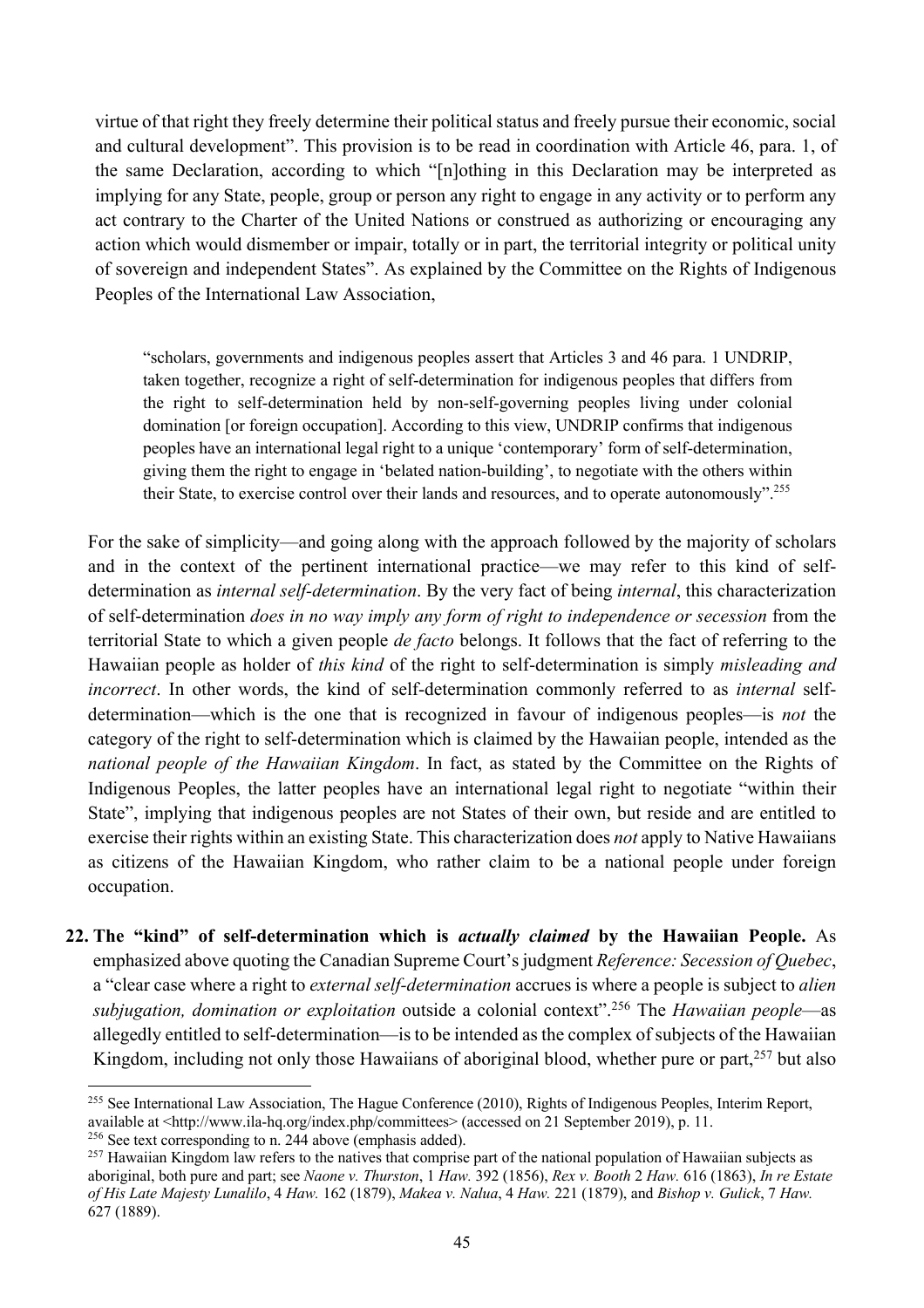non-aboriginal Hawaiian individuals. At the same time, the kind of self-determination to which the Canadian Supreme Court refers—defined *external self-determination*—is the one which *actually entitles a people to exercise a right to independence, or secession*, from the State by which it is *de facto* occupied or subjugated. In other words, we are referring to the kind of self-determination attributed to a people

"whose government represents the whole of the people of its territory without distinction of any kind, that is to say, on a basis of equality, and in particular without discrimination on grounds of race, creed or colour, [which] complies with the principle of self-determination in respect of all of its people […] To put it another way, the people of such a State exercise the right of selfdetermination through their participation in the government of the State on a basis of equality".<sup>258</sup>

A people of this kind is consequently "entitled to the protection of its territorial integrity".259 Consistently, "the Hawaiian people retain[s] a right to self-determination in a manner prescribed by general international law. Such a right would entail, at the first instance, the removal of all attributes of foreign occupation, and a restoration of the sovereign rights of the dispossessed government".<sup>260</sup>

**23. Conclusions regarding the applicability of the right to self-determination of peoples with respect to the United States occupation of the Hawaiian Kingdom since 17 January 1893.** Before the American occupation of 1893, the Hawaiians were used to self-governing themselves "through [the] participation in the government of the State on a basis of equality",  $261$  according to the model which, some decades later, would have been accepted as a generally recognized rule of international law. In other words, the Hawaiian people was exercising its right to self-determination before this right was recognized in international law. This clearly emerges from the conduct of international relations by the Hawaiian Kingdom at the relevant time. For instance, between 1855 and 1857, the then Hawaiian Majesty's Commissioner, and Political and Commercial Agent, to the Independent States and Tribes of Polynesia planned to annex to Hawai'i, with the help of a British adventurer, the Polynesian atoll of Sikaiana, in order to extend the Hawaiian Kingdom's territory south of the equator. The planned annexation deal, which King Kamehameha IV eventually refused to ratify, "included a plebiscite of the islanders to obtain their approval, a progressive idea unheard of at the time"<sup>262</sup> Also, less than one year after the beginning of the American occupation, a petition by the Hawaiian Patriotic League was addressed to US President Cleveland,<sup>263</sup> in which the fact was highlighted that, as a result of the US intervention, Hawaiians were actually deprived of all their political rights, especially the right of being governed by a government representative of them, giving rise to "a political crime [which] was committed, not only against the legitimate Sovereign of the

<sup>258</sup> See James Crawford, *The Creation of States in International Law*, cit., pp. 118-19.

<sup>259</sup> Ibid., p. 119.

<sup>&</sup>lt;sup>260</sup> See Matthew Craven, "Continuity of the Hawaiian Kingdom" (portion of a Legal Brief provided for the acting Council of Regency), 12 July 2002 (on file with the author), p. 2.

<sup>&</sup>lt;sup>261</sup> See text corresponding to n. 258 above.

<sup>262</sup> See Lorenz Gonschor, "*Ka Hoku o Osiania*: Promoting the Hawaiian Kingdom as a Model for Political Transformation in Nineteenth-Century Oceania", in Sebastian Jobs and Gesa Mackenthun (eds.), *Agents of Transculturation. Border-Crossers, Mediators, Go-Betweens* (Waxmann: Munster/New York/München/Berlin 2013) 157, p. 166.

<sup>263</sup> See US House of Representatives, 53d Congress, 3d Session, Appendix II, *Foreign Relations of the United States*, 1894, Affairs in Hawaii (Government Printing Office: Washington 1895) 1294.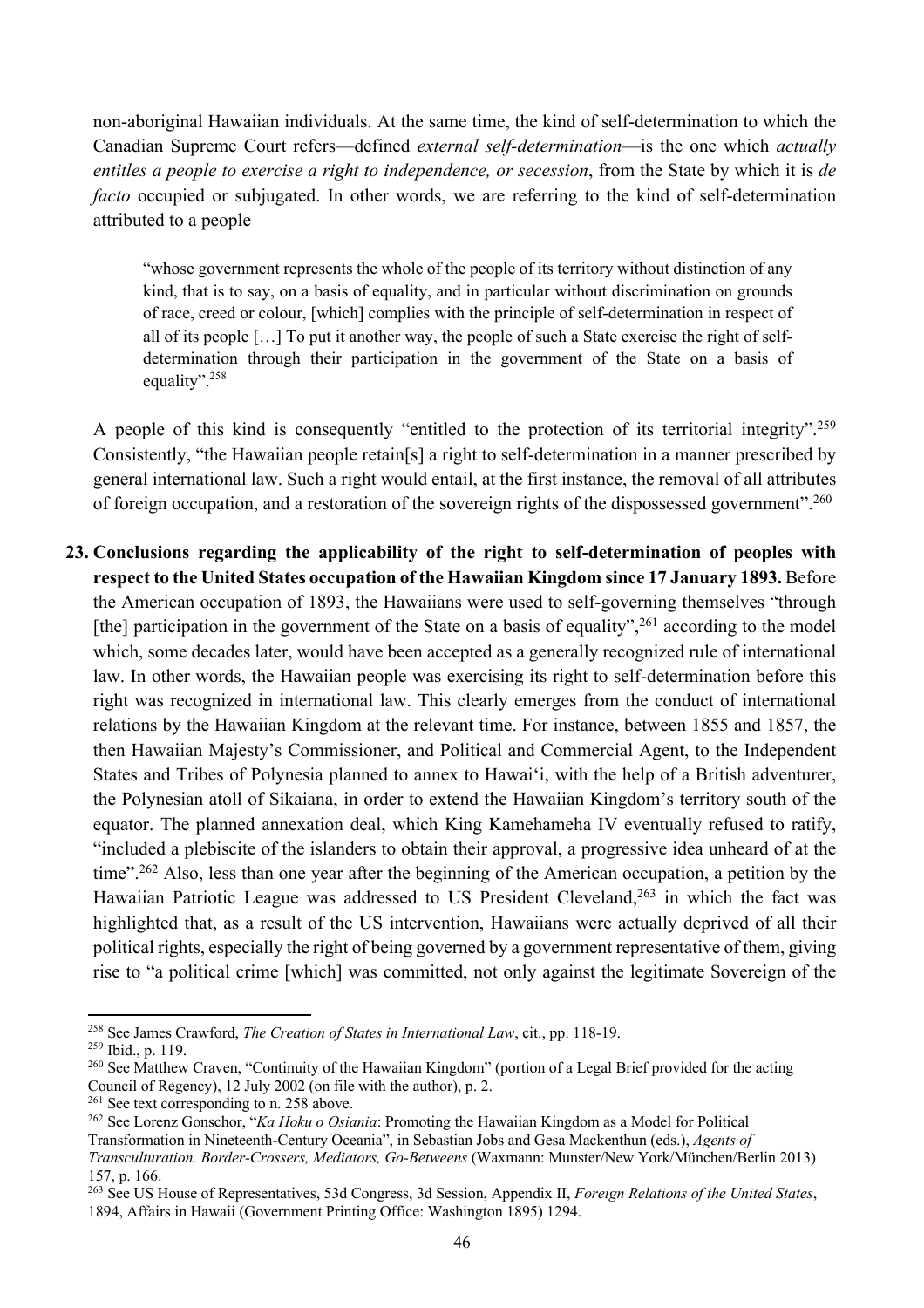Hawaiian Kingdom, but also against the whole Hawaiian nation, a nation who, for the past sixty years, had enjoyed free and happy constitutional self-government". <sup>264</sup> These examples clearly show that the idea of self-determination was well-entrenched in the understanding of internal and international relations by the Hawaiian Kingdom well before it was accepted as a rule of international law. Therefore, in claiming its entitlement to exercise the right to self-determination, the Hawaiian people—intended, as specified in the previous paragraph, as the complex of subjects of the Hawaiian Kingdom—does not only demand to enjoy a right considered as being attributed to it by international law, but also to recover its capacity to manage the government of the Kingdom consistently with what was used to do at the time predating the American occupation.

As noted above, the right to self-determination is a right of continuing character implying that "a State's domestic political institutions must be free from outside interference […] [and prohibiting] States from invading and occupying the territory of other […] States in such a manner as to deprive the people living there of their right of self-determination". <sup>265</sup> It follows that, to the extent that the Hawaiian Kingdom may be considered as being subjected to foreign occupation (a postulation on which – as noted in paragraph 18 above – the present legal Opinion is premised), the Hawaiian people retains its rights to self-determination, as established by customary international law, according to the terms explained in paragraph 22 above.

### **F. Conclusions**

**24. Brief synopsis of the conclusions of the present Opinion**. Based on the postulation on which this legal Opinion is premised, that the Hawaiian Kingdom was occupied by the United States in 1893 and that it has remained in the same condition since that time, it may be concluded that the potential implications on such a situation arising from the applicable international legal rules on human rights and self-determination are remarkable. In fact, the previous paragraphs have established that an adequate legal basis would exist for claiming in principle the international responsibility of the United States of America—as occupying Power—for violations of both internationally recognized human rights to the prejudice of individuals and of the right of the Hawaiian people to freely exercise self-determination, according to the terms explained in paragraph 22 above. Furthermore, the existence of a likely possibility that breaches of international human rights (provided that certain conditions are met) have actually taken place, and/or that the right to self-determination has been denied as a result of the occupation is *prima facie* realistic. It follows that, should the existence of these violations be effectively confirmed by adequate factual evidence to be determined by the Royal Commission of Inquiry, the Hawaiian Kingdom—as well as the individuals affected by human rights breaches—would be entitled to claim that such violations would be brought to an end, as well as the right to receive appropriate redress for the wrongs suffered. Also, in consideration of the fact that both human rights in general, and the right of a national people to exercise its self-determination in particular, are the object of *erga omnes* obligations, all States in the world would be affected by their breach, and would therefore be entitled—or would even have a moral duty—to appropriately react against the above violations.

<sup>264</sup> Ibid., p. 1295.

<sup>&</sup>lt;sup>265</sup> See text corresponding to n. 250 above.